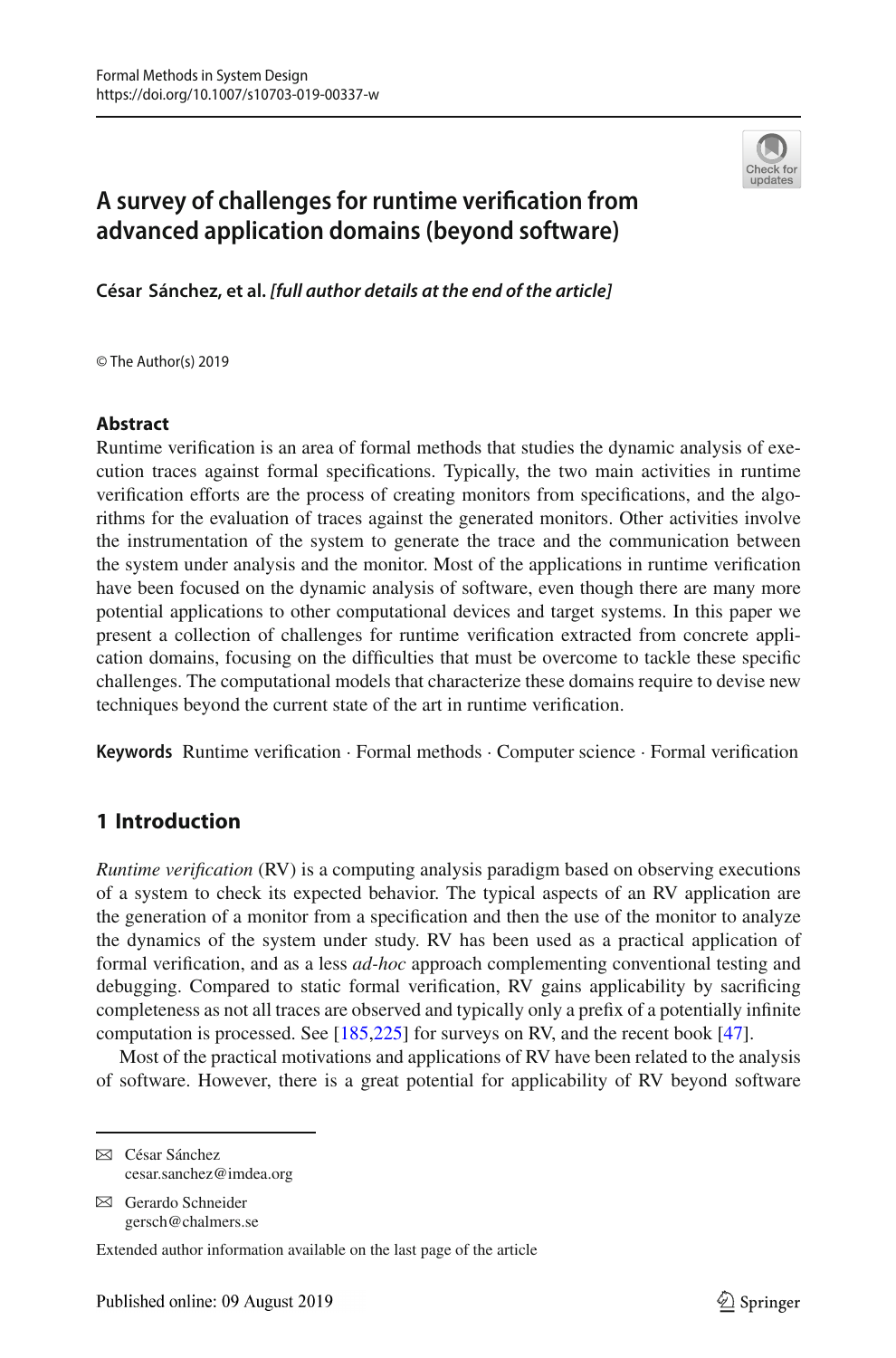reliability if one generalizes to new domains beyond computer programs (like hardware, devices, cloud computing and even human centric systems). Novel applications of RV to these areas can have an enormous impact in terms of enabling new solutions or designs, and the potential increase in reliability in a cost effective manner. Many system failures through history have exposed the limitations of existing engineering methodologies and encouraged the study and development of novel formal methods. Ideally, one would like to validate a computational system prior to its execution. However, current static validation methods, such as model checking, suffer from practical limitations preventing their wide use in real largescale applications. For instance, those techniques are often bound to the design stage of a system and suffer from the state-explosion problem (the unfeasibility to exhaustively explore all system states statically), or cannot handle many interesting behavioral properties. Thus, as of today many verification tasks can only realistically be undertaken by complementary dynamic analysis methods. RV is the discipline of formal dynamic analysis that studies how to detect and ensure, at execution time, that a system meets a desirable behavior.

Even though research on runtime verification has flourished in the last decade,<sup>[1](#page-1-0)</sup> a big part of the (European) community in the area has recently been gathered via a EU COST action initiative<sup>2</sup> in order to explore, among other things, potential areas of application of RV, including finances, medical devices, legaltech, security and privacy, and embedded, cloud and distributed systems.

In this survey paper, we concentrate in the description of different challenging and exciting application domains for RV, others than programming languages. In particular we consider runtime verification in the following application domains:

- Distributed systems: where the timing of observations may vary widely in a non-synchronised manner (Sect. [2\)](#page-2-0).
- Hybrid and embedded systems: where continuous and discrete behavior coexist and the resources of the monitor are constrained (Sect. [3\)](#page-7-0).
- Hardware: where the timing must be precise and the monitor must operate non disruptively (Sect. [4\)](#page-12-0).
- Security and privacy: where a suitable combination between static and dynamic analysis is needed (Sect. [5\)](#page-18-0).
- Transactional information systems: where the behavior of modern information systems is monitored, and the monitors must compromise between expressivity and nonintrusiveness (Sect. [6\)](#page-24-0).
- Contracts and policies: where the connection between the legal world and the technical is paramount (Sect. [7\)](#page-28-0).
- Huge, unreliable or approximated domains: where we consider systems that are not reliable, or aggregation or sampling is necessary due to large amounts of data (Sect. [8\)](#page-34-0).

In all these cases, we first provide an overview of the domain, and describe sufficient background to present the context and scope. Then, we introduce the subareas of interest addressed in the section, and identify challenges and opportunities from the RV point of view. Sometimes the characteristics and applications are not specific to RV, and in these cases we prefer to describe them in their generality, with the intention to motivate their importance first, to later speculate on how RV can have an impact in these applications and what are the

<span id="page-1-0"></span><sup>1</sup> See the the conference series at [http://runtime-verification.org.](http://runtime-verification.org)

<span id="page-1-1"></span><sup>2</sup> *Runtime Verification beyond Monitoring (ARVI)*: ICT COST Action IC1402 [\(http://www.cost.eu/COST\\_](http://www.cost.eu/COST_Actions/ict/IC1402) [Actions/ict/IC1402\)](http://www.cost.eu/COST_Actions/ict/IC1402).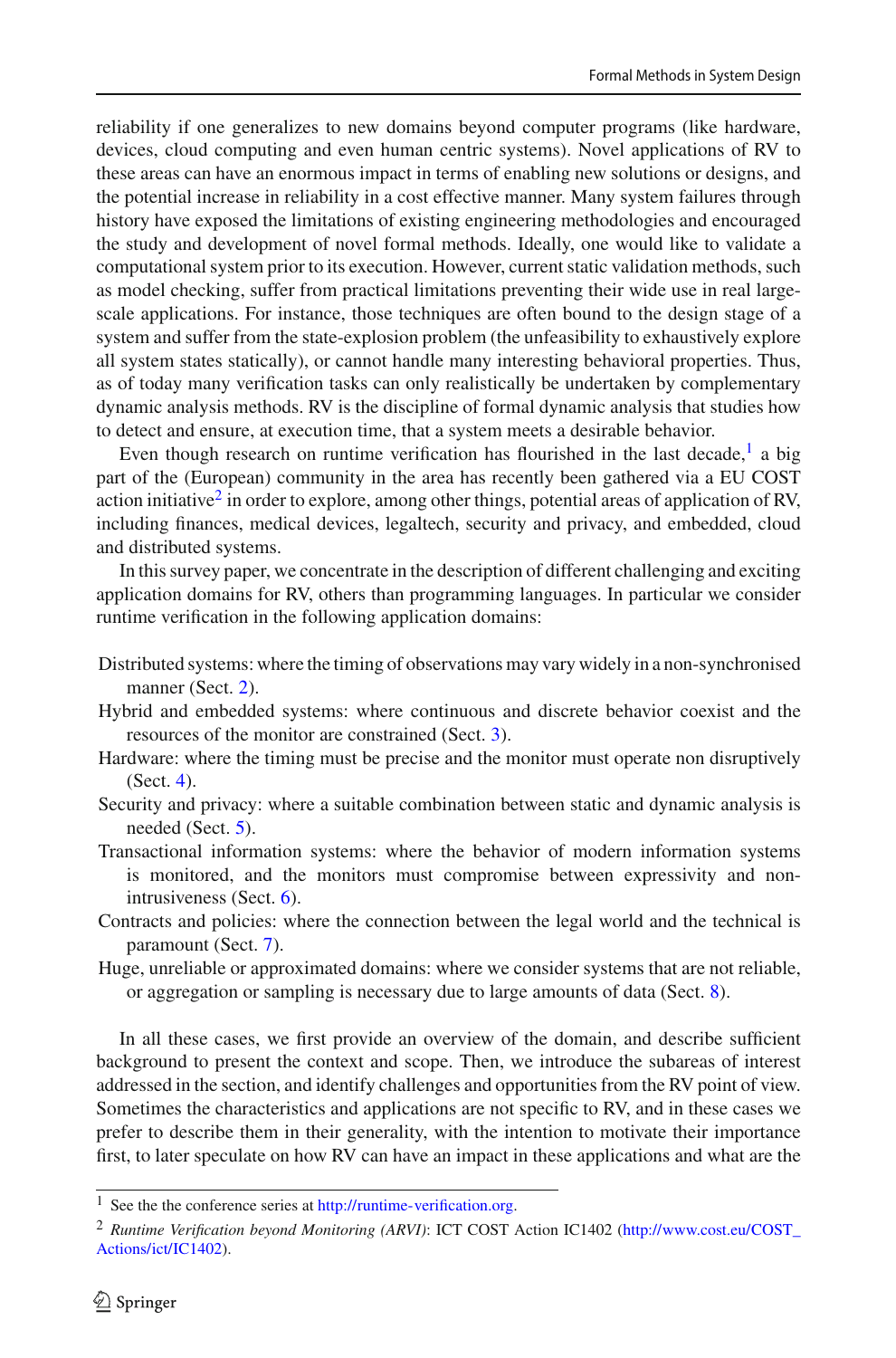challenges to monitoring. Finally, we do not aim for completeness in the identification of the challenges and admittedly only identify a subset of the potential challenges to be addressed by the RV research community in the next years. We identify the challenges listed as some of the most important.

## <span id="page-2-0"></span>**2 Distributed and decentralized runtime verification**

Distributed systems are generally defined as computational artifacts or components that run into execution units placed at different physical locations, and that exchange information to achieve a common goal. A localized unit of computation in such a setup is generally assigned its own process of control (possibly composed of multiple threads), but does not execute in isolation. Instead, the process interacts and exchanges information with other such remote units using the communication infrastructure imposed by the distributed architecture, such as a computer network [\[32](#page-43-0)[,117](#page-47-0)[,173](#page-49-0)].

Distributed systems are notoriously difficult to design, implement and reason about. Below, we list some of these difficulties.

- Multiple stakeholders impose their own requirements on the system and the components, which results in disparate specifications expressed in widely different formats and logics that often concern themselves with different layers of abstraction.
- Implementing distributed systems often involves collaboration across multiple development teams and the use of various technologies.
- The components of the distributed system may be more or less accessible to analysis, as they often evolve independently, may involve legacy systems, binaries, or even use remote proprietary services.
- The sheer size of distributed systems, their numerous possible execution interleaving, and unpredictability due to the inherent dynamic nature of the underlying architecture makes them hard to test and verify using traditional pre-deployment methods. Moreover, distributed computation is often characterized by a high degree of dynamicity where all of the components that comprise the system are not known at deployment (for example, the dynamic discovery of web services)—this dynamicity further complicates system analysis.

Runtime Verification (RV) is very promising to address these difficulties because it offers mechanisms for correctness analysis *after* a system is deployed, and can thus be used in a multi-pronged approach towards assessing system correctness. It is well-known that even after extensive analysis at static time, latent bugs often reveal themselves once the system is deployed. A better detection of such errors at runtime using dynamic techniques, particularly if the monitor can provide the runtime data that leads to the error, can aid system engineers to take remedial action when necessary. Dynamic analysis can also provide invaluable information for diagnosing and correcting the source of the error. Finally, runtime monitors can use runtime and diagnosis information to trigger reaction mechanisms correcting or mitigating the errors.

We discuss here challenges from the domain of *Distributed and Decentralized Runtime Verification* (DDRV), a broad area of research that studies runtime verification in connection with distributed or decentralized systems, or when the runtime verification process is decentralized. That it, this body of work includes the monitoring of distributed systems as well as the use of distributed systems for monitoring.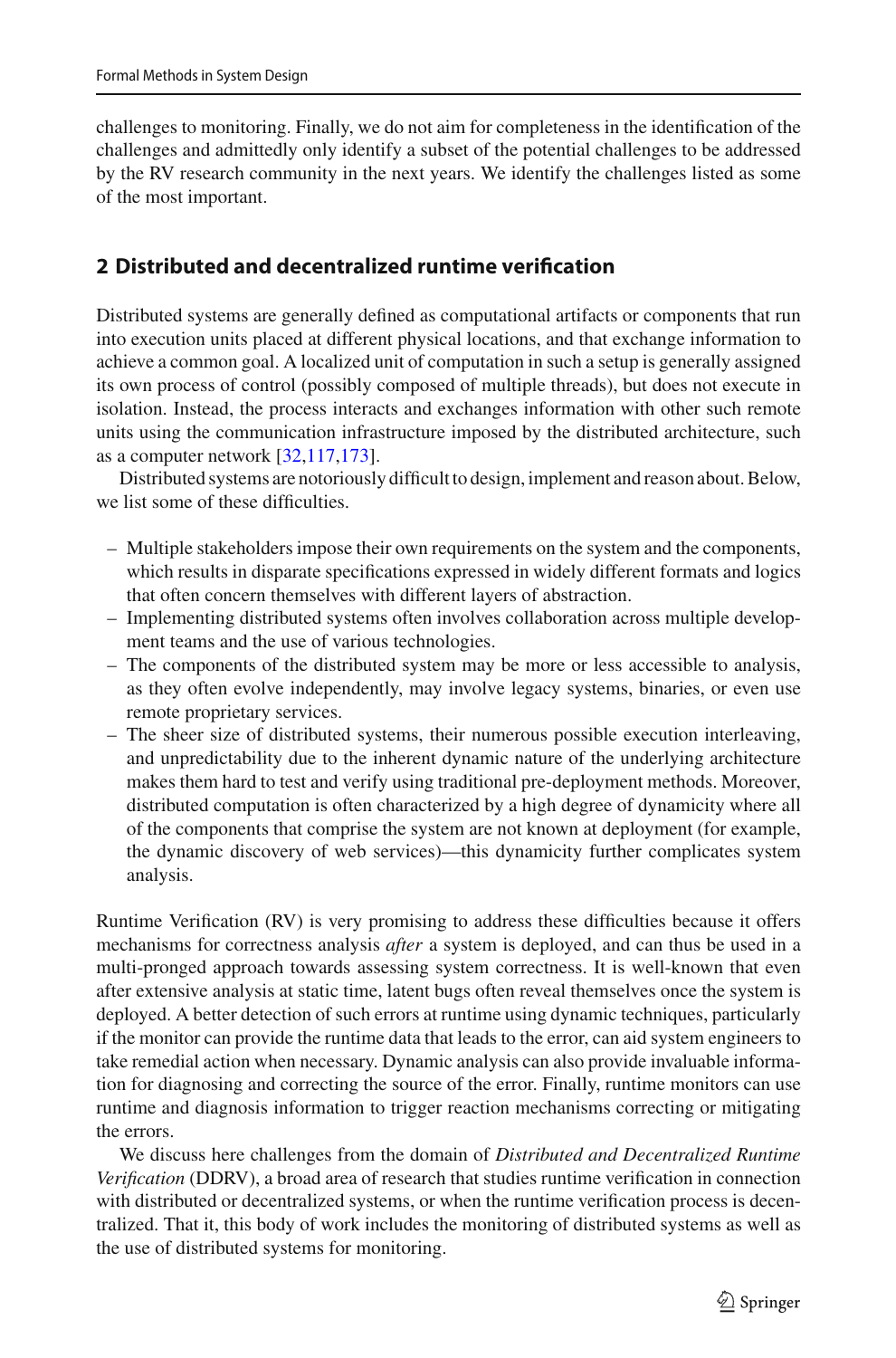Solutions to some of these research efforts exist (see for instance [\[63](#page-44-1)[,85](#page-45-0)[,94](#page-46-0)[,106](#page-46-1)[,148](#page-48-0)[,150,](#page-48-1) [163](#page-49-1)[,216](#page-51-1)[,217\]](#page-51-2)). We refer to [\[162\]](#page-49-2) for a recent survey on this topic.

### **2.1 Context and areas of interest**

In order to provide context to later describe the challenges for RV, we begin by describing some important characteristics of DDRV and then list some intended applications.

#### **2.1.1 Characteristics**

There are a number of characteristics that set DDRV apart from non-distributed RV. These characteristics also justify the claim that traditional RV solutions and approaches commonly do not necessarily (or readily) apply to DDRV. This, in turn, motivates the need for new mechanisms, theories, and techniques. Some characteristics were identified in [\[79](#page-45-1)[,158](#page-49-3)[,203\]](#page-50-1), and recently revisited in [\[162\]](#page-49-2).

Heterogeneity and Dynamicity. One of the reasons that makes distributed systems hard to design, implement and understand is that there are typically many participants involved. Each participant imposes its own requirements ending in a variety of specifications expressed in different formats. In turn, the implementation often involves the collaboration of multiple development teams using a variety of technologies. Additionally, the size and dynamic characteristics of the execution platform of distributed systems allow many possible interleavings of the behaviors of the participating components, which leads to an inherent unpredictability of the executions. Note that the existence of a set of interleavings and the necessity to explore or reason about alternative paths in this set is due to distributed systems being concurrent systems with asynchronous communication. The inherent dynamicity of distributed systems makes this set larger and more complex, and the exploration of the set harder.

Consequently, testing and verification with traditional pre-deployment methods are typically ineffective.

- Distributed Clocks and Latency. Distributed systems can be classified according to the nature of the clocks: from (1) synchronous systems, where the computation proceeds in rounds, (2) timed asynchronous systems, where messages can take arbitrarily long but there is a synchronized global clock, (3) asynchronous distributed systems. In an asynchronous distributed system, nodes are loosely coupled, each having its own computational clock, due to the impracticality of keeping individual clock synchronized with one another. As a result of this asynchrony, the order of computational events occurring at distinct execution units may not be easy (or even possible) to discern.
- Partial Failure. A requirement of any long-running distributed system is that, when execution units (occasionally) fail, the overall computation is able to withstand the failure. However, the independence of failure between the different components of a distributed system and the unavailability of accurately detecting remote failures, makes designing fail tolerant systems challenging. When designing a solution based on RV, the independence of failure between components is an important characteristic that must be handled by the monitoring infrastructure (for example re-synchronization between living components, rebooting monitors, etc).
- Non-Determinism. Asynchrony implies fluctuations in latency, which creates unpredictability in the global execution of a distributed system. In addition, resource availability (e.g., free memory) at individual execution units is hard to anticipate and guarantee.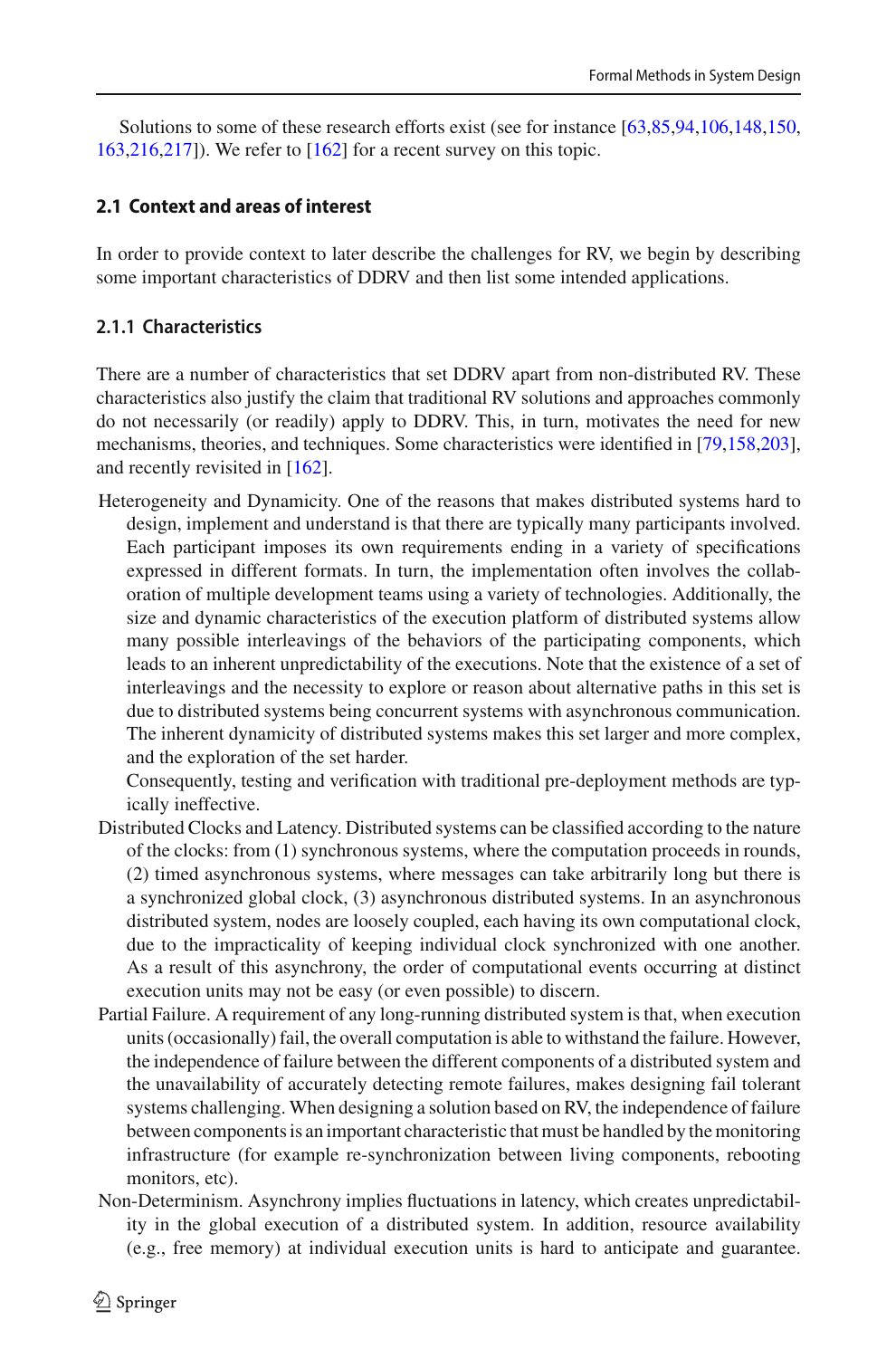These sources of unpredictable asynchrony often induce non-deterministic behavior in distributed computations [\[155](#page-48-2)[,156](#page-48-3)].

- Multiple Administrative Domains and Multiple Accessibility. In a distributed system, computation often crosses administrative boundaries that restrict unfettered computation due to security and trust issues (e.g., mistrusted code spawned or downloaded from a different administrative domain may be executed in a sandbox). Administrative boundaries also limit the migration and sharing of data across these boundaries for reasons of confidentiality. Also, different components may feature different accessibility when it comes to analysis, maintenance, monitorability, instrumentation, and enforcement. The connected technologies may range from proprietary to the public domain, from available source code to binaries only, from well-documented developments to sparsely documented (legacy) systems.
- Mixed Criticality. The components and features of a distributed system may not be equally critical for the overall goal of the system. The consequences of malfunctioning of certain components are more severe than the malfunctioning of others. For instance, the failure of one client is less critical than the failure of a server which many clients connect to. Also, some components could be critical for preventing data or financial loss, or alike, whereas others may only affect performance or customer satisfaction.
- Evolving Requirements. The execution of a distributed system is typically characterized by a series of long-running reactive computational entities (e.g., a web server that should ideally never stop handling client requests). Such components are often recomposed into different configurations (for example, service-oriented architectures) where their intended users change. In such settings, it is reasonable to expect the correctness specifications and demands to change over the execution of the system, and to be composed of smaller specifications obtained from different users and views.

#### **2.1.2 Applications**

We briefly mention some of the existing or envisioned application areas of DDRV, namely concurrent software, new programming paradigms such as reversible computing [\[161](#page-49-4)], the verification of distributed algorithms or distributed data bases, privacy and security (intrusion detection systems, auditing of policies on system logs [\[60](#page-44-2)[,172\]](#page-49-5), decentralized access control [\[307\]](#page-55-0)), blockchain technology [\[247](#page-52-0)], monitoring software-defined networks with software defined monitoring, robotics (e.g., distributed swarms of autonomous robots), and home automation.

#### **Enforcing interleavings**

Sometimes the system that one analyzes dynamically—using runtime verification—is distributed in nature. For example, multithreaded programs can suffer from concurrency errors, particularly when executing in modern hardware platforms, as multicore and multiprocessor architectures are very close to distributed systems. This makes the testing of concurrent programs notoriously difficult because it is very hard to explore the interleavings that lead to errors [\[31\]](#page-43-1). The work in [\[233](#page-51-3)] proposes to use enforcement exploiting user-specified properties to generate local monitors that can influence the executions. The goal is to improve testing by forcing promising schedules that can lead to violations, even though violations of the specified property can also be prevented by blocking individual threads whose execution may lead to a violation. The process for generating monitors described in [\[233](#page-51-3)] involves the decomposition of the property into local decentralized monitors for each of the threads.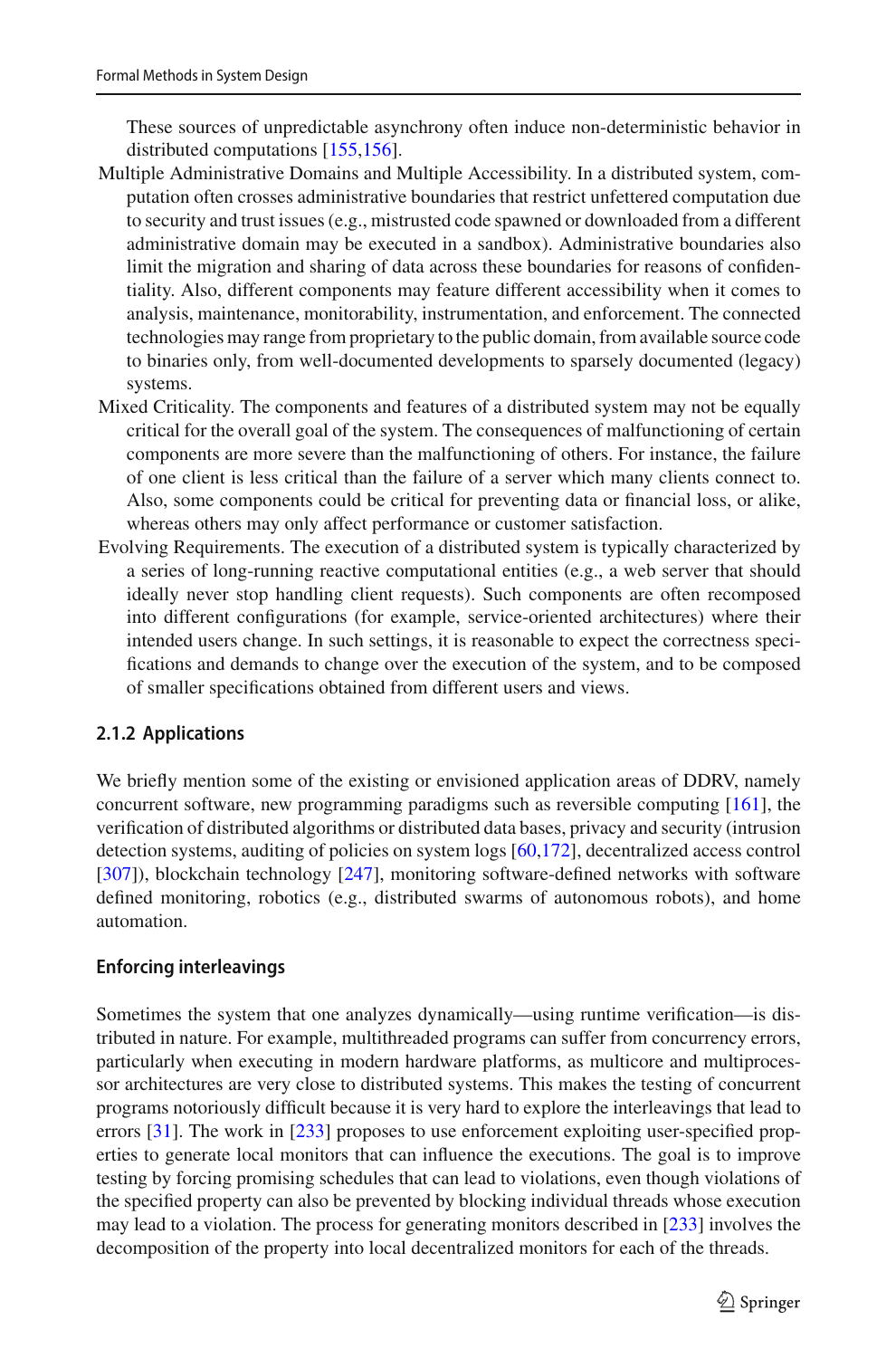#### **Observing distributed computations**

Checking general predicates in a distributed system is hard, since one has to consider all possible interleavings (which may be exponential in size). Techniques like *computation slices* [\[12](#page-42-0)[,31](#page-43-1)[,100](#page-46-2)[,241\]](#page-52-1) have been invented as a datatype for the efficient distributed detection of predicates. Slices allow to circumvent an explicit exploration of a large set of interleaving paths by an implicit exploration of a smaller representation. Slices are a concise approximation of the computation, which are precise enough to detect the predicate because slices guarantee that if a predicate is present in a slice of a computation then the predicate occurred in some state of the computation.

Predicate detection can involve a long runtime and large memory overhead [\[100\]](#page-46-2) except for properties with specific structure (that is, for some fragments of the language of predicates). Current efficient solutions only deal with sub-classes of safety properties like linear, relational, regular and co-regular, and stable properties. Even though most techniques for predicate detection [\[12](#page-42-0)[,110](#page-47-1)[,241\]](#page-52-1) send all local events to a central process for inspection of its interleavings, some approaches (like [\[100](#page-46-2)]) consider purely distributed detection.

#### **Monitor decomposition and coordination**

Most approaches to monitoring distributed systems consider that the system is a black-box that emits events of interest, while others use a manual instrumentation and monitor placement. Some exceptions, for example [\[7](#page-42-1)[,8](#page-42-2)[,148](#page-48-0)[,158](#page-49-3)[,163](#page-49-1)[,249](#page-52-2)], investigate how to exploit the hierarchical description of the system to generate monitors that are then composed back with the original system. The modified system shares the original decomposition (of course implementing its functionality) and includes the monitors embedded, but this approach requires to have access to the system description and is specific to a given development language. Although the work in [\[148\]](#page-48-0) does not specifically target distributed systems, the compiler can generate a distributed system in which case the monitor will be distributed as well. A similar approach is presented in [\[30](#page-43-2)[,93](#page-46-3)[,94](#page-46-0)[,163](#page-49-1)], where a framework for monitoring asynchronous component-based systems is presented based on actors—self contained software entities that are easily distributed.

#### **Monitoring efficiency**

Most RV works assume a single monitor that receives all events and calculates the verdicts. Even though a single monitor can be implemented for decentralized and distributed systems by sending all information to a central monitor, distribution itself can be exploited to coordinate the monitoring task more efficiently. Many research efforts study how to gain more efficient solutions by exploiting the locality in the observations to also perform partially the monitoring task locally as much as possible. For example, the approaches in [\[30](#page-43-2)[,31](#page-43-1)[,93](#page-46-3)[,94](#page-46-0)[,148\]](#page-48-0) exploit the hierarchical structure of the system to generate local monitors, and [\[5](#page-42-3)[,95](#page-46-4)[,163\]](#page-49-1) exploit the structure and semantics of the specification. In [\[7](#page-42-1)], the authors show how decentralized monitor specifications can be consolidated into regular descriptions that guarantee bounded state space. Lowering overheads is also pursued in [\[106\]](#page-46-1) by offloading part of the monitoring computation to the computing resources of another machine.

When atomic observations of the monitored system occur locally, monitors can be organized hierarchically according to the structure of the original specification [\[65](#page-45-2)[,66](#page-45-3)[,105](#page-46-5)[,158\]](#page-49-3). Substantial savings in communication overheads are obtained because often a verdict is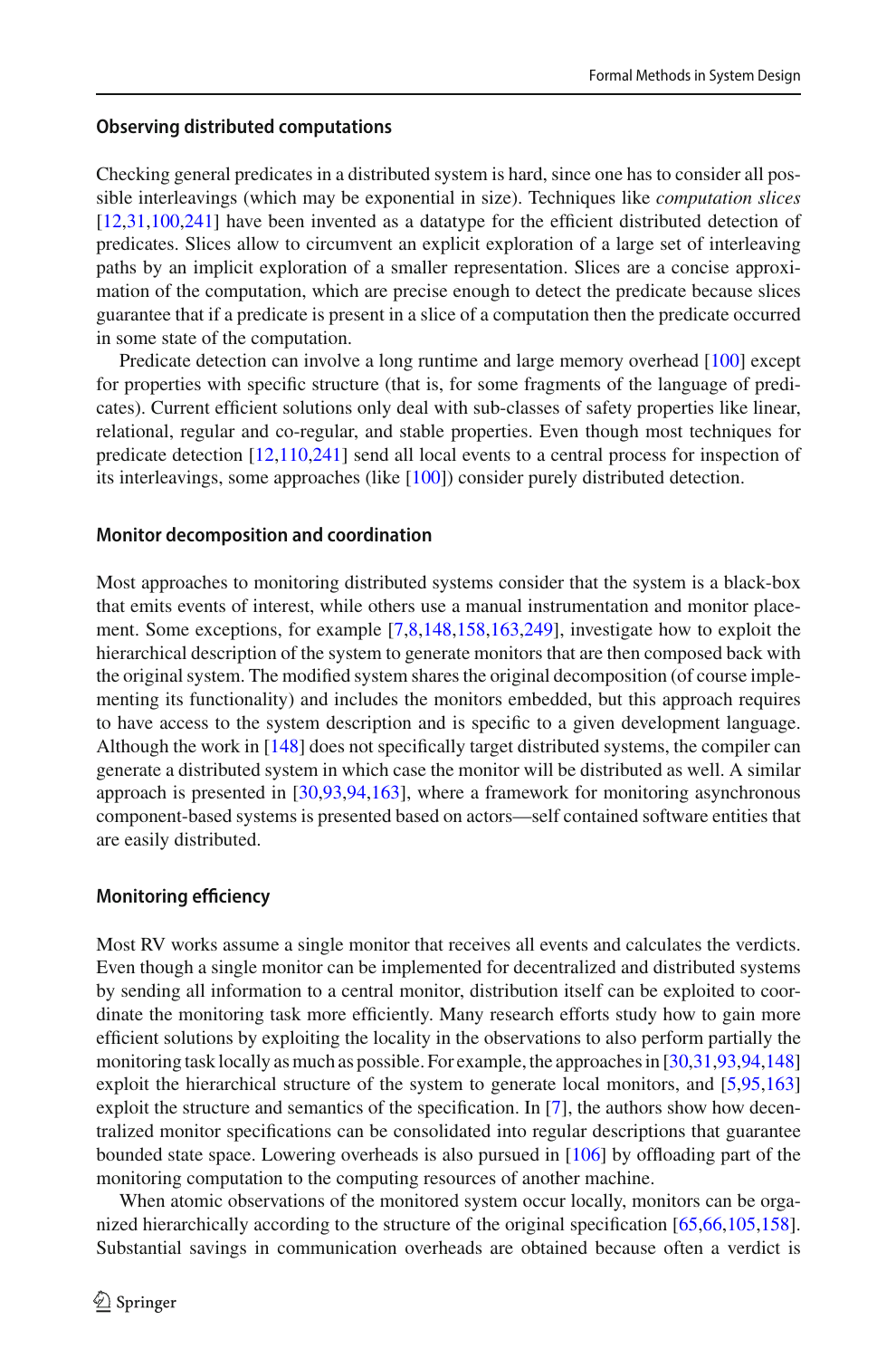already reached in a sub-formula. All these results are limited to LTL and regular languages in [\[145\]](#page-48-4). Decentralized monitoring assumes that the computation proceeds in rounds, so distributed observations are synchronized and messages eventually arrive. The assumption of bounded message delivery is relaxed in [\[105](#page-46-5)].

#### **Fault tolerance**

One of the main and most difficult characteristics of distributed systems is that failures can happen independently (see  $[160]$ ). Most of the RV efforts that consider distributed systems assume that there are no errors, that is, nodes do not crash and messages are not corrupted, lost, duplicated or reordered. Even worse, failure dependencies between components can be intricate and the resulting patterns of behaviors can be difficult to predict and explain. At the same time, one of the common techniques for fault tolerance is the replication of components so this is a promising approach for monitoring too [\[159](#page-49-7)]. For example, [\[154](#page-48-5)] studies the problem of distributed monitoring with crash failures, where events can be observed from more than one monitor, and where the distributed monitoring algorithm tries to reach a verdict among the surviving monitors.

Another source of failure is network errors, studied in [\[4](#page-42-4)[,54](#page-44-3)[,63\]](#page-44-1), which targets the incomplete knowledge caused by network failures and message corruptions and attempts to handle the resulting disagreements. Node crashes are handled because message losses can simulate node crashes by ignoring all messages from the crashed node.

## **2.2 Challenges**

The characteristics outlined bring added challenges to obtain effective DDRV setups.

**C 2.1 Distributed Specifications**. It is a well-established fact that certain specifications cannot be adequately verified at runtime [\[4](#page-42-4)[,5](#page-42-3)[,7](#page-42-1)[,99](#page-46-6)[,147](#page-48-6)[,157](#page-49-8)[,271\]](#page-53-0). The partial ordering on certain distributed events, due to *distributed clocks* hinders the monitoring of temporal specifications requiring a specific relative ordering of these events [\[31](#page-43-1)]. As such, the lack of a global system view means that even fewer specifications can be monitored at runtime. Even though some work exists proposing specific languages tailored to distributed systems [\[298\]](#page-54-0), the quest for expressive and tractable languages is an important and challenging goal.

**C 2.2 Monitor Decomposition, Placement, and Control**. The runtime analysis carried out by monitors needs to be distributed and managed across multiple execution nodes. As argued originally in [\[158](#page-49-3)], and later investigated empirically in works such as [\[31](#page-43-1)[,66](#page-45-3)], the decomposition and placement of monitoring analysis is an important engineering decision that affects substantially the overheads incurred such as the number and size of messages, the communication delay, the spread of computation across monitors [\[137\]](#page-48-7). Such placement also affects the administrative domains under which event data is analyzed and may compromise confidentiality restrictions and lead to security violations that may be due to the communication needed by monitors to reach a verdict (for instance if monitors communicate partial observations or partial evaluations of the monitored properties).

**C 2.3 Restricted Observability**. The flip side of security and confidentiality constraints in distributed systems translates into additional observability constraints that further limit what specifications can be monitored in practice. Distributed monitors may need to contend with traces whose event data may be obfuscated or removed in order to preserve confidentiality which, in turn, affects the nature of the verdicts that may be given [\[4](#page-42-4)[,180](#page-49-9)].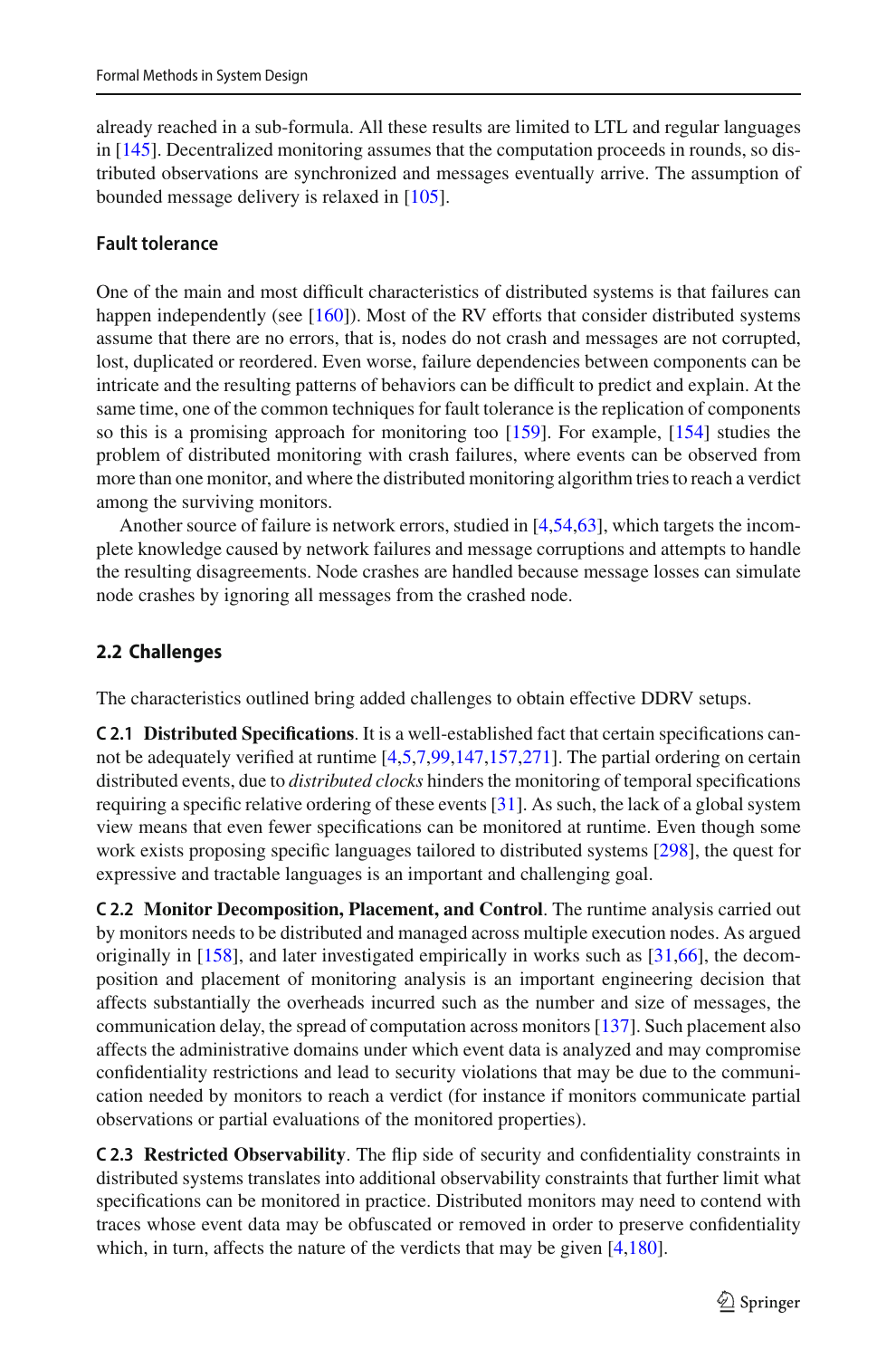**C 2.4 Fault Tolerance**. DDRV has to contend with the eventuality of failure in a distributed system [\[63\]](#page-44-1). Using techniques involving replication and dynamic reconfiguration of monitors, DDRV can be made tolerant to *partial failure*. More interestingly, fault-tolerant monitoring algorithms could provide reliability to the monitors. A theory allowing to determine which specifications combined with which monitoring algorithms could determine the guarantees that should be investigated.

**C 2.5 Deterministic Analysis**. Since monitoring needs to be carried out over a distributed architecture, this will inherently induce non-deterministic computation. In spite of this, the monitoring analysis and the verdicts reported need to feature aspects such as strong eventual consistency [\[137](#page-48-7)] or observational verdict determinism [\[155](#page-48-2)[,156\]](#page-48-3), and conceal any internal non-determinism. In practice, this may be hard to attain (e.g., standard determinization techniques on monitors incur triple exponential blowup [\[6](#page-42-5)]); non-deterministic monitor behavior could also compromise the correctness of RV setup and the validity of the verdicts reported [\[155\]](#page-48-2).

**C 2.6 Limits of Monitorability**. Distributed systems impose further limitations on the class of properties that can be detected (see [\[5](#page-42-3)[,8](#page-42-2)[,67](#page-45-4)[,121](#page-47-2)[,146](#page-48-8)[,147](#page-48-6)[,157](#page-49-8)[,271](#page-53-0)[,314\]](#page-55-1) for notions of monitorability for non-distributed systems and [\[31](#page-43-1)[,137](#page-48-7)] for decentralized systems [\[138](#page-48-9)]). Associated with the challenge of exploring new specification languages for monitoring distributed systems, there is the need to discern the limitations of what can be detected dynamically.

## <span id="page-7-0"></span>**3 Hybrid systems**

*Hybrid systems* (HS) [\[189\]](#page-50-2) are a powerful formal framework to model and to reason about systems exhibiting a sequence of piecewise continuous behaviors interleaved with discrete jumps. In particular, *hybrid automata* (HA) extend finite state-based machines with continuous dynamics (generally represented as ordinary differential equations) in each state (also called *mode*). HS are suitable modelling techniques to analyze safety requirements of *Cyber-Physical Systems* (CPS). CPS consist of computational and physical components that are tightly integrated. Examples include engineered (i.e., self-driving cars), physical and biological systems [\[51](#page-44-4)] that are monitored and/or controlled through sensors and actuators by a computational embedded core. The behavior of CPS is characterized by the real-time progressions of physical quantities interleaved by the transition of discrete software and hardware states. HA are typically employed to model the behavior of CPS and to evaluate at design-time the correctness of the system, and its efficiency and robustness with respect to the desired safety requirements.

HA are called *safe* whenever given an initial set of states, the possible trajectories originated from these initial conditions are not able to reach a bad set of states. Proving a safety requirement requires indeed to solve a reachability analysis problem that is generally undecidable [\[27](#page-43-3)[,189\]](#page-50-2) for hybrid systems. However, this did not stop researchers to develop, in the last two decades, semi-decidable efficient reachability analysis techniques for particular classes of hybrid systems [\[14](#page-42-6)[,29](#page-43-4)[,102](#page-46-7)[,119](#page-47-3)[,120](#page-47-4)[,164](#page-49-10)[–166](#page-49-11)[,181](#page-49-12)[,213](#page-51-4)].

Despite all this progress, the complexity to perform a precise reachability analysis of HS is still limited in practice to small problem instances (e.g., [\[26](#page-43-5)[–28](#page-43-6)[,189\]](#page-50-2)). Furthermore, the models of the physical systems may be inaccurate or partially available. The same may happen when a CPS implementation employs third-party software components for which neither the source code or the model is available.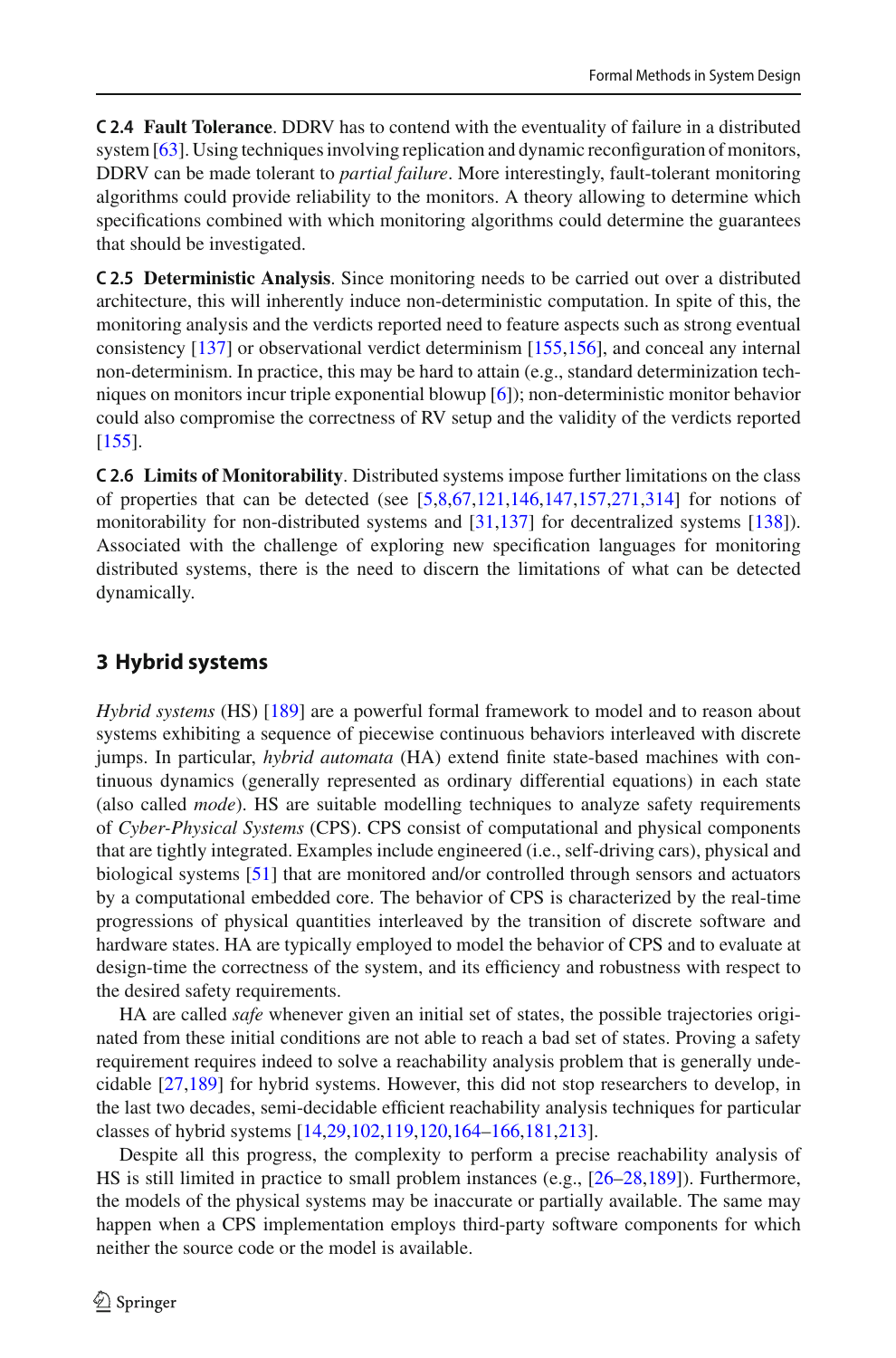A more practical solution, close to testing, is to monitor and to predict CPS behaviors at simulation-time or at runtime [\[46\]](#page-44-5). The monitoring technology include the techniques to specify what we want to detect and to measure and how to instrument the system. Monitoring can be applied to:

- Real systems during their execution, where the behavioral observations are constructed from sensor readings.
- System models during their design, where the behaviors observed correspond to simulation traces.

In the following, we provide an overview of the main specification-based monitoring techniques available for CPS and HS. We also show the main applications of the monitoring techniques in system design and finally we discuss the main open challenges in this research field.

#### **3.1 Context and areas of interest**

To provide some context we first describe specification languages for hybrid systems, then discuss from specific issues of monitoring continuous and hybrid systems and then briefly present the state-of-the-art with respect to tools for monitoring these systems. Finally, we list applications of RV to hybrid systems.

#### **3.1.1 Specification languages**

One of the main specification language that has been used in the research community for the formal specification of continuous and hybrid systems is *Signal Temporal Logic* (STL) [\[234,](#page-51-5) [235](#page-51-6)]. STL extends *Metric Interval Temporal Logic* (MITL) [\[15\]](#page-42-7), a dense-time specification formalism, with predicates over real-valued variables. This mild addition to MITL has an important consequence, despite its simplicity—the alphabet in the logic has an order and admits a natural notion of a distance metric. Given a numerical predicate over a real-valued variable and a variable valuation, we can henceforth answer the question on how far the valuation is from satisfying or violating the predicate. This rich feedback is in contrast to the classical yes/no answer that we typically get from reasoning about Boolean formulas. The quantitative property of numerical predicates can be extended to the temporal case, giving rise to the quantitative semantics for STL [\[134](#page-47-5)[,144\]](#page-48-10).

We can use with ease STL to specify real-time constraints and complex temporal relations between events occurring in continuous signals. These events can be trivial threshold crossings, but also more intricate patterns, identified by specific shapes and durations. We are typically struggling to provide elegant and precise description of such patterns in STL. We can also observe that these same patterns can be naturally specified with regular expressions, as time-constrained sequences (concatenations) of simple behavior descriptions.

Timed Regular Expressions (TRE) [\[25](#page-43-7)], a dense-time extension of regular expressions, seem to fit well our need of talking about continuous signal patterns. While admitting natural specification of patterns, regular expressions are terribly inadequate for specification of properties that need universal quantification over time. For instance, it is very difficult to express the classical requirement "every request is eventually followed by a grant" with conventional regular expressions (without negation and intersection operators). It follows that TRE complements STL, rather than replacing it.

CPS consist of software and physical components that are generally spatially distributed (e.g., smart grids, robotics teams) and networked at every scale. In such scenario, tem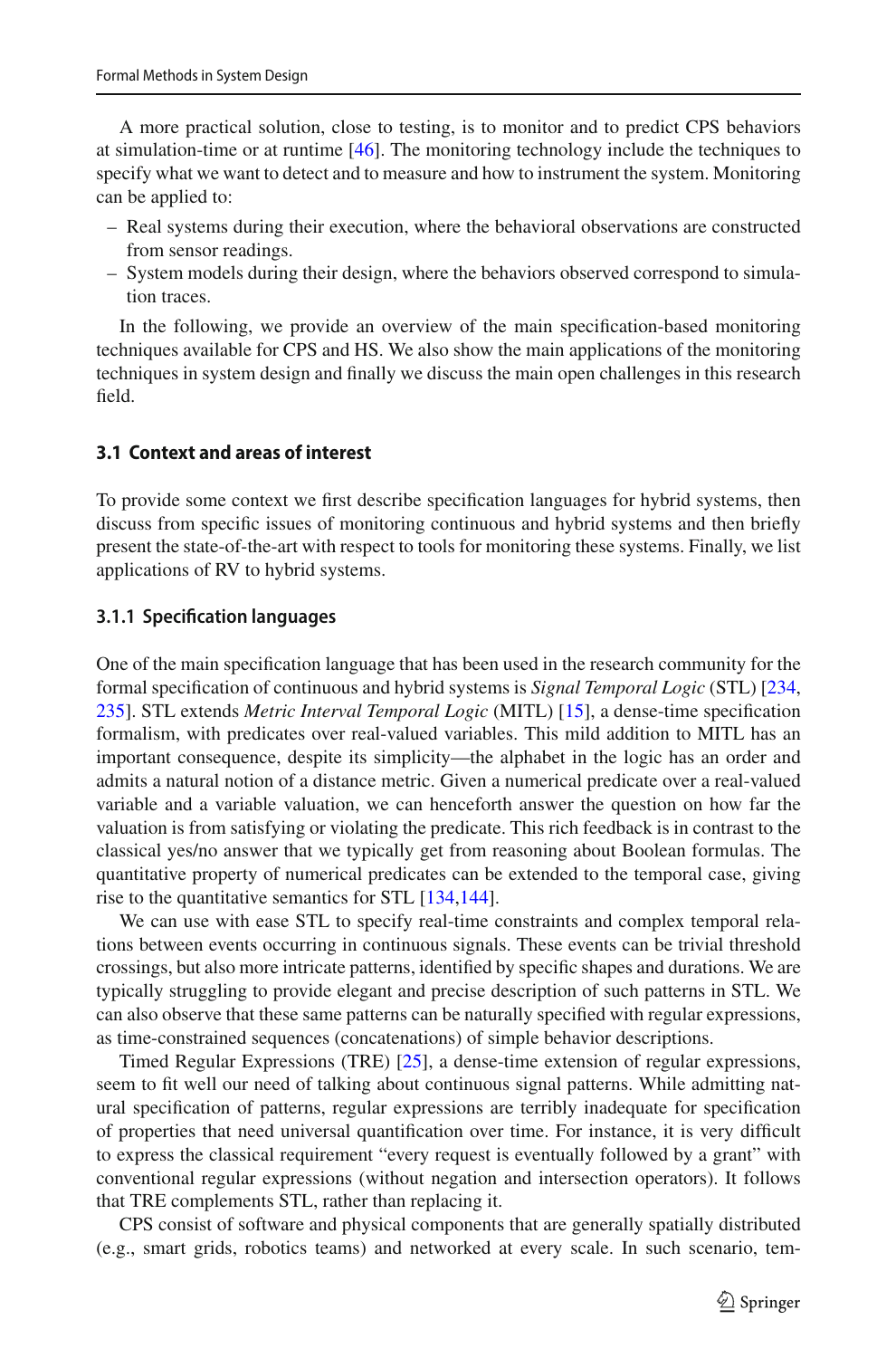poral logics may not be sufficient to capture not only time but also topological and spatial requirements. In the past five years, there has been a great effort to extend STL for expressing spatio-temporal requirements. Examples include *Spatial-Temporal Logic* (SpaTeL) [\[43](#page-44-6)[,183\]](#page-50-3), the *Signal Spatio-Temporal Logic* (SSTL) [\[251\]](#page-52-3) and the *Spatio-Temporal Reach and Escape Logic* (STREL) [\[44](#page-44-7)].

### **3.1.2 Monitoring continuous and hybrid systems**

We first discuss some issues that are specific to the analysis of continuous and hybrid behaviors. We also provide an overview of different methods for monitoring STL with qualitative and quantitative semantics and matching TRE patterns.

*Handling Numerical Predicates*In order to implement monitoring and measuring procedures for STL and TRE, we need to address the problem of the computer representation of continuous and hybrid behaviors. Both STL and TRE have a dense-time interpretation of continuous behaviors which are assumed to be ideal mathematical objects. This is in contrast with the actual behaviors obtained from simulators or measurement devices and which are represented as a finite collection of value-timestamp pairs  $(w(t), t)$ , where  $w(t)$  is the observed behavior. The values of  $w$  at two consecutive sample points  $t$  and  $t'$  do not precisely determine the values of  $w$  inside the interval  $(t, t')$ . To handle this issue pragmatically, interpolation can be used to "fill in" the missing values between consecutive samples. Some commonly used interpolations to interpreted sampled data are step and linear interpolation. Monitoring procedures are sensitive to the interpolation used.

*Monitoring STL with Qualitative and Quantitative Semantics* An offline monitoring proce-dure for STL properties with qualitative semantics is proposed in [\[235\]](#page-51-6). The procedure is recursive on the structure (parse-tree) of the formula, propagating the truth values upwards from input behaviors via super-formulas up to the main formula. In the same paper, the procedure is extended to an incremental version that computes the truth value of the sub-formulas along the observation of new sampling points.

There are several algorithms available in the literature for computing robustness degree of STL formulas [\[130](#page-47-6)[,132](#page-47-7)[,134](#page-47-5)[,144](#page-48-10)[,200](#page-50-4)[,201](#page-50-5)[,285](#page-54-1)]. The algorithm for computing the space robustness of a continuous behavior with respect to a STL specification was originally proposed in [\[144](#page-48-10)]. In [\[132\]](#page-47-7), the authors develop a more efficient algorithm for measuring space robustness by using an optimal streaming algorithm to compute the min and the max of a numeric sequence over a sliding window and by rewriting the *timed until operator* as a conjunction of simpler *timed and untimed operators*. The procedure that combines monitoring of both space and time robustness is presented in [\[134\]](#page-47-5).

Finally, the following two approaches have been proposed to monitor the space robustness of a signal with respect to an STL specification. The first approach proposed in [\[130\]](#page-47-6) considers STL formulas with bounded future and unbounded past operators. The unbounded past operators are efficiently evaluated exploiting the fact that the unbounded history can be stored as a *summary* in a variable that is updated each time a new value of the signal becomes available. For the bounded future operators, the algorithm computes the number of look-ahead steps necessary to evaluate these operators and then uses a model to predict the future behavior of the system and to estimate its robustness. The second approach [\[126\]](#page-47-8) computes instead an interval of robustness for STL formulas with bounded future operators.

*Matching TRE Patterns* An offline procedure for computing the set of all matches of a timed regular expression in a continuous or hybrid behavior was proposed in [\[308\]](#page-55-2). The procedure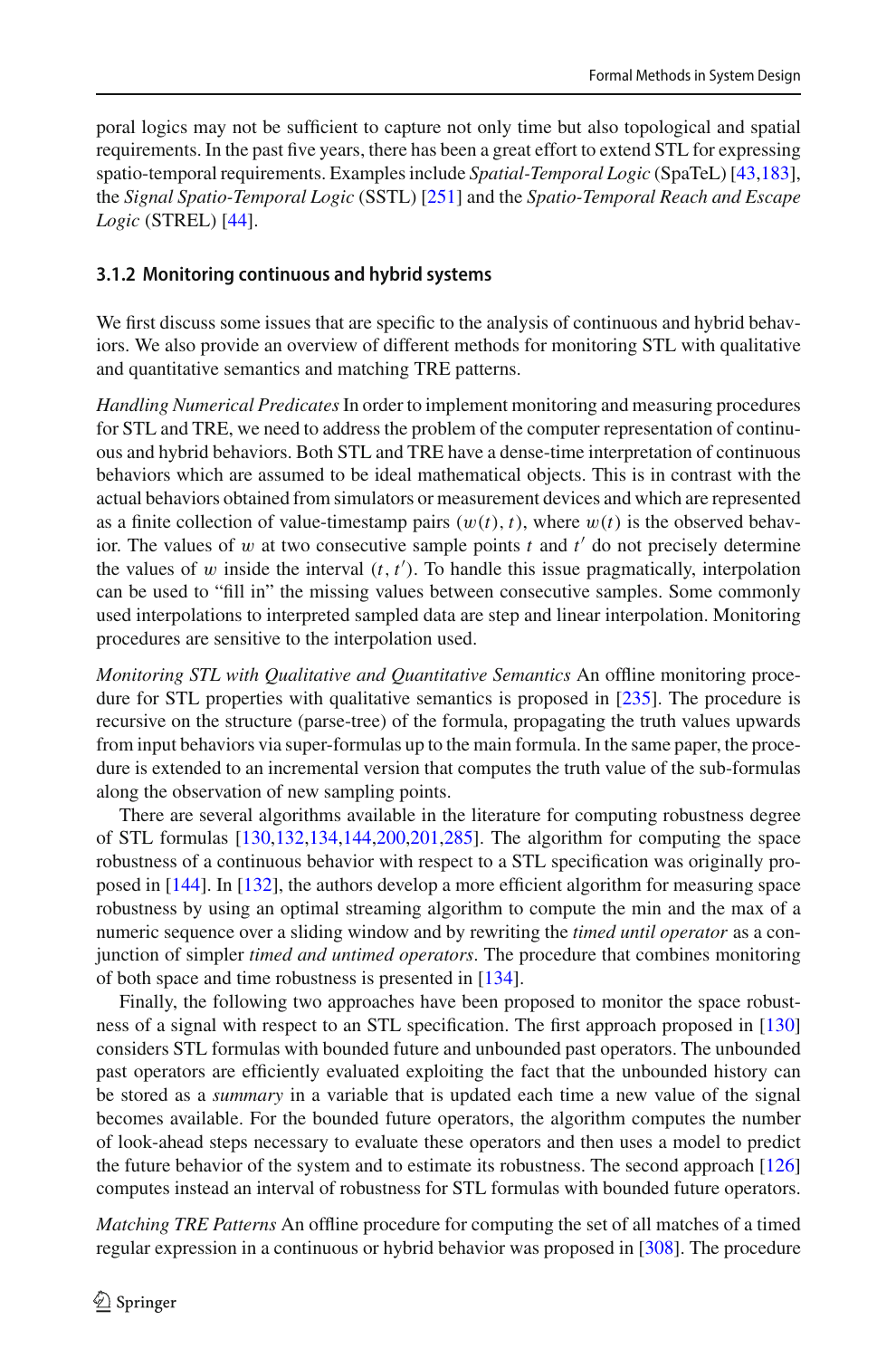relies on the observation that any match set can always be represented as a finite union of two-dimensional zones, a special class of convex polytopes definable as the intersection of inequalities of the form  $(x < a)$ ,  $(x > a)$  and  $(x - y < a)$ . This algorithm has been recently extended to enable online matching of TRE patterns [\[309](#page-55-3)].

#### **3.1.3 Tools**

The following tools are publicly available and they support both the qualitative and the quantitative semantics for monitoring CPSs.

- 1. AMT 2.0 [\[254](#page-52-4)]: available at [http://www-verimag.imag.fr/DIST-TOOLS/TEMPO/AMT/](http://www-verimag.imag.fr/DIST-TOOLS/TEMPO/AMT/content.html) [content.html](http://www-verimag.imag.fr/DIST-TOOLS/TEMPO/AMT/content.html)
- 2. Breach [\[131\]](#page-47-9): available at <https://github.com/decyphir/breach>
- 3. S-Taliro [\[17\]](#page-43-8): available at <https://sites.google.com/a/asu.edu/s-taliro/>
- 4. U-Check [\[82](#page-45-5)]: available at <https://github.com/dmilios/U-check>

The AMT 2.0 tool [\[254\]](#page-52-4) provides a framework for the qualitative and quantitative analysis of xSTL, which is an extended Signal Temporal Logic that integrates TRE with STL requirements over analog system output signals. The software tool AMT is a standalone executable with a graphical interface enabling the user to specify xSTL properties, the signals and whether the analysis is going to be offline or incremental. The new version of the tool provides also the possibility to compute quantitative measurements over segments of the signals that match the properties specified using TRE [\[152](#page-48-11)]. AMT 2.0 offers also a *trace diagnostics* [\[151](#page-48-12)] mechanism that can be used to explain property violations.

Breach [\[131](#page-47-9)] and S-Taliro [\[17\]](#page-43-8) are add-on Matlab toolboxes developed for black-box testing based verification [\[143](#page-48-13)] of Simulink/Stateflow models. These tools have also been used for other applications including parameter mining [\[328](#page-55-4)[,332](#page-56-0)], falsification [\[2](#page-42-8)] to synthesis [\[277\]](#page-53-1).

Finally, U-Check [\[82](#page-45-5)] is a stand-alone program written in Java, which deals with statistical model checking of STL formulas and parameter synthesis for stochastic models described as Continuous-Time Markov Chains.

#### **3.1.4 Applications**

Specification-based monitoring of cyber-physical systems (CPS) [\[253\]](#page-52-5) has been a particularly fertile field for research on runtime verification leading to several theoretical and practical applications such as quantitative semantics, simulation-guided falsification, real-time online monitoring, system design and control. Here is an overview of the most relevant applications in the CPS scenario:

Real-time Monitoring of CPS. The complexity of the new generation of digital system-onchip (SoC) and analog/mixed-signal systems (AMS) requires new efficient techniques to verify and to validate their behavior both at physical and software level. The simulation of such systems is now too time-consuming to be economically feasible. An alternative approach is to monitor the system under test (SUT) online by processing the signals and software traces that are observable after instrumentation [\[253\]](#page-52-5). This approach leverages the use of dedicated hardware accelerators such as *Field Programmable Gate Arrays* (FPGA) and of proper synthesis tools [\[199](#page-50-6)[,200](#page-50-4)[,297\]](#page-54-2) that can translate temporal logic specifications into hardware monitors. This will be discussed in more detail in the next section dedicated to hardware supported runtime verification.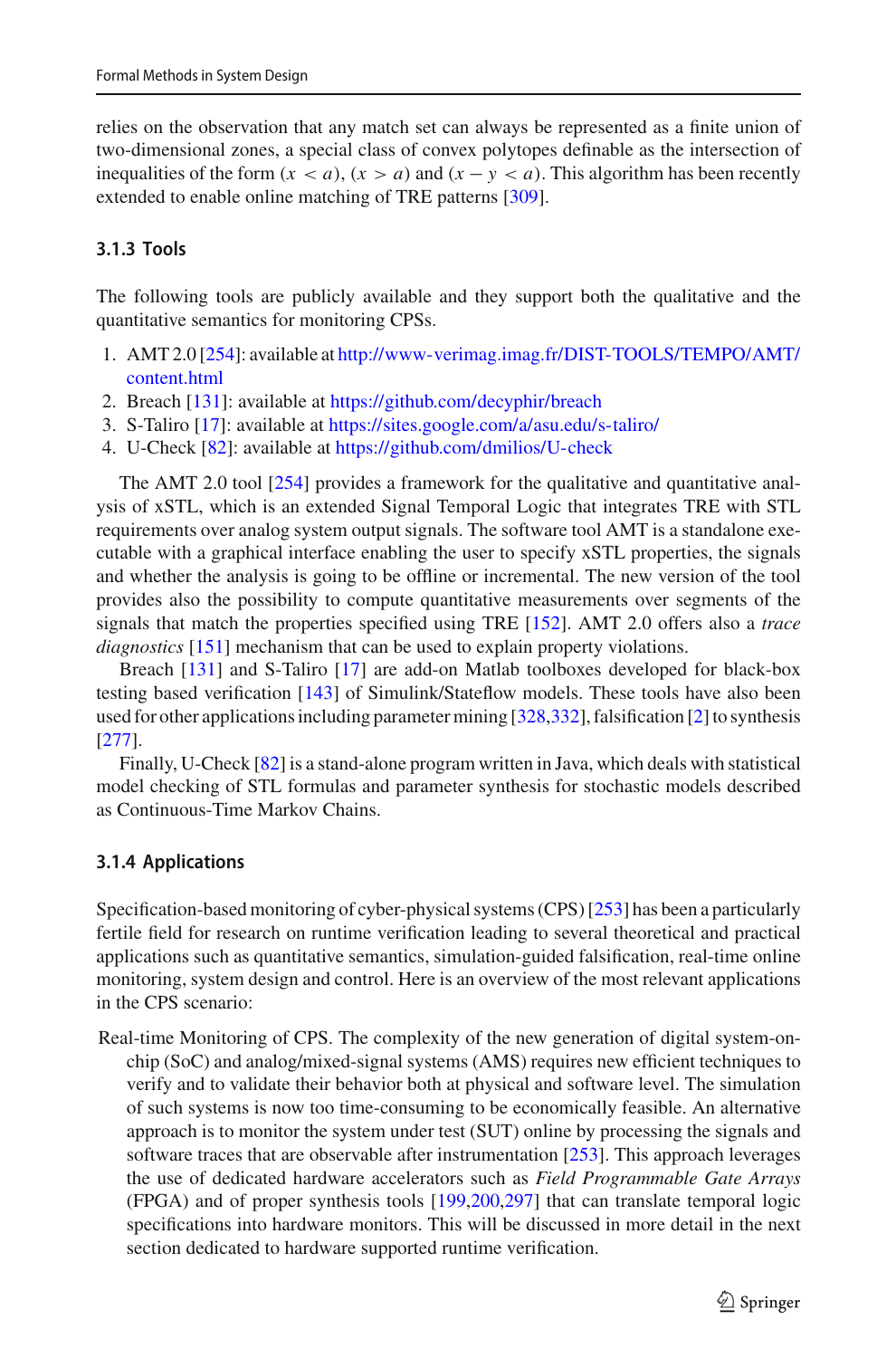- Falsification-based Testing. Specification-based monitoring is a very useful technique also at design-time. The engineers generally use MathWorks  $\overline{M}$  Simulink<sup>[3](#page-11-0)</sup> or OpenModelica<sup>4</sup> toolsets to model CPS functionalities. These models are complex hybrid systems that are very challenging to verify and test. *Falsification-based testing* [\[2](#page-42-8)[,3](#page-42-9)[,17](#page-43-8)[,18](#page-43-9)[,142](#page-48-14)[,252](#page-52-6)[,331\]](#page-55-5) aims at automatically generating counter-examples that violate the desired requirements in a CPS model. This approach employs a formal specification language such as STL to specify the desired requirements, and a monitor (*the oracle*), that verifies each simulation trace for correctness against the requirement and it provides an indication as to how far the trace is from violation. For this reason, in the last decade there was a great effort to develop quantitative semantics for STL [\[11](#page-42-10)[,134](#page-47-5)[,258](#page-52-7)[,284](#page-54-3)[,285\]](#page-54-1), where the binary satisfaction relation is replaced with a quantitative robustness degree function. The positive and negative sign of the robustness value indicates whether the formula is satisfied or violated, respectively. This quantitative interpretation can be exploited in combination with several heuristics (e.g., ant colony, gradient ascent, statistical emulation) to optimize the CPS design in order to satisfy or falsify a given formal requirement [\[2](#page-42-8)[,3](#page-42-9)[,17](#page-43-8)[,18](#page-43-9)[,45](#page-44-8)[,133](#page-47-10)[,142](#page-48-14)[,252](#page-52-6)[,331\]](#page-55-5).
- From Monitoring to Control Synthesis. The use of formal logic-based languages has also enabled control engineers to build tools that automatically synthesize controllers starting from a given specification [\[70](#page-45-6)]. Temporal logics such as Metric Temporal Logic (MTL) [\[214](#page-51-7)], and Signal Temporal Logic (STL) [\[234](#page-51-5)] have been employed to specify timedependent tasks and constraints in many control system applications [\[17](#page-43-8)[,277](#page-53-1)[,321](#page-55-6)]. In the context of Model Predictive Control (MPC) [\[71](#page-45-7)[,212](#page-51-8)[,258](#page-52-7)[,276](#page-53-2)], the monitoring of temporal logics constraints over the simulated traces of a plant model can be used to find iteratively the input that will optimize the robustness for the specification over a finite-horizon.

## **3.2 Challenges**

Although specification-based monitoring of CPS is a well-established research area, there are still many open challenges that need to be addressed. We now discuss some of the most important remaining challenges.

**C 3.1 Autonomous CPS**. The recent advances in machine learning (ML) has led to new fascinating artificial intelligence (AI) applications, such as autonomous CPS that can perceive, learn, decide and execute tasks independently, or with minimal human intervention in unpredictable environments. The lack of predictability, that results from using learning-enabled components, requires to think novel approaches for providing assurance. The main challenge is to develop new methods that go beyond the current state-of-the-art of RV technology to guarantee the trustworthiness of autonomous CPS by providing dynamic safety and security assurance mechanisms.

**C 3.2 From design-time to runtime**. Specification languages for CPS typically assume a perfect mathematical world in which time is continuous and the state variables are all observable with infinite precision. This level of abstraction is suitable to reason about CPS at the time of their design, where the system is modeled with differential equations and can be simulated with arbitrary precision and perfect observability. However, the passage from

<span id="page-11-0"></span><sup>3</sup> [https://www.mathworks.com/products/simulink.html.](https://www.mathworks.com/products/simulink.html)

<span id="page-11-1"></span><sup>4</sup> [https://openmodelica.org/.](https://openmodelica.org/)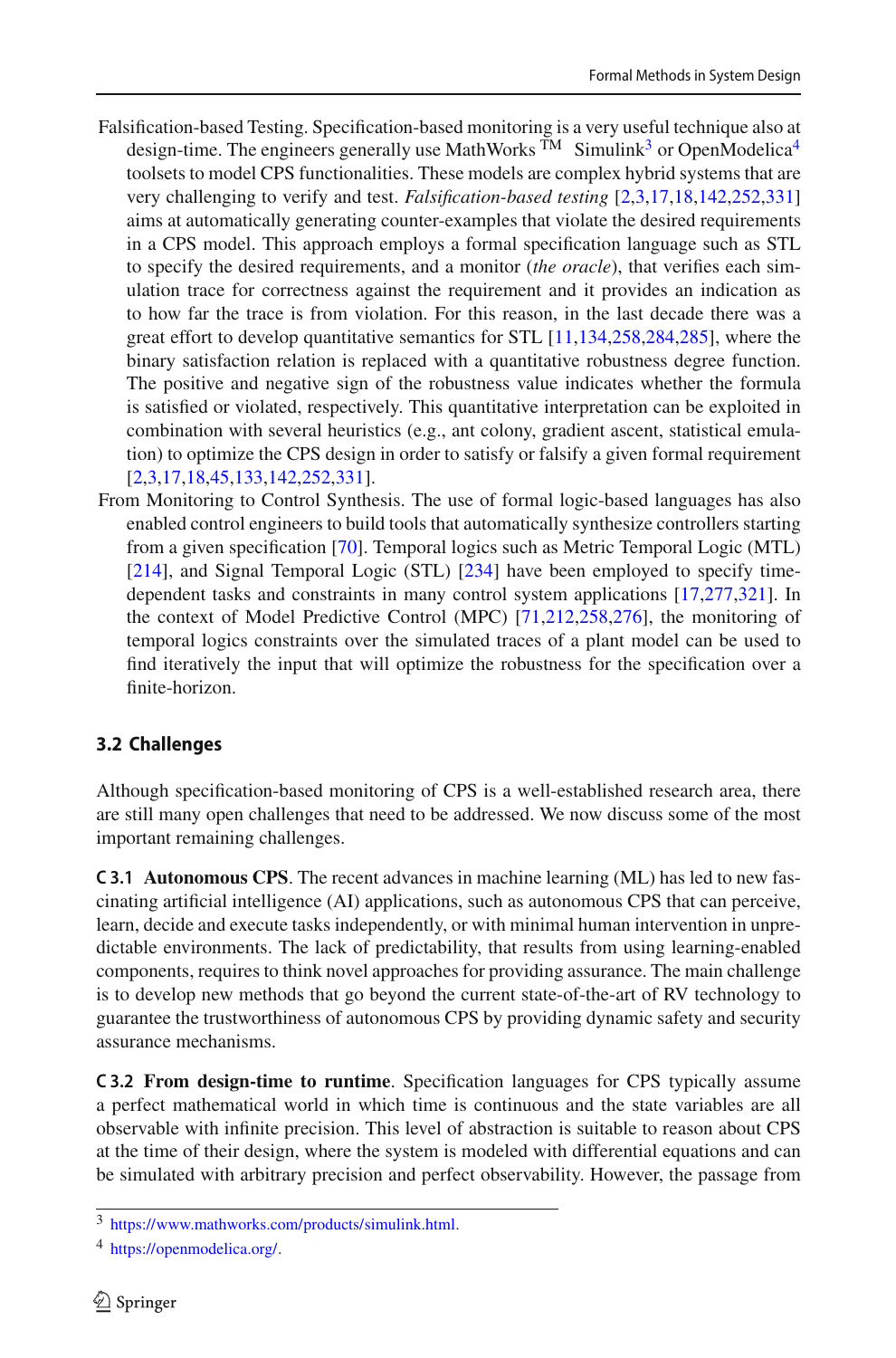a CPS model to its implementation results in a number of effects that runtime monitors applied during the system operation need to take into account. For instance, CPS can be only observed at sampled points in time, some state variables may not be observable and the sensors may introduce noise and inaccuracies into measurements, including sampling noise. As a consequence, there is an urgent need to address these questions in the context of runtime verification of CPS.

**C 3.3 Limited resources**. CPS introduce some specific constraints on available resources that need to be taken into account by runtime verification solutions. CPS are reactive systems operating at a certain frequency, hence the monitor needs to operate at least at the same speed as the system. In contrast to classical software, instrumentation of some components in the CPS can be hard or impossible. It follows that runtime monitors may need to rely on partially observable streams of data. CPS are often safety-critical and have hard timing constraints. As a consequence, runtime monitors must not alter the timing-related behavior of the observed system. Developing monitoring solutions that take into consideration specific limitations of CPS remains an important challenge that needs still to be properly addressed.

**C 3.4 From real-time to spatial and spectral specifications**. Most of the existing work on runtime monitoring of CPS is focused on real-time temporal properties. However, CPS often consist of networked spatially distributed entities where timing constraints are combined with spatial relations between the components. In addition, many basic properties of continuous CPS entities are naturally definable in spectral (for instance frequency) domain [\[98](#page-46-8)[,135\]](#page-48-15). There is a necessity to study specification formalisms that gracefully integrate these important CPS aspects.

**C 3.5 Fault-localisation and explanation**. Detecting a fault while monitoring a CPS during its design or deployment time involves understanding and correcting the error. Complementing runtime verification methods with (semi) automated fault localisation [\[48](#page-44-9)] and explanation could significantly reduce the debugging efforts and help the engineer in building a safe and secure system.

## <span id="page-12-0"></span>**4 Hardware**

Hardware supported runtime verification (HRV) studies how to use hardware to build dynamic solutions for reliabilty assesment. The goal is to alleviate the extensive analysis required for complex designs, by shifting from offline and limited data sets to online simultaneous nonintrusive analysis. The use of hardware brings an immense potential for runtime observation and can even allow the continuous assessment of the behavior exhibited by the system. Observation and simultaneous correctness checking of system internals can reach a level of detail that is orders of magnitude better than today's tools and systems provide. Note that the use of "hardware" in HRV refers to the use of hardware as an element of the RV solution, even though the system under study can also be analyzed at a low-level that includes hardware characteristics.

Online runtime verification hardware-based approaches may take advantage of multiple technologies, for example, hardware description languages and reconfigurable hardware. The combination of these technologies provides the means for observability, non-intrusiveness, feasibility, expressiveness, flexibility, adaptability and responsiveness of hardware-based monitors that observe and monitor a target system and allow to react to erroneous behavior. In addition, HRV can be used for other analysis, such as performance monitoring.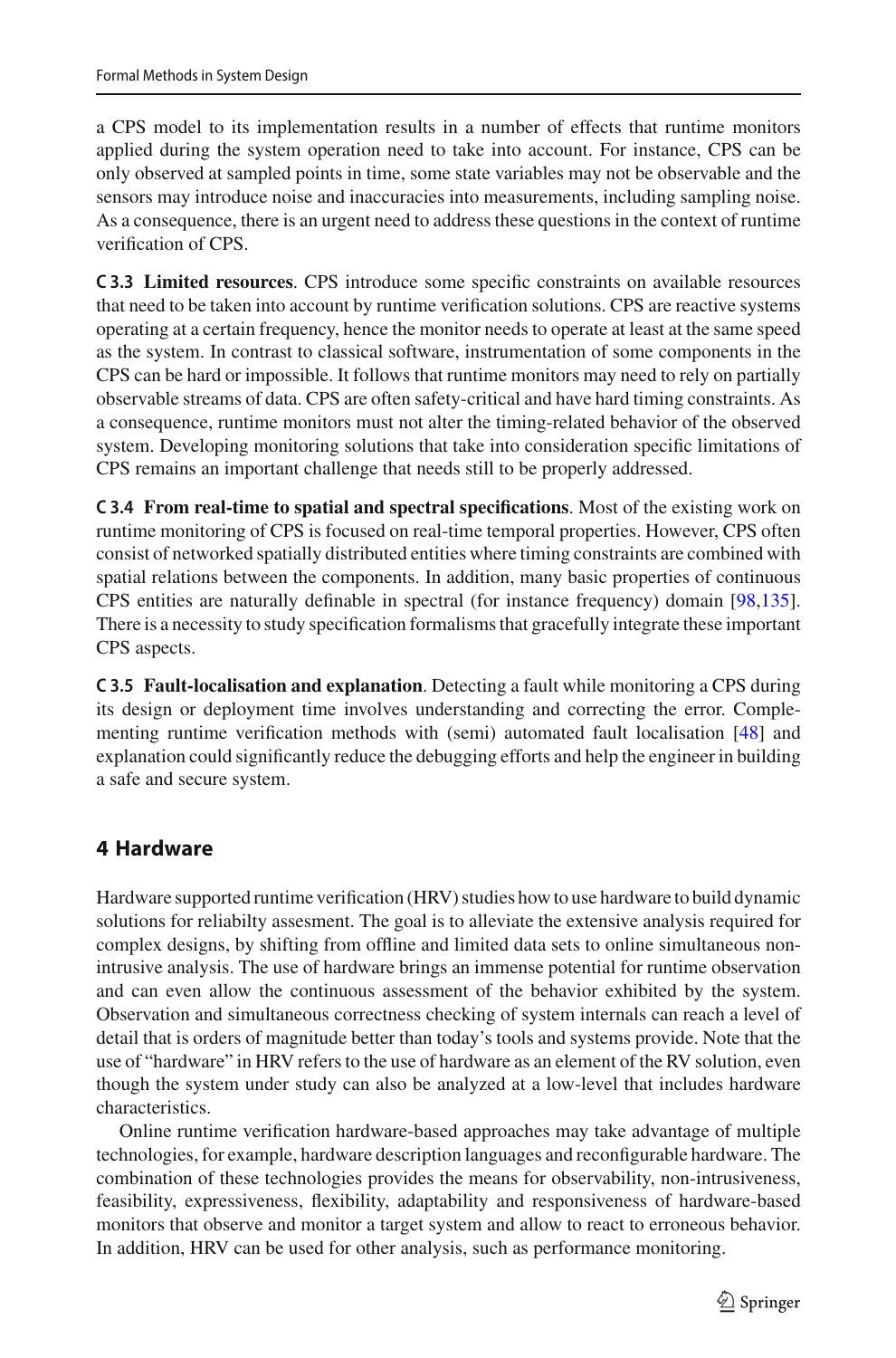Several solutions have been proposed that approach runtime verification (RV) differently, diverging on the methodologies used, goals and target system-induced limitations. Whether the monitor executes on external hardware or on-system, what the monitor watches (that is, the meaningful events it cares about: the events of interest), how it is connected to the system and what is instrumented or not, are dependent on both the characteristics of the system being monitored and the goals of the monitoring process.

#### **4.1 Context and areas of interest**

To present the context of HRV in order to later describe the challenges, we describe the following aspects separately: the pursue of non-intrusiveness monitoring, the study of the feasibility and limitations of hardware-based monitoring, the landscape of design approaches and the flexibility. We finally list some existing use cases.

#### **4.1.1 Non-intrusiveness**

Ideally, observing and monitoring components should not interfere with the normal behavior of the system being observed, thus negating what is called "the observer effect" or "the probe effect" [\[168](#page-49-13)], in which the observing methodology hinders the system behavior by affecting some of its functional or non-functional (e.g., timeliness) properties. Hardware-based approaches are inherently non-intrusive, while software-based solutions normally exhibit some degree of intrusiveness, even if minimal. Therefore, it is widely acknowledged that these approaches must be used with care.

For example, the delays implicitly associated with the insertion of software-based probes may ill affect the timing and synchronisation characteristics of concurrent programs. Moreover, and perhaps less intuitively, the removal of such probes from real-time embedded software which, in principle, leads to shorter program/task execution times and may render a given task set unschedulable due to changes in the corresponding cache-miss profile [\[232](#page-51-9)[,248](#page-52-8)[,320\]](#page-55-7). Non-intrusiveness, i.e. the absence of interference may then be referred to as a RV constraint. RV constraints are not only relevant, but in fact fundamental, for highly critical systems [\[268\]](#page-53-3).

A comprehensive overview of various hardware (including on-chip), software and hybrid (i.e., a combination of hardware and software) methodologies for system observation, monitoring and verification of software execution in runtime is provided in [\[316](#page-55-8)].

System observing solutions can be designed to be directly connected to some form of system bus, enabling information gathering regarding events of interest, such as data transfers and signalling taking place inside the computing platform, namely instruction fetch, memory read/write cycles and interrupt requests, with no required changes on the target system's architecture. Examples of such kind of hardware-based observation approaches are proposed in [\[207](#page-50-7)[,265](#page-53-4)[,270](#page-53-5)[,280\]](#page-53-6).

As emphasized in [\[316\]](#page-55-8) observing mechanisms should: (1) be minimally intrusive, or preferably completely non-intrusive, so as to respect the RV constraint; (2) provide enough information about the target system so that the objectives of runtime verification can be met.

### **4.1.2 Observability**

Another important aspect raised in [\[316\]](#page-55-8) is the occasional limited observability of program execution with respect to its internal state and data information. In general, software-based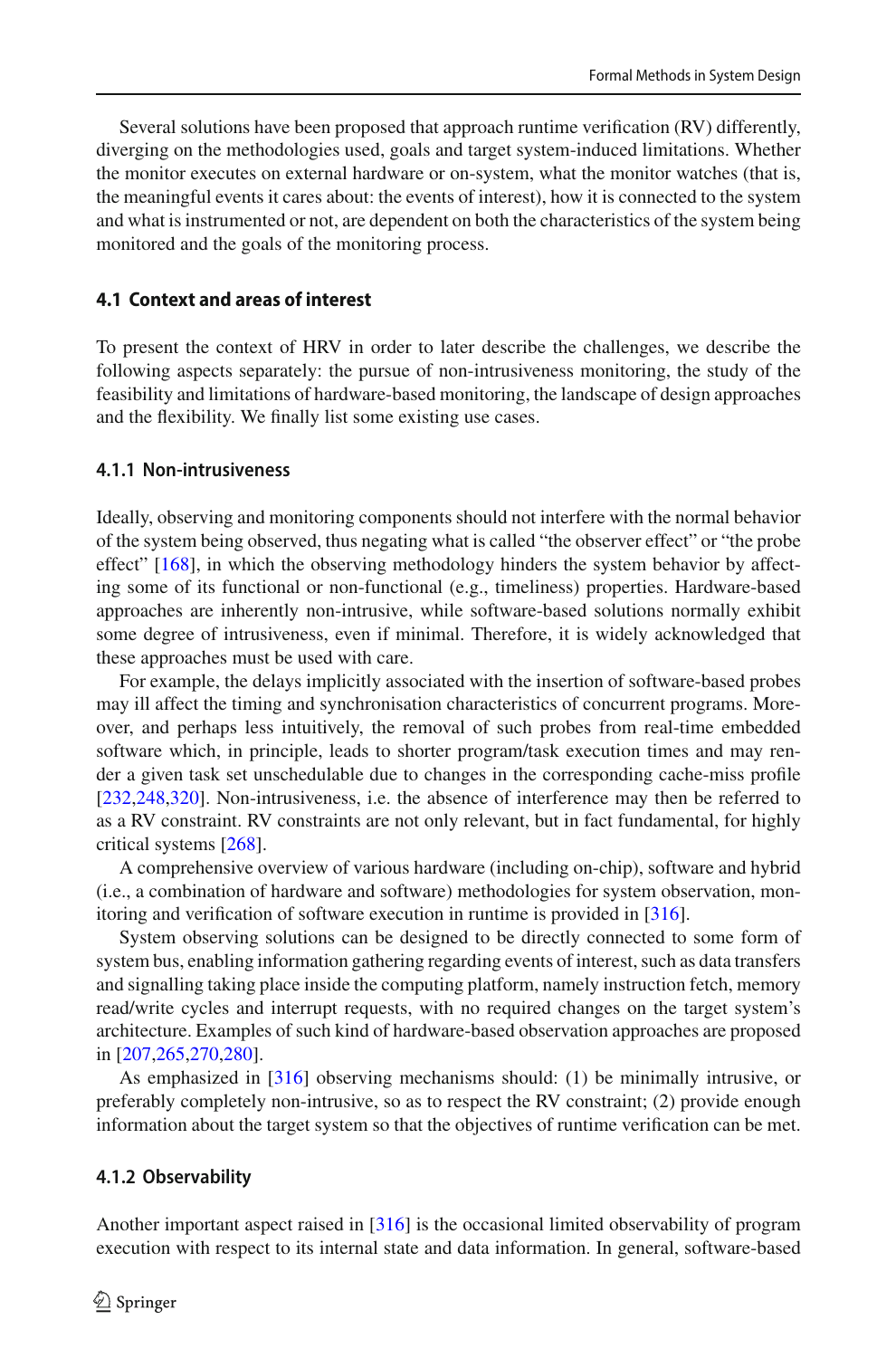monitoring may have access to extensive information about the operation of a complex system, in contrast to the limited information available to hardware probes [\[316](#page-55-8)].

Thus, one first challenge is that hardware-based probes must be capable of observing enough information about the internal operation of the system to fulfil the purpose of the monitoring [\[316\]](#page-55-8). Gaining access to certain states or information is often problematic, since most systems do not provide access to system operation and software execution details. So, observability is sometimes limited to the data made available or accessible to observing components. Low observability of target system operation affects not only traditional hardware monitors, but also may jeopardize hybrid monitoring and may deem these observing and monitoring techniques ineffective.

#### **4.1.3 Feasibility**

General purpose *Commercial Off-The-Shelf* (COTS) platforms offer limited observing and monitoring capabilities. For example, in those platforms based on Intel x86 architectures observability is restricted to the Intel Control Flow Integrity [\[196](#page-50-8)] and to the Intel Processor Trace [\[282](#page-53-7)] facilities. Trying to enhance system observability through physical probing implies either a considerable engineering effort [\[209](#page-50-9)] or is restricted to specific behaviors, such as input/output operations [\[265\]](#page-53-4).

The trend to integrate the processing entities together with other functional modules of a computing platform in an *Application Specific Integrated Circuit* (ASIC), often known as *System on a Chip* (SoC), can dramatically affect the overall system observability, depending on whether or not special-purpose observers are also integrated.

The shortcomings and limitations of debug and trace resources regarding runtime system observation is analyzed in [\[222](#page-51-10)], concluding that the deep integration of software and hardware components within SoC-based devices hinders the use of conventional analysis methods to observe and monitor the internal state of those components. The situation is further exacerbated whenever physical access to the trace interfaces is unavailable, infeasible or cost prohibitive.

With the increased popularity of SoC-based platforms, one of the first on-chip approaches to SoC observability was introduced in [\[301](#page-54-4)], where the authors presented MAMon, a hardware-based probe-unit integrated within the SoC and connected via a parallel-port link to a host-based monitoring tool environment that performs both logic-level (e.g., interrupt request assertion detection) and system-level (e.g., system call invocation) monitoring. This approach can either be passive (by listening to logic- or system-level events) or activated by (minimally intrusive) code instrumentation.

Many SoC designs integrate modules made from Intellectual Property (IP) cores. An IP core design is pre-verified against its functional specification, for example through assertionbased verification methods. In hardware-based designs, assertions are typically written in verification languages such as the *Property Specification Language* (PSL) [\[195](#page-50-10)] and *System Verilog Assertions* (SVA) [\[194](#page-50-11)]. The pre-verification of IP core designs contributes to reduce the effort placed in the debug and test of the system integration cycle.

The work [\[306](#page-54-5)] presents an in-circuit RV solution that targets the monitoring of the hardware itself rather than software. Runtime verification is done by means of in-circuit temporal logic-based monitors. Design specifications are separated into compile-time and runtime properties, where runtime properties cannot be verified at compile-time, since they depend on runtime data. Compile-time properties are checked by symbolic simulation. Runtime properties are verified by hardware monitors being able to run at the same speed as the circuits they monitor.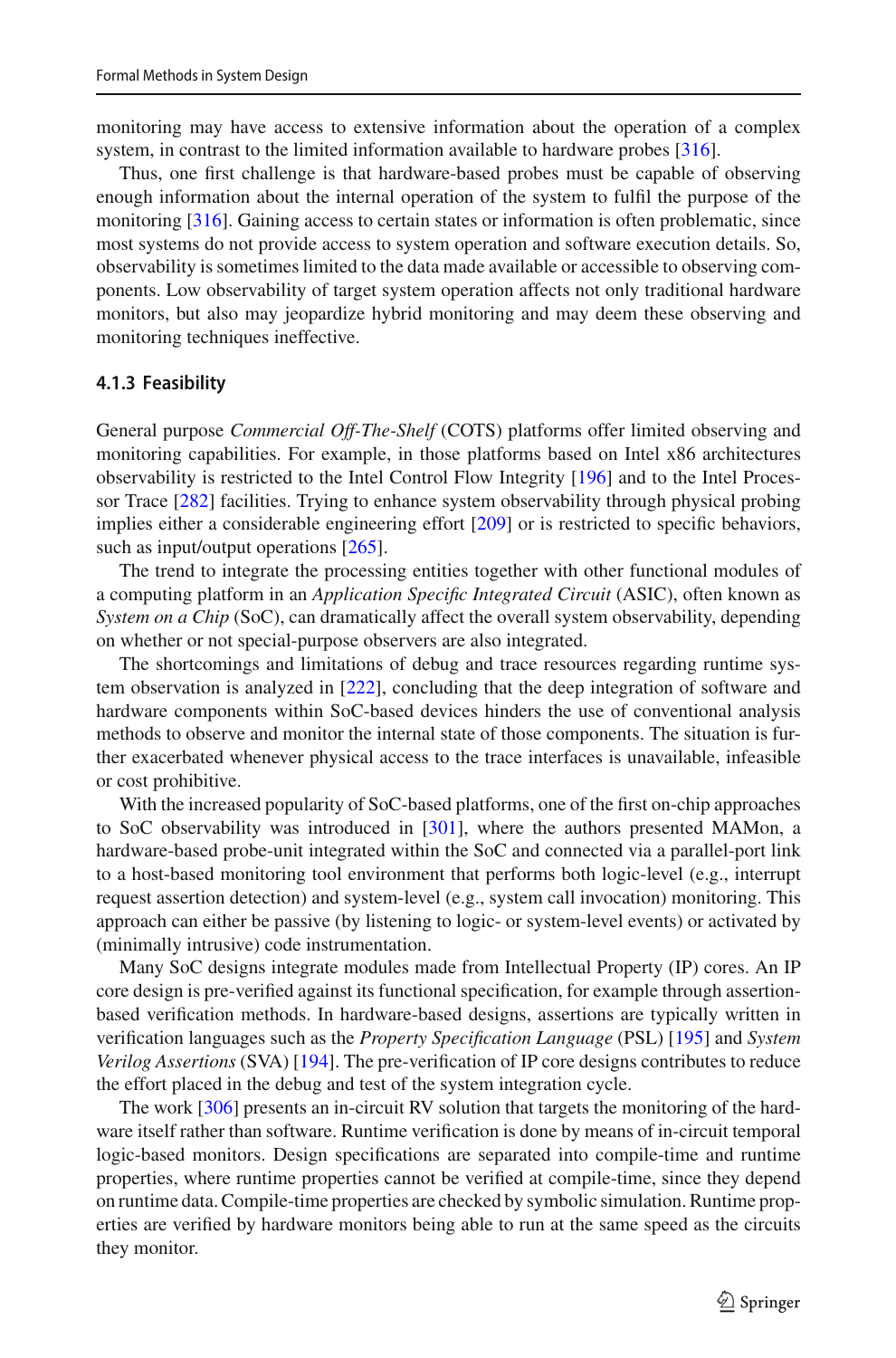System-wide observation of IP core functionality requires the specification of a set of events to be observed and a set of observation probes. The IP core designer will be the best source of knowledge for determining which event probes can provide the highest level of observability for each core. Such kind of approach is followed in [\[221](#page-51-11)], for the specification of a low-level hardware observability interface: a separate dedicated hardware observability bus is used for accessing the hardware observation interface.

The approach described in [\[221\]](#page-51-11) was further extended in [\[222](#page-51-10)] to include system level observations, achieved through the use of processor trace interfaces. The solution discussed in [\[222\]](#page-51-10) introduces a System-level Observation Framework (SOF) that monitors hardware and software events by inserting additional logic within hardware cores and by listening to processor trace ports. The proposed SOF provides visibility for monitoring complex execution behavior of software applications without affecting the system execution. Engineering and evaluation of such approaches has resorted to FPGA-based prototyping [\[221](#page-51-11)[,222\]](#page-51-10).

Support for such kind of observation can be found also in modern processor architectures with multiple cores, implemented as single chip solutions and natively integrating embedded on-chip special-purpose observation resources, such as the ARM CoreSight [\[22](#page-43-10)[,255\]](#page-52-9).

### **4.1.4 Design approaches**

Nowadays there are two approaches for embedded multicore processor observation. Software instrumentation is easy to use, but very limited for debugging and testing (especially for integration tests and higher levels). A more sophisticated approach and key element in multicore observation are embedded trace based emulators. A special hardware unit observes the processor's internal states, compresses and outputs this information via a dedicated trace port. An external trace device records the trace data stream and forwards the data after the observation period to, e.g. a personal computer for offline decompression and processing. Unfortunately, this approach still suffers from serious limitations in trace data recording and offline processing:

- Trace trigger conditions are limited and fixed to the sparse functionality implemented in the "embedded trace" unit.
- Because of the high trace data bandwidth it is impracticable on today's storage systems to save all the data obtained during an arbitrary long observation.
- There is a discrepancy between trace data output bandwidth and trace data processing bandwidth, which is usually several orders of magnitude slower. This results in a very short observation period and a long trace data processing time, which renders the debugging process inefficient.

Hardware supporting online runtime verification could overcome these limitations. Trace data is not stored before being pre-processed and verified, because both are done online. Debugging and runtime verification are accomplished without any noticeable interference with the original system execution. Verification is based on a given specification of the system's correct behavior. In case a misbehavior is detected, further complex processing steps are triggered. This challenging solution enables an autonomous, arbitrary enduring observation and brings out the highest possible observability from "embedded trace" implementations.

Other solutions place the observation hardware inside the processing units, which may, in some situations, require their modification. Some simple modifications may enable lowerlevel and finer-grained monitoring, for example by allowing the precise instant of an instruction execution to be observed. The choice of where to connect a runtime verifica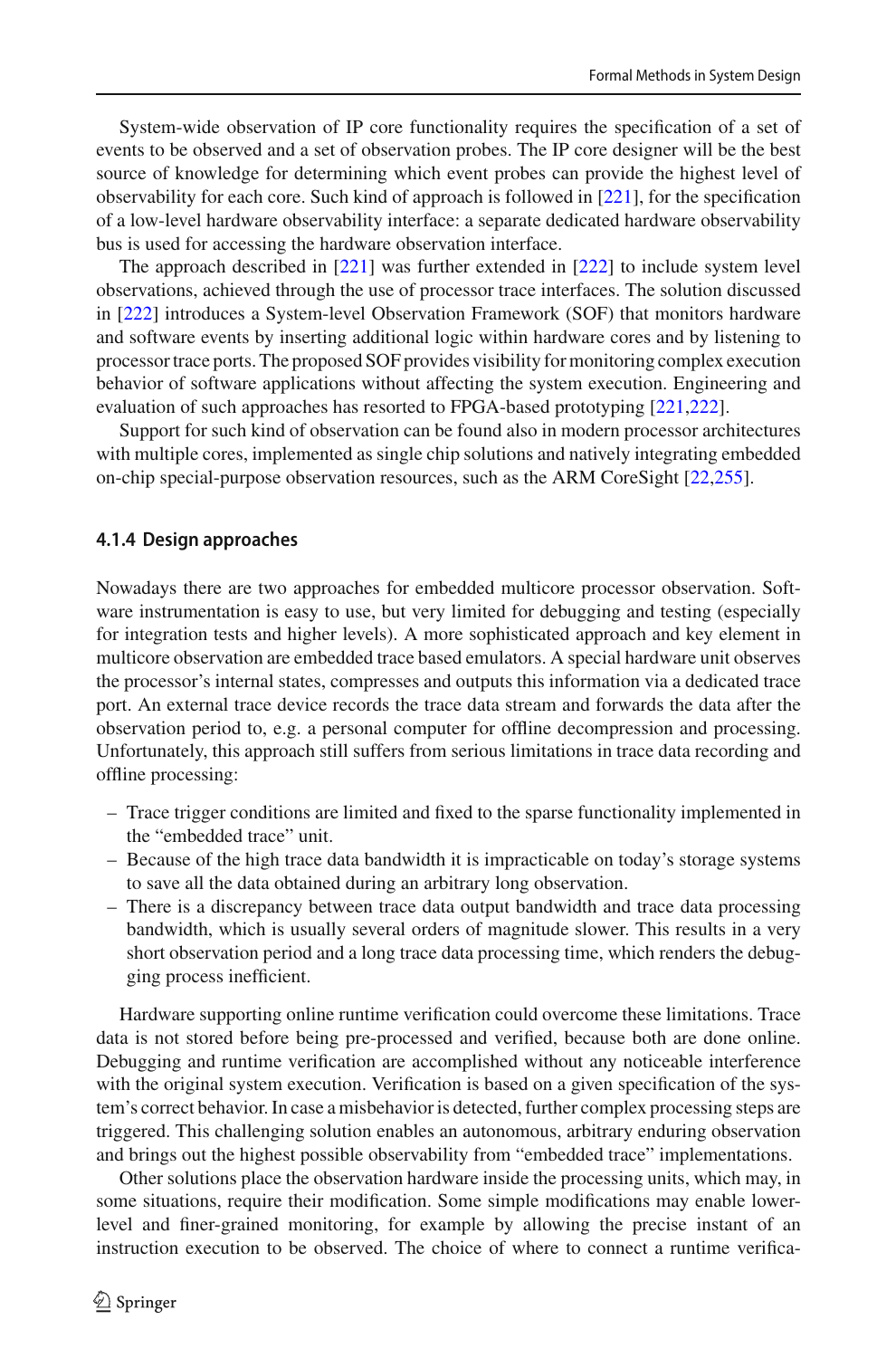tion hardware depends on the sort of verification one aims to perform and at which cost, being a design challenge.

A *Non-Intrusive Runtime Verification* (NIRV) observer architecture for real-time SoCbased embedded systems is presented in [\[270](#page-53-5)]. The observer (also called *Observer Entity*, OE) synchronously monitors the SoC bus, comparing the values being exchanged in the bus with a set of configured observation points, the events of interest. Upon detection of an event of interest, the OE time-stamps the event and sends it an external monitor. This approach is extended in [\[178\]](#page-49-14) to enforce system safety and security using a more precise observation of programs execution, which are secured through the (non-intrusive) observation of the buses between the processor and the L1 cache sub-system.

A wide spectrum of both functional and non-functional properties can be targeted by these RV approaches, from timeliness to safety and security, preventing misbehavior overall. The effectiveness of system observability is crucial for securing the overall system monitoring. Hardware-based observation is advantageous given its non-intrusiveness, but software-based observation is more flexible, namely with respect to capturing of context-related data.

#### **4.1.5 Flexibility: (self-)adaptability and reconfiguration**

Requirements for (self-)adaptability to different operational conditions call for observers (and monitors) flexibility, which may be characterized by a ready capability to adapt to new, different, or changing needs. Flexibility implies that observing resources should be reconfigurable in terms of the types and nature of event triggers. This configurability may be defined via configuration files, supported online by self-learning modules, or a combination of both. Reconfigurable hardware implementations usually provide sufficient flexibility to allow for changes of the monitored specification without re-synthesising the hardware infrastructure. This is a fundamental characteristic since logic synthesis is a very time-consuming task and therefore unfit to be performed online. Observer and monitor reconfigurability can be obtained in the following ways:

- Using reconfiguration registers that can be changed online [\[270\]](#page-53-5), a flexible characteristic that supports simple to moderate adaptability capabilities. Examples include to redefine the address scope for a function stack frame, upon its call, or to define function's calling addresses upon dynamic linking with shared object libraries.
- Selecting an active monitor or a monitor specification from a predefined set of mutually exclusive monitors [\[286\]](#page-54-6). This corresponds to a mode change in the operation of the system. Mode changes needs to secure overall system stable operations [\[266](#page-53-8)].
- Using a reconfigurable single monitor [\[275](#page-53-9)], which allows to update the monitor through the partial reconfiguration capabilities enabled by modern FPGAs.

The approach in  $[275]$  $[275]$  implements intrusion detection in embedded systems by detecting behavioral differences between the correct system and the malware. The system is implemented using FPGA logic to enable the detection process to be regularly updated and adapt to new malware and changing system behavior. The idea is to protect against the execution of code that is different from the correct code the system designer intends to execute. The technique uses hardware support to enable attack detection in real time, using finite state machines.

System adaptation triggered by non-intrusive RV techniques is approached in [\[286\]](#page-54-6) for complex systems, such as *Time- and Space-Partitioned* (TSP) systems, where each partition hosts a (real-time) operating system and the corresponding applications. Special-purpose hardware resources provide support for: partition scheduling, which are verified in runtime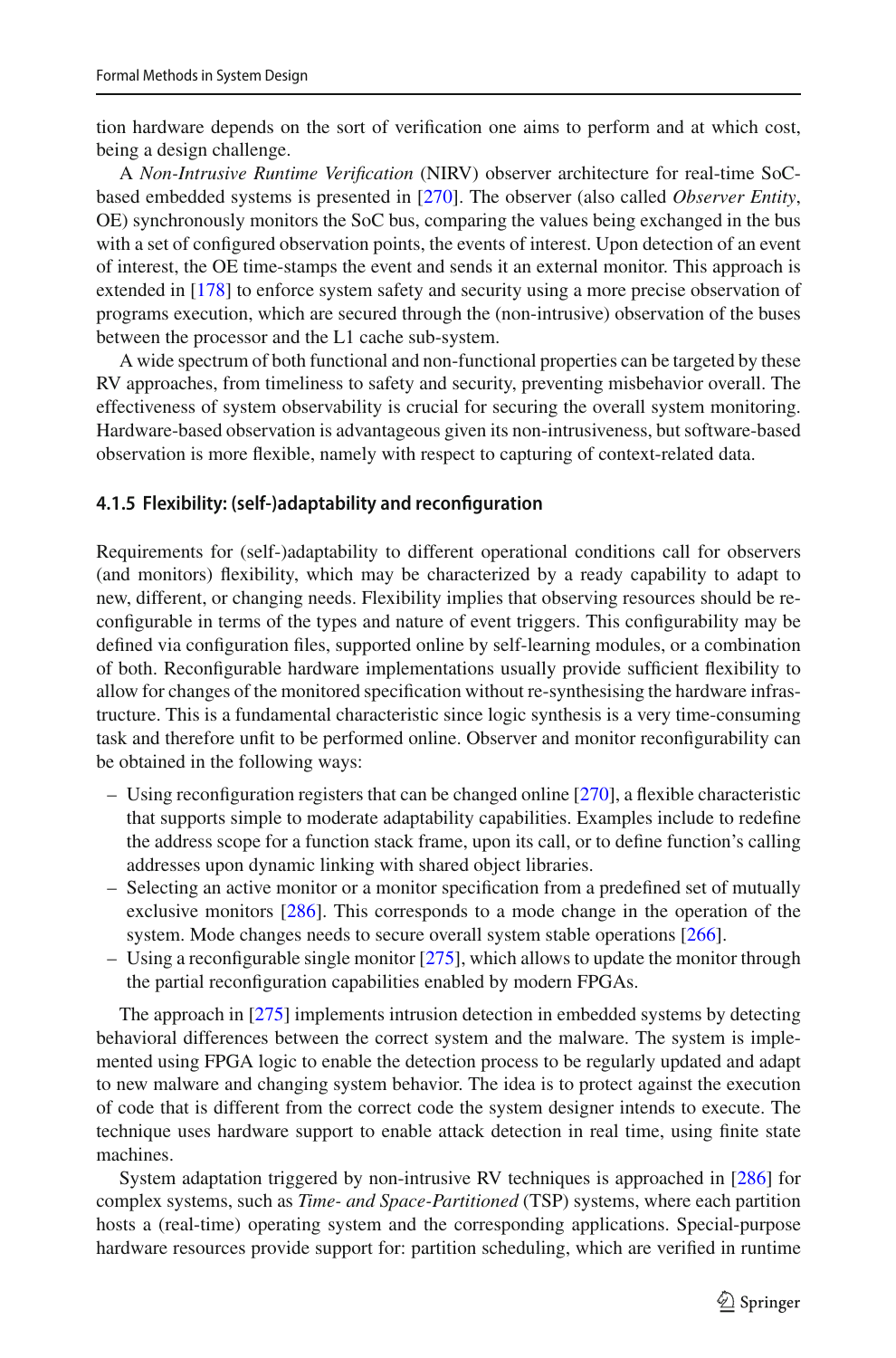through (minimally intrusive) RV software; process deadline violation monitoring, which is fully non-intrusive while deadlines are fulfilled. Process level exception handlers, defined the application programmer, establish the actions to be executed by software components when a process deadline violation is detected. The monitoring component which analyzes the observed events (the trace data) may be a component belonging to RV hardware itself, checking the system behavior as it observes.

#### **4.1.6 Use case examples**

Given the numerous possibilities for implementing RV in hardware, multiple contributions have been made that tackle the ongoing search for improvement of hardware-based RV monitors. Some solutions address monitoring and verification in a single instance [\[280\]](#page-53-6). Here, the verification procedure is mapped into soft-microcontroller units, embedded within the design, and use formal languages such as past-time Linear Temporal Logic (ptLTL). An embedded CPU is responsible for checking ptLTL clauses in a software-oriented fashion.

A System Health Management technique was introduced in [\[281\]](#page-53-10) which empowers realtime assessment of the system status with respect to temporal-logic-based specifications and also supports statistical reasoning to estimate its health at runtime. By seamlessly intercepting sensor values through read-only observations of the system bus and by on-boarding their platform (rt-R2U2) aboard an existing FPGA already built into the standard UAS (Unmanned Aerial Systems) design, system integration problems of software instrumentation or added hardware were avoided, as well as intrusiveness.

A runtime verification architecture for monitoring safety critical embedded systems which uses an external bus monitor connected to the target system, is presented in [\[206\]](#page-50-12). This architecture was designed for distributed systems with broadcast buses and black-box components, a common architecture in modern ground vehicles. This approach uses a passive external monitor which lines up well against the constraints imposed by safety-critical embedded systems. Isolating the monitor from the target system helps ensure that system functionality and performance is not compromised by the inclusion of the monitor.

The use of a hardware-based NIRV approach for mission-level adaptation in unmanned space and aerial vehicles is addressed in [\[287\]](#page-54-7) with the goal to contribute to mission/vehicle survivability. For each phase of a flight, different schedules are defined to three modes: normal, survival, recovery. The available processor time is allocated to the different vehicle functions accordingly with its relevance within each mode: normal implies the execution of the activities defined for the mission; survival means the processor time is mostly assigned to fundamental avionic functions; recovery foresees also the execution of fault detection, isolation and recovery functions.

Gouveia and Rufino [\[178\]](#page-49-14) attack the problem of fine-grained memory protection in cyberphysical systems using a hardware-based observation and monitoring entity are presented. To ensure the security of the observer itself, the monitor is designed as a black box, allowing it to be viewed in terms of its input and output but not its internal functioning and thus preventing malicious entities from hijacking its behavior.

No previous study concerning hardware-based observability has tackled the problem of applying the concepts and techniques to the non-intrusive observation and monitoring of programs in interpreted languages, such as Python and Java bytecode, running on the corresponding virtual machines.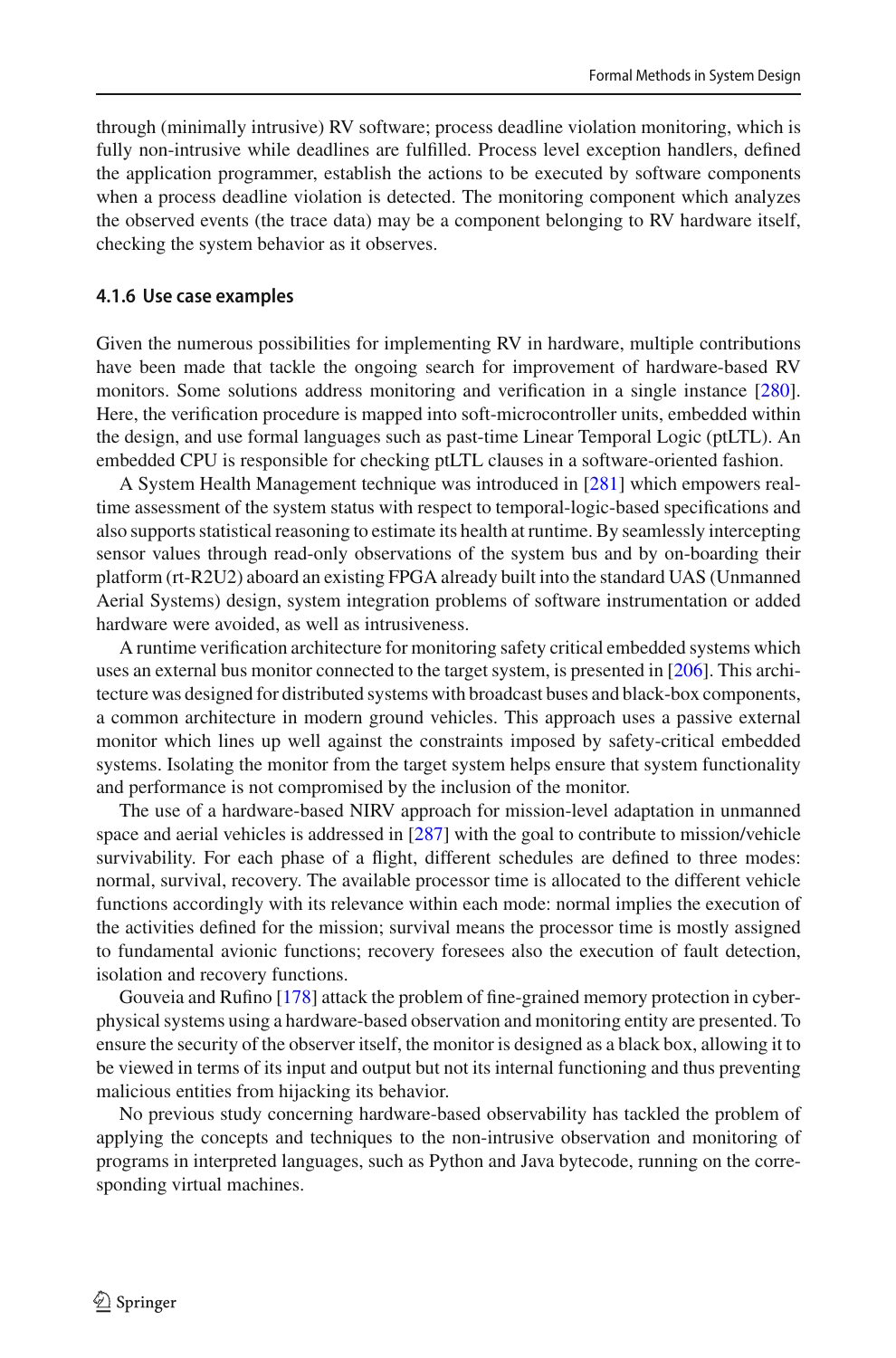## **4.2 Challenges**

**C 4.1 Observability**. There is no general results on defining which hardware entities (system bus, processor internal buses, IP core internals) of a system should be instrumented to guarantee the required observability and how to probe such entities. In general, observation at different levels of abstraction should be supported, from logic-level events (e.g., interrupt, request, assertion) up to system (e.g., system call invocation) and application levels (e.g., value assigned to a given variable).

**C 4.2 Effectiveness**. To ensure that hardware-based probing is able to provide effective system observability, meaning all the events of interest should be captured, while maintaining the complexity of hardware instrumentation in conformity with SWaP (Size, Weight and Power) constraints. This is especially important for observation and monitoring of hardware components, where the RV resources should have a much lower complexity than the observed infrastructure, but this results could also be applicable to the monitoring of software components.

**C 4.3 Feasibility and flexibility**. To handle the potentially high volumes of trace data produced by extensive system observation is challenge. It includes confining the observed events of interest, and the use of advanced compression, pre-processing and runtime verification techniques to reduce the gap between trace data output and trace data processing capabilities. Also, mapping of formal specification of system properties into actual observing and monitoring actions, making use of a minimal set of highly effective hardware/software probing components and monitors. If applicable, provide support for flexible observation and monitoring, thus opening room for the integration of RV techniques in (self-)adaptable and reconfigurable systems.

**C 4.4 Hybrid approaches for observability**. Combining software-based instrumentation with hardware-based observability in a highly effective hybrid approach, to: (1) Capture program execution flows and timing, without the need for special-purpose software hooks; (2) Observe fine-grained data, such as read/write accesses to global and local variables; (3) Monitor bulk data (e.g. arrays) through the observation of read/write accesses to individual members.

**C 4.5 Advanced system architectures**. Extending hardware-based observability to advanced system architectures, such as processor and memory virtualisation, including time- and spacepartitioning, and also to the execution of interpreted languages including bytecode that runs on virtual machines, like JVM.

## <span id="page-18-0"></span>**5 Security and privacy**

In the last years there has been a huge explosion in the availability of large volumes of data. Large integrated datasets can potentially provide a much deeper understanding of both nature and society and open up many new avenues of research. These datasets are critical for addressing key societal problems—from offering personalized services, improving public health and managing natural resources intelligently to designing better cities and coping with climate change. More and more applications are deployed in our smart devices and used by our browsers in order to offer better services. However, this comes at a price: on one side most services are offered in exchange of personal data, but on the other side the complexity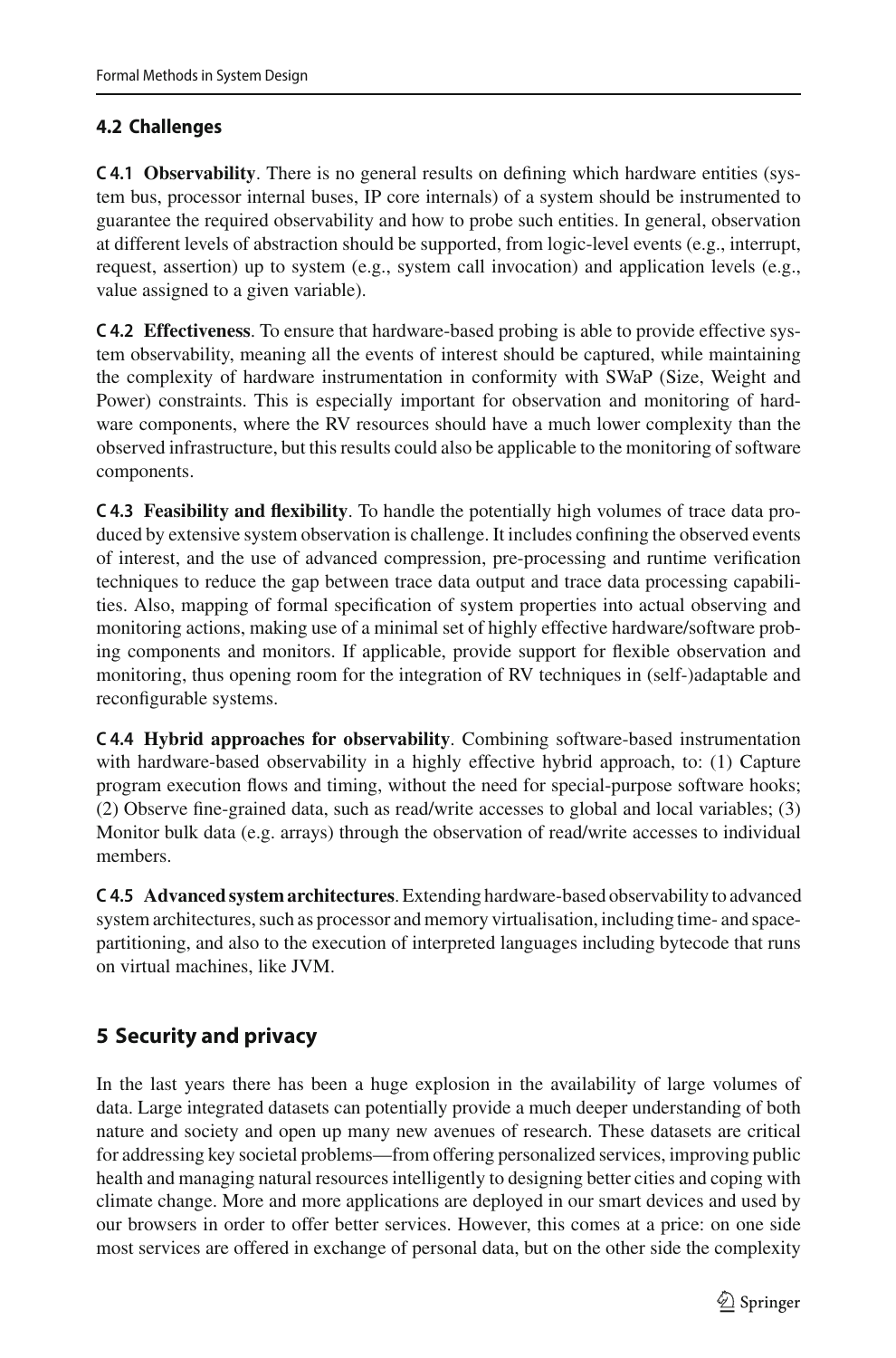of the interactions of such applications and services makes it difficult to understand and track what these applications have access to, and what they do with the users' data. Privacy and security are thus at stake.

Cybersecurity is not just a buzzword, as stated in the recent article "All IT Jobs Are Cybersecurity Jobs Now" [\[239](#page-52-10)] where it is said that "The rise of cyberthreats means that the people once assigned to setting up computers and email servers must now treat security as top priority". Also, "The largest ransom-ware infection in history" [\[304](#page-54-8)]. Referring to the event above, the Europol chief stated in a recent BBC interview that "Cybersecurity should be a top line executive priority and you need to do something to protect yourself" [\[69](#page-45-8)].

Besides the above examples, which are well-known given their massive impact in the media and society, we know that security and privacy issues are present in our daily lives in different forms, including botnets, distributed denial-of-service attacks (DDoS), hacking, malware, pharming, phishing, ransomware, spam, and numerous attacks leaking private information [\[299\]](#page-54-9). The (global) protection starts with the protection of each single computer or device connected to the Internet. However, nowadays only partial solutions can be done statically. Runtime monitoring, verification and enforcement are thus crucial to help in the fight against security and privacy threats.

*Remark.* Given the breadth of the Security and Privacy domain, we do not present an exhaustive analysis of the different application areas. We deliberately focus our attention on a small subset of the whole research area, mainly privacy concerns from the EU General Data Protection Regulation (GDPR), information flow, malware detection, browser extensions, and privacy and security policies. Even within those specific areas, we present a subset of challenges emerging from this areas.

#### **5.1 Context and areas of interest**

We present now the context and state-of-the-art of monitoring in the following security relate sub-areas: GDPR, information flow, malware detection, browser extensions and privacy and security policies.

#### **5.1.1 GDPR (general data protection regulation)**

The European *General Data Protection Regulation* [\[118\]](#page-47-11) (GDPR)—which as adopted on 27 April 2016 and entered into application on 25 May 2018—subjects companies, governmental organizations and any other data collector to stringent obligations when it comes to user privacy in their digital products and services. Consequently, new systems need to be designed with privacy in mind (*privacy-by-design* [\[97](#page-46-9)]) and existing systems have to provide evidence about their compliance with the new GDPR rules. This is mandatory, and sanctions for data breaches are tough and costly.

As an example, Article 5 of GDPR, related to the so-called *data minimization principle*, states: "Personal data must be adequate, relevant, and limited to the minimum necessary in relation to the purposes for which they are processed". While determining what is "adequate" and "relevant" might seem difficult given the inherent imprecision of the terms, identifying what is "minimum necessary in relation to the purpose" is easier to define and reason about formally.

Independently on whether we are considering privacy by design or giving evidence about privacy compliance for already deployed systems, there are some issues to be considered. Not all the obligations stated in the regulations can be easily translated into technical solutions,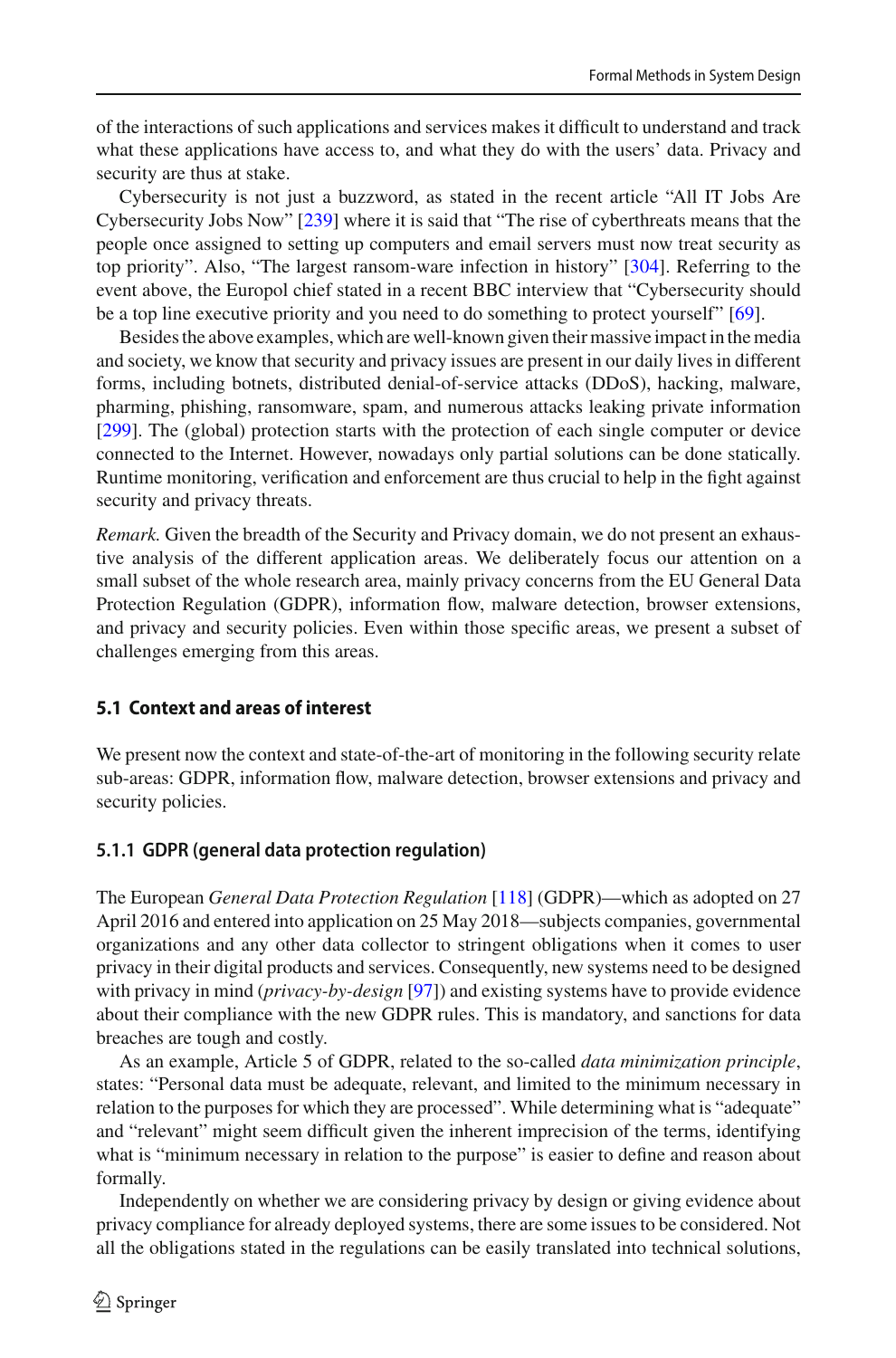so there is a need to identify which regulations are enforceable by technical means. For those rules or principles identified as being enforceable by software, it is hard for engineers to assess and provide evidence of whether a technical design is compliant with the law due to the gap existing between a legal document written in natural language and a technical solution in the form of a software system.

Consider again the data minimization principle. One way to understand minimization is on how the data is *used*, that is we could consider ways to identify the *purpose* for which the input data collected is used in the program. In this case we would need to look inside the program and track the usage of the data by performing static analysis techniques like tainting, def-use, information flow, etc. This, in turn, requires a precise definition of what "purpose" means and a way to check that the intended purpose matches the real actions that the program take to process the data at runtime. Another aspect of minimization is related to when and how the data is *collected* in order to limit the collection of data to what is actually needed to perform the purpose of the program. In this case we could consider that the purpose is given by the specification of the program, which is the approach followed by Antignac et al. [\[19\]](#page-43-11). This results indicate that it may be possible to enforce data minimization at runtime, at least in what concerns some of its aspects. But other privacy principles are more difficult to tackle.

#### **5.1.2 Information flow**

In computer systems, it is often necessary to prevent some objects to access specific data. These permissions are usually defined through security policies, and enforced using access control mechanisms. However, such mechanisms are typically insufficient in practice. For instance, an application could require to access both private data—such as the user contact list—and to connect to Internet but, once the application is granted by the operating system's access control policy, one would like to ensure that no data from the contact list (assumed to be confidential) leaks to the Internet (a public channel). Enforcing such fine-grained security policies require information flow control mechanisms. These mechanisms allow untrusted applications to access confidential data as soon as they do not leak these data to public channels. Denning's seminal work [\[123](#page-47-12)[,124](#page-47-13)] in that field proposed static verification techniques to ensure that a program does not leak any confidential data. This property is usually called *non-interference*, first formalized by Goguen and Meseguer [\[176\]](#page-49-15). More generally, non-interference states that no private data leaks to a public channel, either directly or indirectly. An indirect non-secure flow may appear for instance when two different values of some public data may be emitted on a public channel depending on some private conditions. In this case, an observer can infer part of the private information just by observing public data. From the eighties to the early 2000s, many efforts have been put in verifying non-interference properties statically [\[290](#page-54-10)[,315\]](#page-55-9).

In 2004 Vachharajani et al. [\[310](#page-55-10)] abandoned static approaches and proposed Rifle, a runtime information flow security system. After that, dynamic information flow approaches have been proposed for different settings (e.g. JavaScript [\[34\]](#page-43-12), or applied to databases [\[333](#page-56-1)]). The main advantage of dynamic information flow is its ability to deal with dynamic languages and dynamic security policies. It is also usually more permissive than static approaches with respect to non-interference: dynamic approaches may accept secure flows that would be rejected statically. However, pure dynamic approaches have a major drawback: they cannot take into account the branches uncovered by the examined executions and so they may miss (indirect) insecure flows. In particular, Russo and Sabelfeld [\[289](#page-54-11)] demonstrated that pure dynamic approaches cannot be sound with respect to flow-sensitive non-interference, in the form of Hunt and Sands [\[193\]](#page-50-13). However flow-sensitivity is a very useful feature in practice,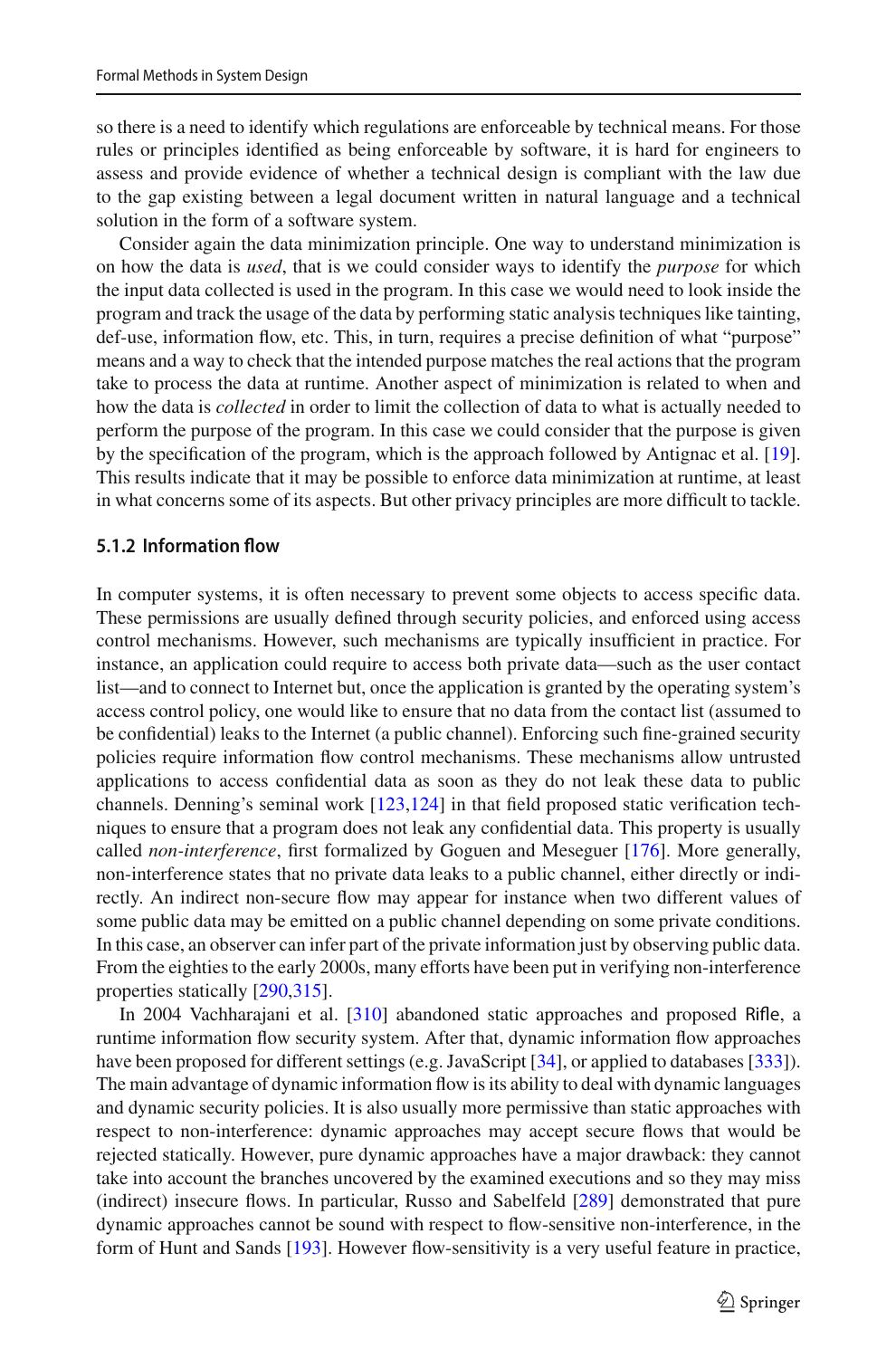since it is more permissive than flow-insensitivity by accepting that memory locations store values of different security level.

In 2006 Le Guernic et al. [\[220\]](#page-51-12) proposed a hybrid approach that combines soundness of a static approach and permissiveness of a dynamic approach. In recent years, hybrid information flow has received a lot of attention, for instance for languages such as  $C$  [\[41\]](#page-44-10), Haskell [\[84\]](#page-45-9), and JavaScript [\[187](#page-50-14)[,294\]](#page-54-12). To deal with the unsoundness of dynamic approaches, it is also possible to consider multiple executions [\[127](#page-47-14)] or multiple facets [\[35](#page-43-13)], the latter consisting in mapping a variable to several values (or facets), each of them corresponding to a particular security level.

Different variants of non-interference and ways of verifying them are described by Hedin and Sabelfeld's [\[188](#page-50-15)] and by Bielova and Rezk [\[78](#page-45-10)].

#### **5.1.3 Malware detection and analysis**

*Malware* refers to a malicious software specifically designed to disrupt, damage, or gain unauthorized access to a computer system. Malware usually exploits specific system vulnerabilities, such as a programming bug in software (e.g., a browser application plugin) or a bug in the underlying platform or OS. Malware infiltration effects range from simple disruption of the proper behavior of the system to destruction or theft of private and sensitive data. The huge number of devices interconnected through the Internet has turned the infection of malware a very serious threat, even more with the current trend of digitizing almost all human activities, notably economical transactions.

Malware *detection* is concerned with identifying software that is potentially malicious, ideally before the malware acts destructively. Malware *analysis* is about identifying the true intent and capabilities of malware by looking at some aspects of the code (statically) or by running it (dynamically).

Static analysis examines malware with or without viewing the actual code. The technical indicators gathered with basic static analysis can include file name, hashes, file type, file size and recognition by using tools like antivirus. When it is possible to inspect the source code, static malware analyzers try to detect whether the code has been intentionally obfuscated or try to identify concrete well-known malicious lines of code. Dynamic analysis, on the other hand, runs the malware in a controlled environment to observe its behavior, in order to understand its functionality and identify indicators of potential danger. These indicators include domain names, IP addresses, file path locations, and whether there are additional files located on the system. See [\[197](#page-50-16)[,292](#page-54-13)[,299](#page-54-9)[,334\]](#page-56-2) for surveys on malware detection techniques.

#### **5.1.4 Browser extensions**

Browser extensions are small applications executed in a browser context in order to provide additional capabilities and enrich the user experience while surfing the web. The acceptance of extensions in current browsers is unquestionable. For instance, as of 2018, Chrome's official extension repository has more than 140,000 applications, with some of these extensions having more than 10 million users. When an extension is installed, the browser often pops up a message showing the permissions that this new extension requests and, upon user approval, the extension is then installed and integrated within the browser. Extensions run through the JavaScript event listener system. An extension can subscribe to a set of events associated with the browser (e.g., when a new tab is opened or a new bookmark is added) or the content (e.g., when a user clicks on an HTML element or when the page is loaded). When a JavaScript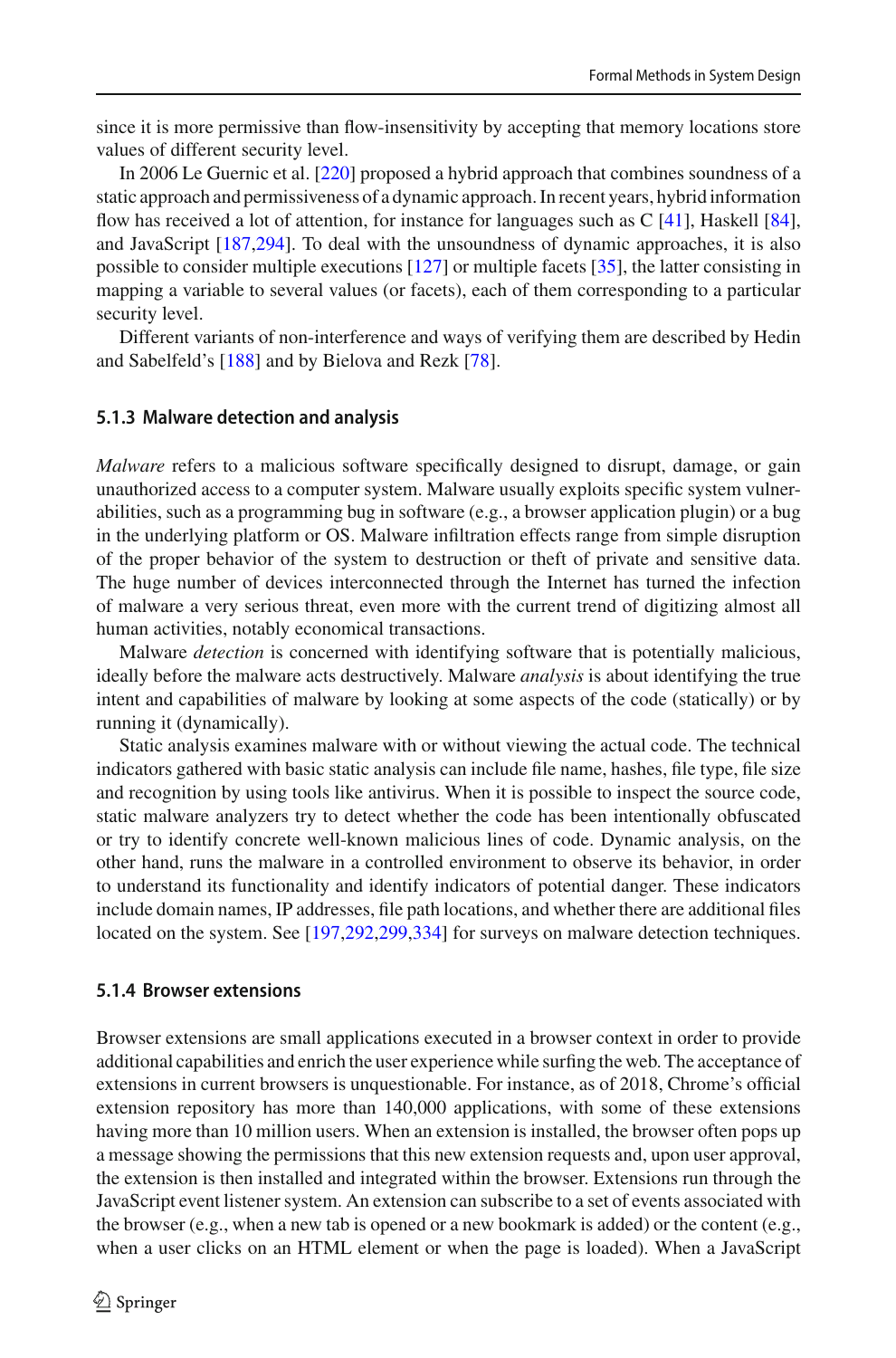event is triggered, the event is captured by the browser engine and all extensions subscribed to this event are executed.

Research on the understanding of browser extensions, detecting possible privacy and security threats, and mitigating them is on its infancy. The potential danger of extensions has been highlighted in [\[192](#page-50-17)] where extensions were identified to be "the most dangerous code to user privacy" in today's browsers. Some recent works have focused on tracking the provenance of web content at the level of DOM (Document Object Model) elements [\[24](#page-43-14)].

Another relevant issue is the order in which extensions are executed. When installed, extensions are pushed to an internal stack within the browser, which implies that the last installed extension is the last one that will be executed.

Recent works [\[267\]](#page-53-11) demonstrates empirically that this order could be exploited by an unprivileged malicious extension (i.e., one with no more permissions than those already assigned when accessing web content) to get access to any private information that other extensions have previously introduced. To the best of our knowledge, there still is no solution to this problem.

Finally, there is the problem of collusion attacks, which occurs when two or more extensions collaborate to extract more information from the user based on the individual permissions of each extension. Even tough in isolation they cannot do any harm, they can exercise an additional power by collaborating and combining their privileges. With few exceptions [\[291](#page-54-14)], this is an unexplored area.

Given that extensions may subscribe to events after they have been installed (i.e., at runtime), there is no way to statically detect potential attacks.<sup>[5](#page-22-0)</sup> One of the few works providing a runtime solution to information flow in browsers (Chromium in particular) is [\[68\]](#page-45-11).

Overall, there still are concerns regarding the effect of browser extensions on security and privacy. Giving the limitations on what can be obtained by static analysis, solutions to mitigate these issues must be accomplished by means of runtime monitoring techniques.

#### **5.1.5 Privacy and security policies**

One way to mitigate security and privacy threats is to have suitable and powerful policies which are enforced statically or at runtime. This, however, is not easy for different reasons. First, defining precisely a policy language requires to introduce its syntax (what the policies can talk about), characterize its scope (what are the limitations, i.e., what cannot be expressed/captured by the language), and define an enforcement mechanism (how to implement the mechanism that ensures the policies are to be respected). Getting a sound and complete result is too restrictive in general. Second, static policies may be enforced only in very specific cases and have to be done by designers and programmers at a very early stage of the software development process. In some cases, this may be done at runtime when the code is downloaded, but it requires to isolate the code to perform the analysis, which is not always possible. Last, security and privacy policies could be enforced at runtime: by mitigating the attack right after it is detected. This is not possible in general as we cannot foresee all possible future threats and sometimes when an attack is detected, it is usually too late.

<span id="page-22-0"></span><sup>5</sup> Extensions may statically declare to which events they want to subscribe, but there is nothing forbidding them to subscribe to new events later at runtime.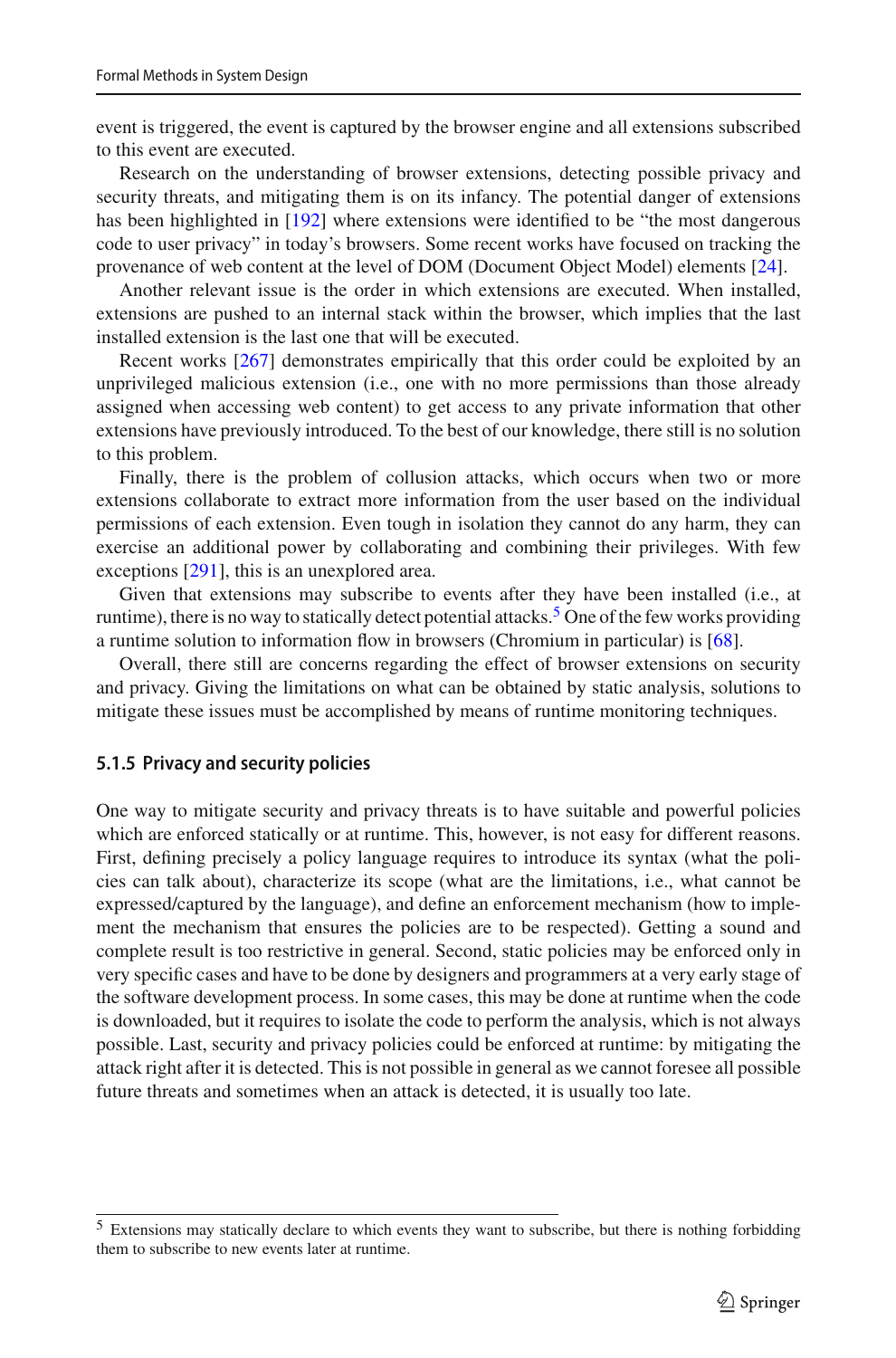## **5.2 Challenges**

**C 5.1 Monitoring GDPR**. One of the main challenges is to identify which privacy principles might be verified or enforced by using monitors. As the regulation is quite extensive, we advocate to start with the principle of *data minimization* as an example of the kind of challenges the community might face.

**C 5.2 Monitoring Data Minimization**. When considering how the data is *used*, a challenge is that we will not be able to do runtime verification in a black box manner. Getting access to proprietary code can be an issue. Concerning when and how the data is *collected*, we could do runtime verification in a black box manner, but data minimization is not monitorable in general [\[269\]](#page-53-12). For the more general notion of distributed data minimization, the property is not monitorable, therefore new techniques using *grey box* runtime verification might be needed [\[80\]](#page-45-12).

**C 5.3 Hybrid Information Flow**. As mentioned earlier, it is not possible to have a sound yet permissive dynamic information flow analysis [\[289\]](#page-54-11). Therefore, an important challenge for information flow monitoring is the design of a hybrid (static/dynamic) mechanism that is efficient yet permissive, and that can deal with real programs and security policy.

**C 5.4 Monitoring Declassification and Quantitative Information Flow**. Non-interference is often too strong a property. For instance, a password checker usually leaks one bit of information: whether the password is correct. Declassification and quantitative information flow aim to solve this issue, but verifying these properties is very hard. In spite of some initial work on hybrid approaches [\[74\]](#page-45-13), monitoring these properties remains an unresolved challenge.

**C 5.5 Generic Language for Information Flow**. There are many variants and flavors of important properties like non-interference, but there is currently no mainstream accepted language that encompasses all these security policies, which are now recognized to be hyper-properties [\[103](#page-46-10)]. The challenge is the design and adoption of a formalism for the hyperproperties of interest in information flow security and the thorough study of its monitoring algorithms and limitations.

**C 5.6 Browser extensions**. One challenge on the enforcement side is how to ensure that malicious extensions do not expose private information from a user's homepage. This private leakage might be done by an external entity or by another extension which may aggregate this information with the information the extension has already collected, eventually performing a collusion attack. A related issue has to do with implementation: a robust runtime enforcement mechanism might need to modify the core of the browser (e.g., Chromium), which is quite invasive and requires a high level of expertise.

**C 5.7 Privacy and security policies**. One challenge is how to define security and privacy policy languages to write policies about concrete known threats. Also, this challenge involves the use of runtime monitoring techniques in order to detect potential and real threats, log that information and give this to an offline analyzer to identify patterns in order to generalize existing policies, or create new ones. A related challenge is how to learn the policies at runtime. This could be done by learning them from the attacker models (e.g., as in [\[1](#page-42-11)]), and improve the precision taking feedback from the runtime monitors.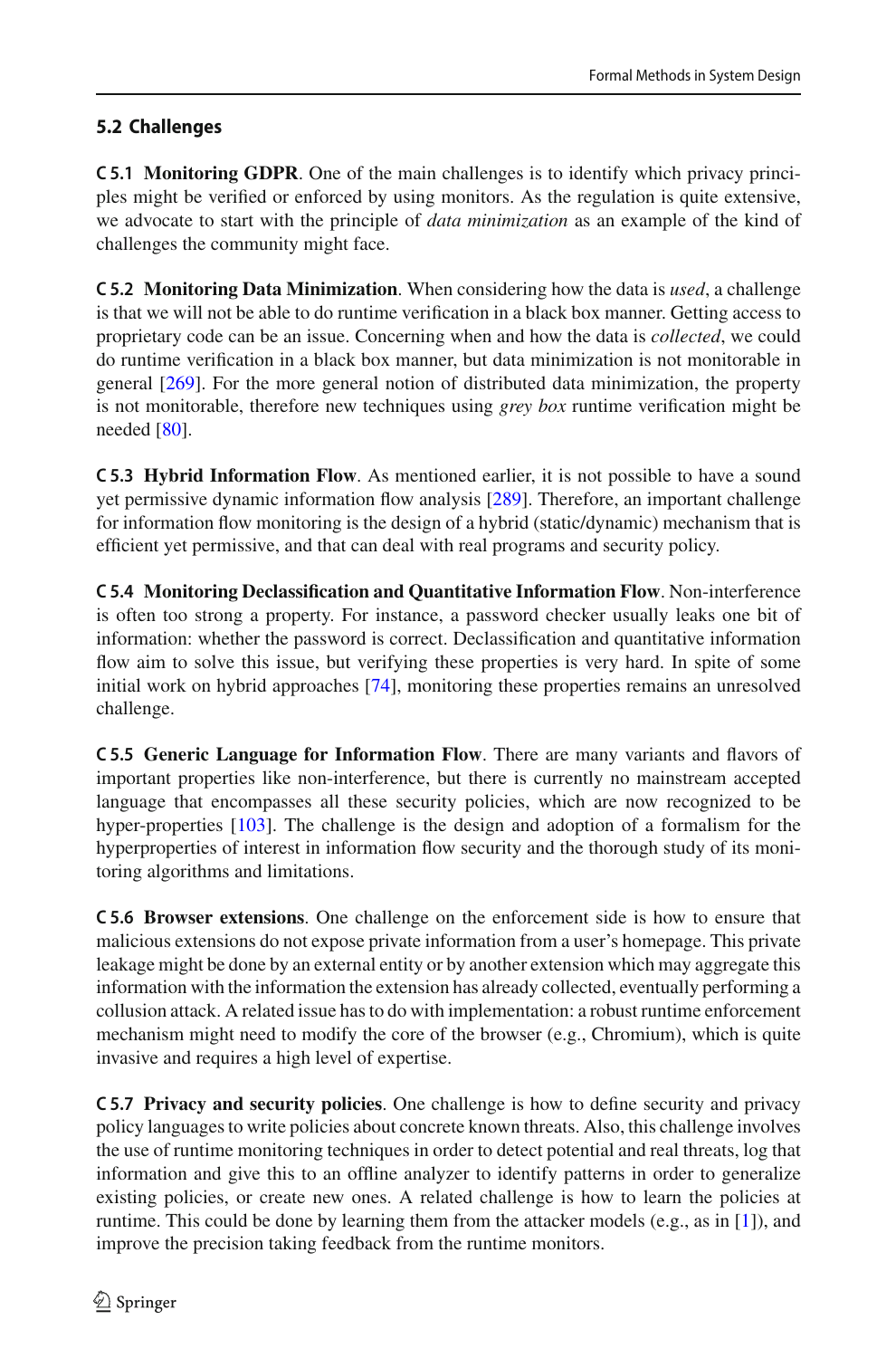#### <span id="page-24-0"></span>**6 Reliable transactional systems**

The human society is increasingly dependent on computing systems, even in areas like entertainment (e.g., Netflix), social (e.g., Facebook) and economic interactions (e.g., Amazon). The ubiquity of computer systems, and the large scale at which they operate, make hardware and software failures both common and inevitable. At first glance it might seem that the majority of systems should not experience failures as frequently because they do not serve a world-scale user base. But with the advent of Infrastructure as a Service (IaaS) products (e.g., Amazon EC2) small and medium-sized companies are deploying their systems over IaaS offerings [\[23\]](#page-43-15), which are supported by fault prone large-scale clusters [\[175](#page-49-16)]. This setting exploits modern hardware systems features to provide fault tolerance while keeping the software systems running efficiently, correctly, and with ease to develop and use, hence building computer systems with improved reliability and resilience and lower energy consumption.

Database systems have successfully exploited parallelism for decades, both at software and hardware levels. Databases can improve their performance by issuing many queries simultaneously and by running those queries on multiple computing systems in parallel, while preserving the same programming model as if the queries were executed one at a time in a single computing system. Transactions are at the core of most database systems. A transaction is an abstraction that specifies a program semantics where computations behave as if they are executing one at a time with exclusive access to the database. Transactional systems implement a *serializable* model. This means that even if the system allows multiple transactions to execute concurrently, the final result of their execution must be indistinguishable from executing one after the other (in some total order). Consequently, a transaction is a sequence of actions that appear to execute instantaneously as a single, indivisible, operation. The transactional system manages concurrency between transactions automatically, and is free to execute transactions concurrently as long as the result is equivalent to some serial execution of the transactions.

State machine replication (SMR) [\[218](#page-51-13)[,295](#page-54-15)] is the standard way to build such fault-tolerant systems. An SMR system maintains multiple replicas that keep a copy of the system's data, and coordinates the execution of operations on each of those data replicas. Since replicas also execute every operation submitted to the system, the system can continue operating as long as a majority of correct replicas execute the operations. When requests to execute operations arrive, an "agree-execute" protocol keeps replicas synchronized: they first agree on an order to execute the incoming operations, and then execute the operations sequentially in the agreed order, driving all replicas to the same final state. However, to take advantage of contemporary hardware systems, one should use all the available processor cores to execute multiple operations at the same time. That said, this concurrent execution of operations is at odds with the "agree-execute" protocol because concurrent execution is inherently nondeterministic so replicas may arrive at different final states and the system could become inconsistent.

Improving SMR's efficiency and performance can be achieved by exploiting multi-core processors, while still preserving determinism and correctness. This, however, requires to have operations that can be expressed as serializable transactions, and that the concurrency control protocol ensures that the concurrent execution of transactions respects the order replicas have agreed upon.

In a typical SMR setting, a set of clients concurrently submit requests to the system. The system, made of replicas, runs an agreement protocol, e.g., Paxos [\[219](#page-51-14)], that totally orders the incoming requests. Each replica executes the requests sequentially in the agreed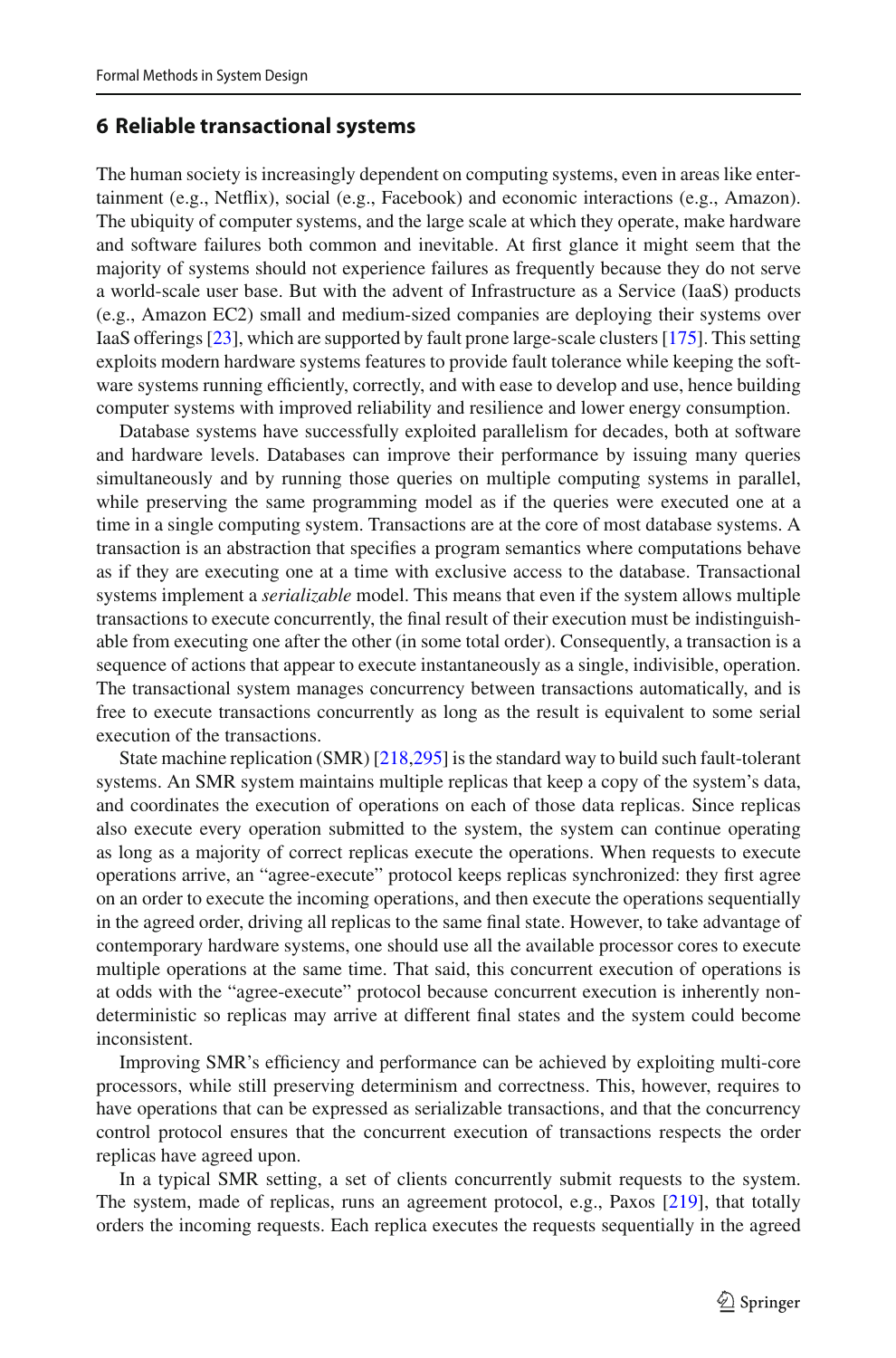order, driving all the (correct) replicas to the same final state. Essentially, we can divide state machine replication in two phases. First, the *agreement phase*, where replicas agree on an order for all requests. This is then followed by the *execution phase*, where replicas execute the requested operations in the agreed order. When using SMR there is a clear tension between the fact that the replicas have multi-core processors and the requirement that replicas execute the operations in a specific order.

Recovery and reparations in transactional systems [\[108](#page-46-11)] are multi-layered: when recovering within a transaction which may still succeed, reparations may be expressed in a *try-catch* fashion. However, if the action is considered to have failed, then any previously completed parts of the transaction need to be rolled back. This is done to preserve the atomicity of the transaction, i.e., either the transaction entirely succeeds or entirely fails. The problem arises when it is not possible to isolate a transaction with the result that its actions affect other parts of the system before the transaction is committed. This usually happens due to the long-life nature of the transaction—making it infeasible to lock the relevant resources for a long duration.

#### **6.1 Context and areas of interest**

Transactional systems cover a broad area. To later present challenges to RV, we describe here some of the important aspects, in particular dependable storage, coordination services, network services and memory contention management.

#### **6.1.1 Dependable storage systems**

Main database vendors, such as IBM and Oracle, have business solutions for high-performant dependable storage systems. Innovative approaches to such dependable storage systems are based on state machine replication, either in KV-stores [\[73](#page-45-14)[,81](#page-45-15)[,300](#page-54-16)], filesystems [\[96](#page-46-12)[,226](#page-51-15)], or transactional storages [\[140](#page-48-16)[,170](#page-49-17)]. These systems are frequently used to build business-critical (and sometimes even life-critical) systems and must be constantly monitored to assess the correct behavior of the storage system. Monitoring these systems, specially those involving SMR, is challenging, as it allies the challenges of monitoring distributed systems with the challenges of monitoring transactional systems, both in terms of the architecture of monitoring system itself and of the information to be collected to reason upon [\[75](#page-45-16)[,202](#page-50-18)].

### **6.1.2 Coordination services**

Concurrent operations on distributed applications frequently need to be coordinated to ensure system correctness, otherwise the operations may be executed out-of-order or, in the case of SMR, the nodes may diverge and render the system inconsistent. These services are often provided by a small database, which stores configuration data to implement resource locking, leader election, message ordering, etc. Such coordination systems have been recently used in more complex solutions, for example in: i) Google's Chubby distributed lock service [\[87\]](#page-46-13), which is used by Bigtable (now in production in Google Analytics and other products); ii) the Ceph storage system [\[318\]](#page-55-11), where the coordination system is part of the monitor processes to agree which OSDs are up and in the cluster; iii) the Clustrix distributed SQL database, which leverages on a coordination system for distributed transaction resolution. A monitor for such systems must incorporate the complexities of the coordination/decision rules and of the control system itself.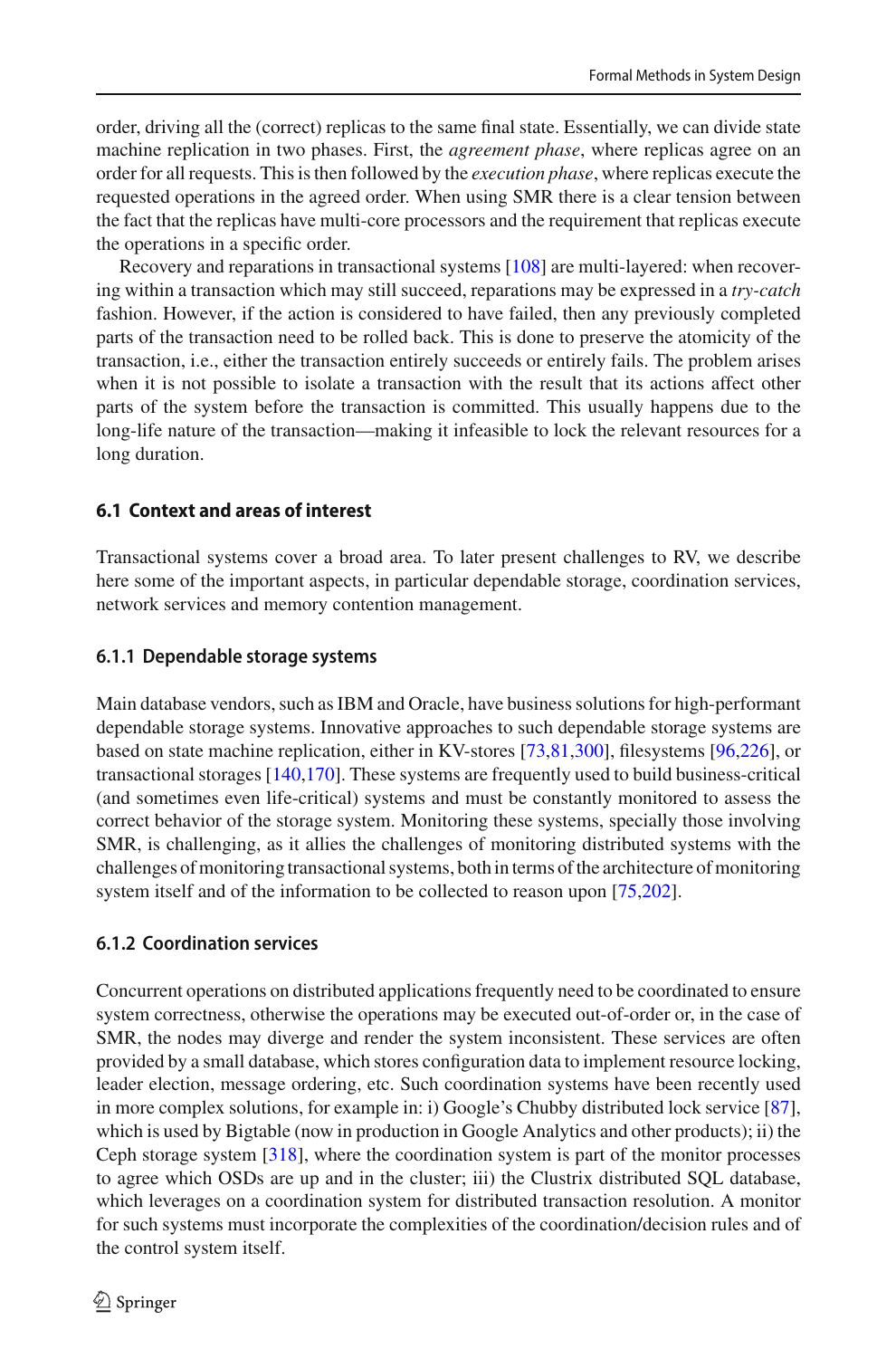### **6.1.3 Network services**

*Software-Defined Networks* (SDNs) are a step towards the separation of the network control and data planes, aiming at improving the manageability, programmability and extensibility of computer networks. In these SDNs, the controller should neither be a bottleneck nor a single point of failure. State machine replication is a natural answer to such fault-tolerance requirements. For example, the Ananta distributed load balancer [\[264](#page-53-13)] uses Paxos for maintaining high-availability in its manager component and serves thousands of data flows per day in the Windows Azure cloud. Such network services are transparently used by applications running in the cloud, and are yet another example of a SMR system, with the same monitoring requirements.

### **6.1.4 Main memory contention management**

The transactional model as used by database systems can be of use to manage the contention to shared data residing in main memory. This was first observed by Lomet in 1977 [\[227\]](#page-51-16), and proposed as a hardware solution by Herlihy and Moss in 1993 [\[191\]](#page-50-19), and by Herlihy et al. in 2003 [\[190\]](#page-50-20) as the first practical software only solution. Some programming languages include memory transactions in their core, such as Closure, or as a library, such as Java, Haskel, OCaml, Python. In the case of C and C++, there is ongoing work to include it in their standards.

## **6.2 Challenges**

**C 6.1 Low-overhead monitoring**. A step towards the reconciliation of SMR with the current computer processor architecture, i.e. multicore processors, is to devise new concurrency control protocols that explore pre-ordered transactions to ensure the correctness of a SMR system where individual replicas execute the local operations concurrently [\[311\]](#page-55-12). The correctness of such new concurrency protocols must be assessed by intensive testing and monitoring of the system behavior. Any deviations to the specification must be fully diagnosed and corrected. Understanding what is happening at the level of the concurrency protocol itself (including the algorithm internal state and the ordering of concurrent events) plays an important role in such process and must be supported by lightweight (non-intrusive) monitoring techniques, so that the errors are not masked when monitoring is active.

**C 6.2 Reduction of the conflicting window**. When using the typical API to declare transactions (e.g., begin, read, write, and commit) the system is blind to the application's semantics, i.e., how values read are used by the application. Since transactional speculation is only effective when it succeeds, there is also the need to reduce the number of conflicting transactions by introducing variations in the typical API to declare transactions. The allows clients to express more clearly the intended semantics of the program while executing over an abstract replica state, resulting in fewer conflicts and thus more successful speculative executions. How to reduce both the interactions with the remote database nodes (replicas) and to the "conflicting window" for transactions? Some work has been done on delaying read accesses to the database using futures [\[40](#page-43-16)] and double barriers and epochs [\[278\]](#page-53-14). Such concepts are still not mainstream in monitoring and logging of transactional systems. Another alternative would be to increase the expressiveness of the transactional API to better express the application semantics and hence improving transactional performance in SMR.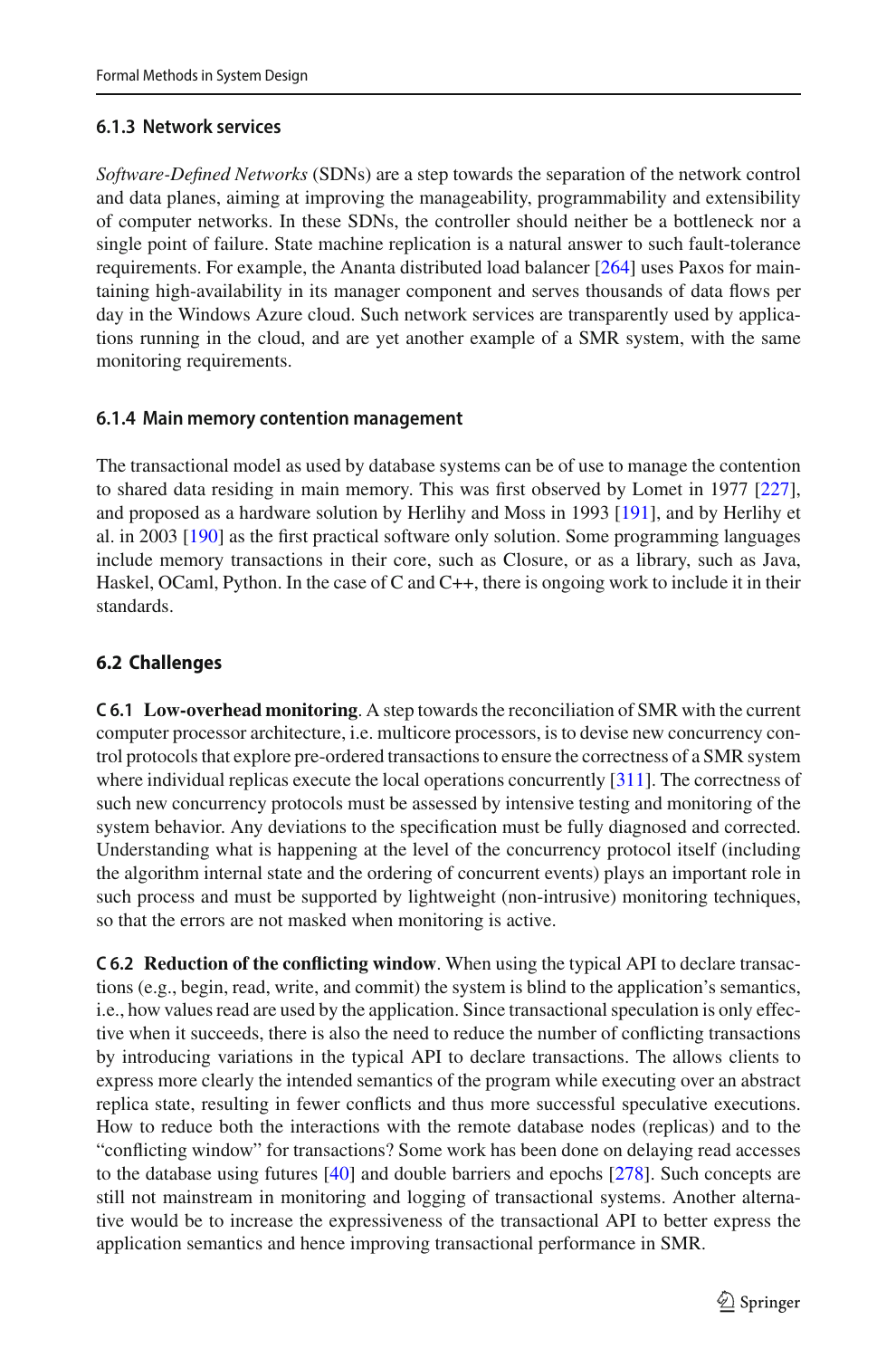**C 6.3 Expressiveness of logs**. The performance of concurrency control protocols depends on whether concurrent transactions conflict with each other. The decision of whether two transactions conflict depends on how aware of the concurrency control protocol is of the transactions' semantics. How to do the automatic translation of existing applications into the new transactional SMR infrastructure and how to ensure the new application (using the new transactional API) is functionally equivalent to the original? Any changes to the protocol will create a new transactional infrastructure and any changes to the API will create a new application. In both cases, the new system must be backwards compatible with the original system. Such backward compatibility must be assessed by observing the dynamic behavior of both systems and reason over the collected information to detect any deviations of the new system to the expected behavior. In addition to the huge logs, this challenge raises another question on expressiveness of the logs: What information is registered and how does it express the semantics of the intended transactional operations.

**C 6.4 Unification of multiple system huge logs**. Observing long living distributed computations such as transactional systems replicated using SMR, may be a main requirement to automatically decompose transactions [\[330\]](#page-55-13) and/or ensure that the workload is safe [\[329\]](#page-55-14). In these cases, if the workload changes or new operations are created, the whole system must be monitored, re-analyzed and re-deployed. In such a distributed setting, possibly many huge logs are collected (one per processor or one per replica) that must be dealt with (see Sect. [8\)](#page-34-0) and possibly unified into a single log, raising issues on resources' usage and consistency of the multiple observations.

**C 6.5 Expressing reparations in transactional systems**. In non-transactional applications monitors typically need to have their own reparation code that executes in case the monitor flags a problem. In the case of transactional application monitoring, reparations are readily available and the monitor simply needs to trigger them. While this is more of an opportunity, the challenge lies in how to improve upon current practices and express the behavior of reparations formally and succinctly in a specification language—similarly to the way monitors are defined. There have been several works in this regard [\[107](#page-46-14)[,109\]](#page-46-15) for example through the use of *compensating automata*. However, future work can focus on further simplifying the specification language and perhaps providing a library of ready-made constructs which developers can use directly.

**C 6.6 Management of historic data to be used in the reparations**. From a more pragmatic point of view, compensations and rollbacks present the challenge of managing historic data values to be used in the reparation code. In this respect runtime monitors can be useful in the same way software monitors are typically stateful. Reparations can be parametrized through the monitors' state, avoiding complex wiring to pass the data around. To the best of our knowledge this approach has not been implemented.

**C 6.7 Monitoring transactional memory**. The time-scale for transactional memory is orders of magnitude smaller than transactional databases. In transactional memory, each access to a shared memory location must be handled by the transactional monitor and considered for the success or failure of the memory transaction. Any additional probing or logging introduced by a monitoring system may influence the scheduling and have a strong impact in a malfunctioning transactional memory application, by changing the serialization order of the transactions, possibly masking or hiding previously observed errors. Researchers have partially addressed this challenge in the past [\[128](#page-47-15)[,129](#page-47-16)[,230](#page-51-17)[,256](#page-52-11)] aiming at both correctness and performance.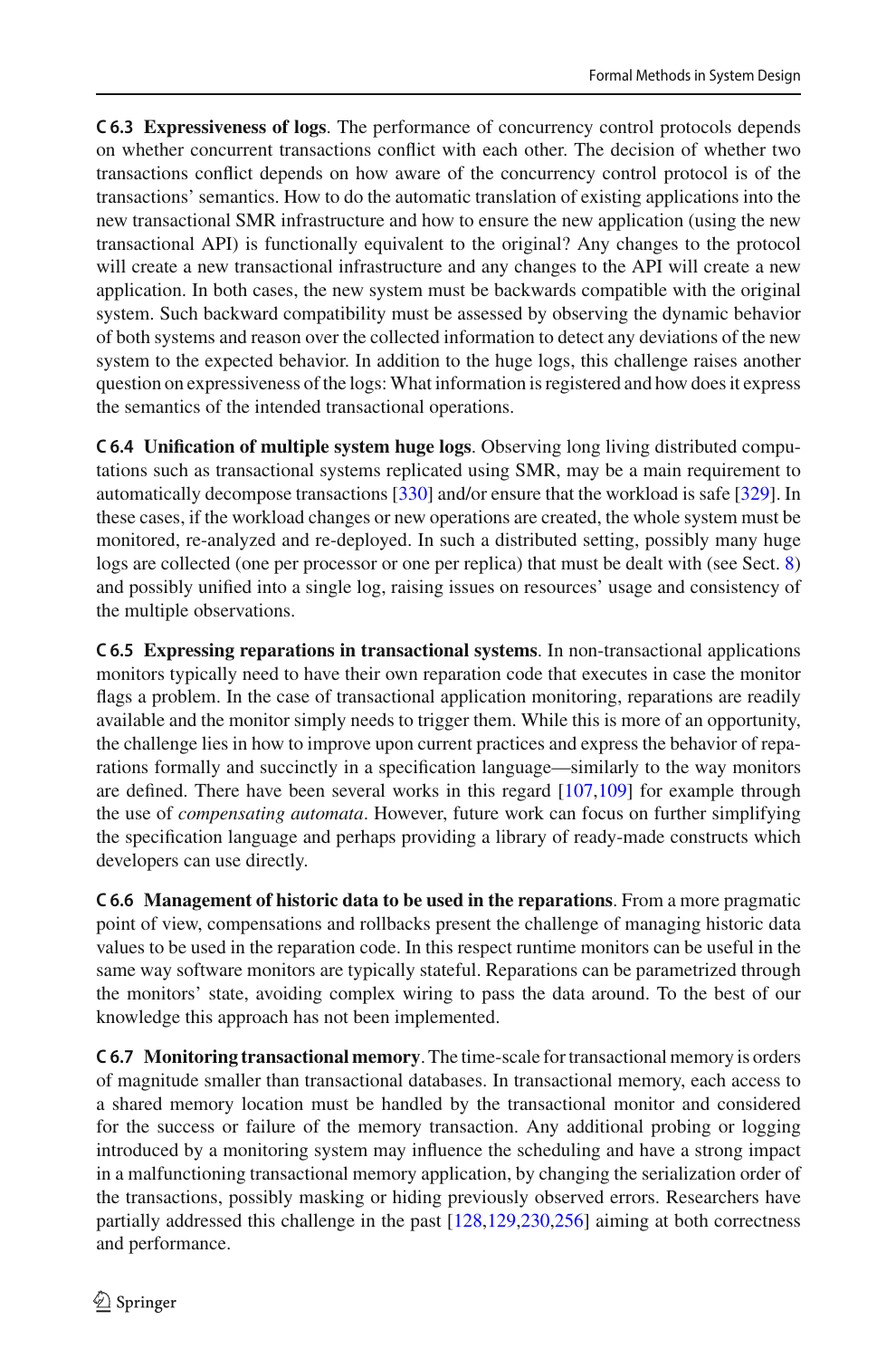## <span id="page-28-0"></span>**7 Contracts and policies**

The term *contract* is overloaded in computer science, so it may be understood in different ways depending on the community:

- (i) *Conventional contracts* are legally binding documents, establishing the rights and obligations of different signatories, as in traditional, judicial and commercial, activities.
- (ii) *Normative documents* are a generalization of the notion of legal contracts. The main feature is the inclusion of certain normative notions such as *obligations*, *permissions*, and *prohibitions*, either directly, or by representing them indirectly. These include legal documents, regulations, terms of services, contractual agreements and workflow descriptions.
- (iii) *Electronic contracts* are machine-oriented, and may be written directly in a formal specification language, or translated from a conventional contract. In this context, the signatories of a contract may be objects, agents, web services, etc.
- (iv) *Behavioral interfaces* are considered to be contracts between different components specifying the history of interactions between different agents (participants, objects, principals, entities, etc.). Rights and obligations are thus determined by "legal" (sets of) traces which are permissible.
- (v) The term "contract" is sometimes used for specifying the interaction between communicating entities (agents, objects, etc.). It is common to talk then about a *contractual protocol*.
- (vi) *Programming by contract* or *design by contract* is an influential methodology popularized first in the context of the programming language Eiffel [\[238\]](#page-52-12). "Contract" here means a relation between pre- and post-conditions of routines, method calls, etc. This concept of contract is also used in approaches such as the KeY program verification tool [\[211\]](#page-51-18).
- (vii) In the context of web services, "contracts" may be understood as *service-level agreements* usually written in an XML-like language like IBM's Web Service Level Agreement (WSLA [\[325](#page-55-15)]).
- (viii) More recently, the term "contract" is used in the context of *blockchain* and other *distributed ledger technologies* as programs that ensure certain properties concerning transactions. These programs are called *smart contracts* [\[305](#page-54-17)], as popularized by the Ethereum platform [\[88\]](#page-46-16).

In this section we focus on the use of the term in the computational domain but with a richer interpretation than just a specification or property. In particular, we consider two types of contracts: (ii) normative documents (including conventional contracts and their electronic versions as described above), and (viii) smart contracts. In both cases, we refer to *"full contracts"* [\[257\]](#page-52-13), that is agreements between different entities regulating not only the normal interactive behaviors, but also exceptional ones. A common aspect of such contracts is that they should express not only the sequence and causality of events, but also what obligations, permissions and prohibitions the participating entities have (basic modalities studied in deontic logic [\[324\]](#page-55-16)), as well as the associated penalties in case of violations.

An example of a full contract in the case of a normative document in the context of a stringent renting agreement, would be one containing for instance the following clauses (among others): *"1. The tenant must pay 200 EUR, in advance, on the 5th of each calendar month. 2. In case of not complying with clause 1, the tenant will have till the 15th of the month to pay the above mentioned sum plus an additional fee of 5% of the amount. 3. In case of not complying with clause 2, the tenant will have to leave the premises before the*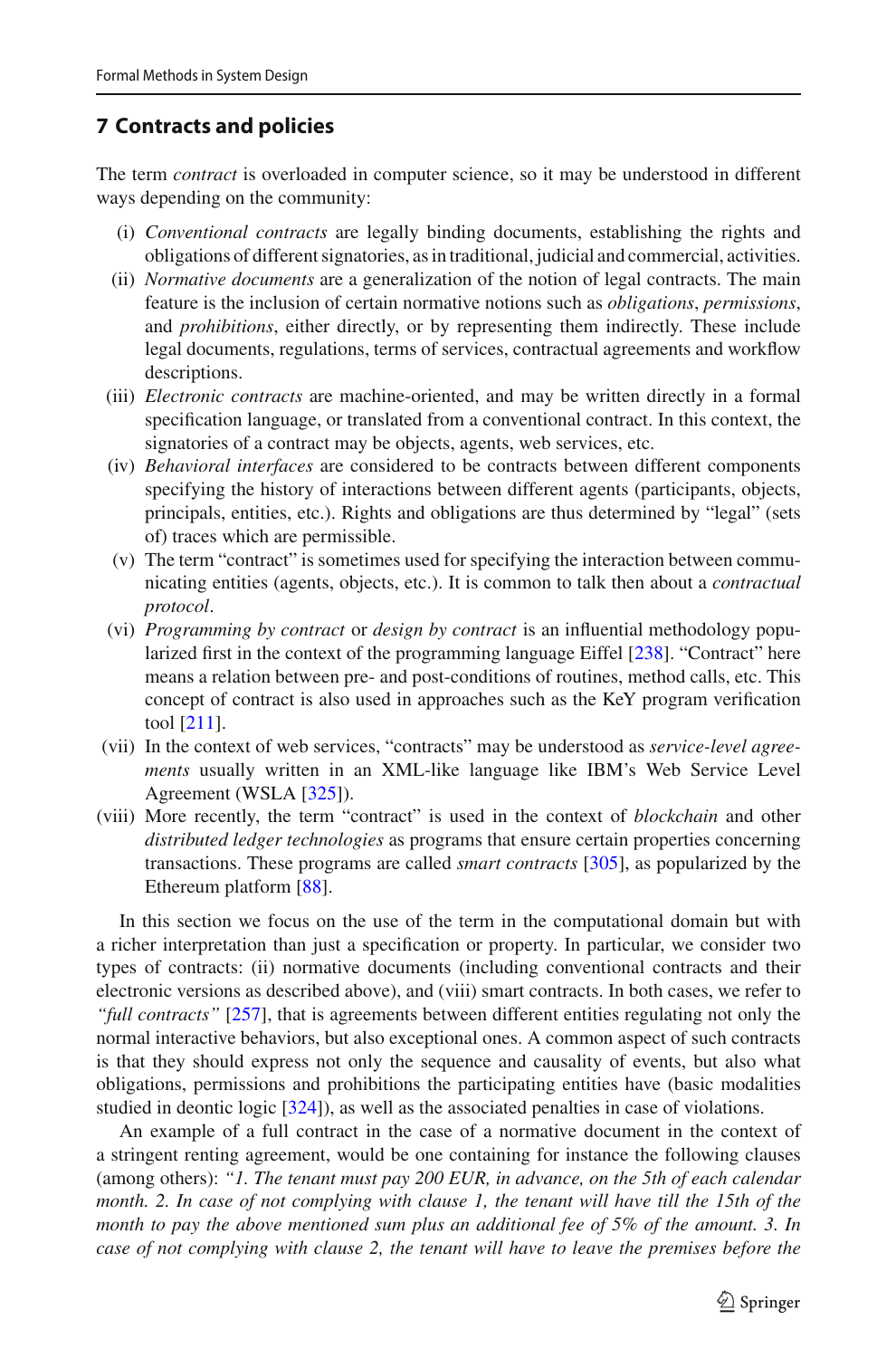*end of the month and the deposit will be retained by the landlord."* Note that the contract includes clauses which may be violated, but includes reparatory clauses to cover such cases. Although violating clause 1 and paying late is a behavior covered by the contract, it is clearly less desirable (in terms of compliance) than if clause 1 were to be satisfied. In the case of a smart contract, the corresponding program should implement all the above, including the exceptional behavor (i.e., not only the primary obligations but also enforce the penalties associated with the non-compliance of such obligations). A contract not containing clauses stipulating the penalties and deadlines associated with the non-compliance with the written obligations, would not be considered to be a *"full contract."*

The specification of such contracts requires a formal language rich enough to capture these deontic notions, temporal and dynamic aspects, real-time issues such as deadlines, the handling of actions (events) and exception mechanisms. The main aim is not only to specify such contracts, but to analyze them using techniques like model checking and runtime verification. Clearly, the use of contracts is only meaningful if there is a mechanism to validate their fulfillment.

A related concept is that of *policies*. At a certain level of abstraction, policies can be seen as contracts in the sense that they prescribe behavior. Since the term policy is also very generic with a broad scope, we concentrate on *privacy policies*(or privacy settings) and more specifically in the context of Online Social Networks (OSN) like Facebook and Twitter.

As mentioned before, deontic logic is a natural formalism to represent normative documents as they mostly talk about obligations, permissions and prohibitions, as well as to capture what happens in case of violations. In the case of privacy policies, one may be interested in prescribing who should *know* what about whom and under which circumstances. So, it makes sense then to use *epistemic* logic [\[141](#page-48-17)] to reason about privacy policies. That said, note when describing such policies we informally use deontic modalities, who *should* (not) access certain information, and who is *allowed* to perform certain actions (e.g., to make a friend request). Those (deontic) normative concepts are, however, not needed as primitives in this context. Giving a detailed explanation on why this is the case is beyond the scope of the paper (see for instance the formalization of privacy policies for OSNs presented in  $[260 - 262]$  $[260 - 262]$ .

What is important here is that from a runtime verification perspective, monitoring privacy policies for OSNs and normative documents, have similarities mostly in what concerns their challenges as explained at the end of this section.

### **7.1 Context and areas of interest**

We provide now some more detail context of the following aspects of contracts: contracts as normative documents, the so-called smart contracts, and policies for online social networks.

#### **7.1.1 Contracts: normative documents**

The complete specification of full contracts—normative texts which include tolerated exception, and which enable reasoning about the contracts themselves—can be achieved using a combination of temporal and deontic concepts [\[257\]](#page-52-13). Formalizing such contracts requires operators and combinators for choice, obligations over sequences, contrary-to-duty obligations, and the representation of how internal and external decisions may be incorporated in an action- or state-based language for specifying contracts. There have been several interpretations and approaches for the development of such a logic [\[257](#page-52-13)], including modal extensions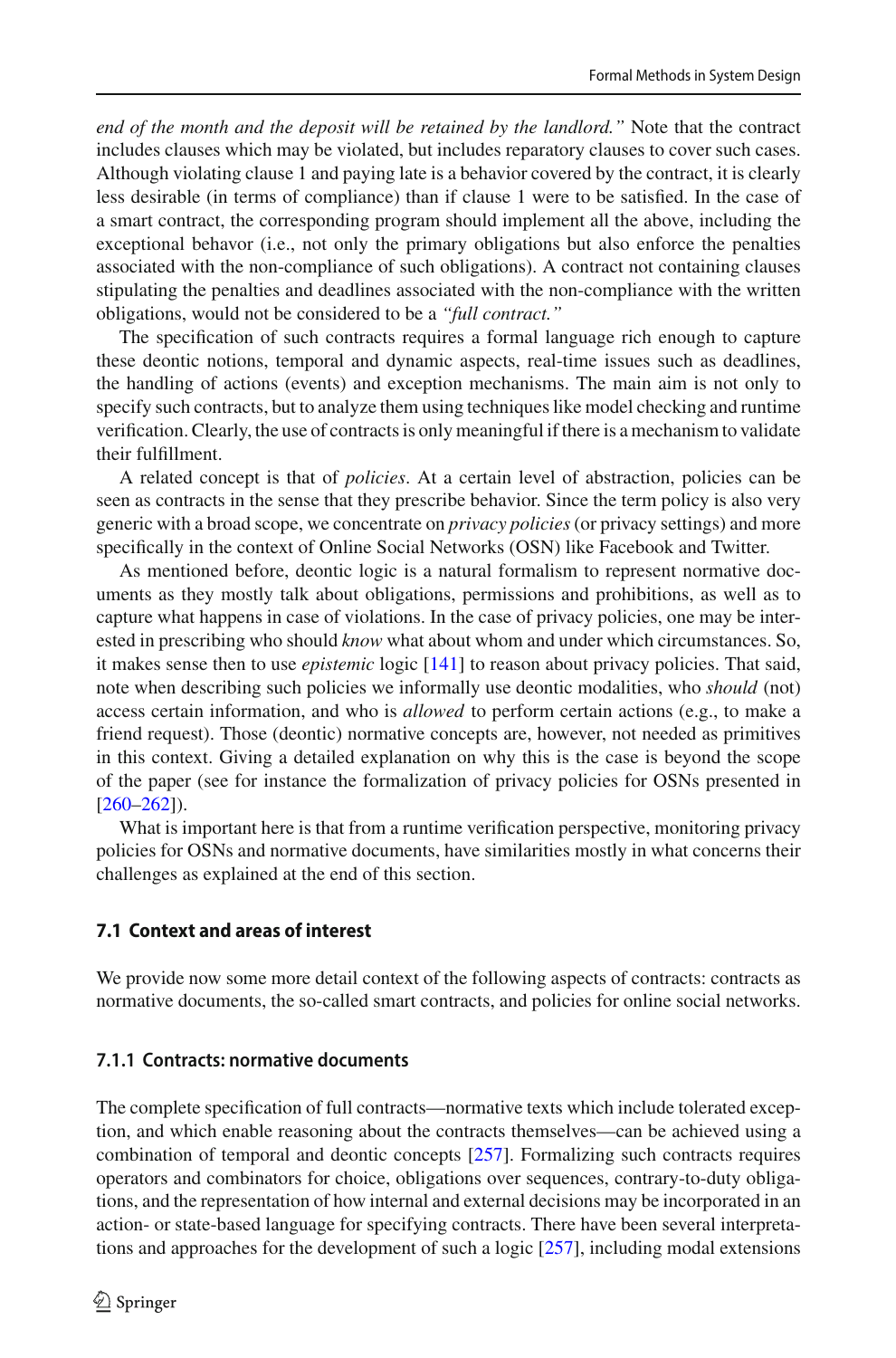of logics and automata in order to address the issue of how contracts can be formalized and reasoned about. See, for example  $[37,89,169,228,242,272,273,326]$  $[37,89,169,228,242,272,273,326]$  $[37,89,169,228,242,272,273,326]$  $[37,89,169,228,242,272,273,326]$  $[37,89,169,228,242,272,273,326]$  $[37,89,169,228,242,272,273,326]$  $[37,89,169,228,242,272,273,326]$  $[37,89,169,228,242,272,273,326]$ , just to mention a few.<sup>6</sup>

Why is there a need for a logic or some other formal language? One of the aims of formalizing contracts is not simply to use them as specification, but also to be able to prove properties about the contracts themselves, to perform queries on the contracts (like what each party is agreeing to), and ultimately to ensure at runtime that the contract is satisfied (or alternatively to detect for violations). An alternative approach is to use *machine learning* (or other artificial intelligence techniques). For instance, one may avoid the use of formal methods by using *natural language processing* (NLP) combined with machine learning to directly perform queries on the textual representation. While this is feasible in certain cases, it is well known that the state of the art in NLP is still far from being able to deliver fully automatic and sufficiently reliable techniques. Moreover, performing semantic queries or running simulations still require a formal representation. This is an important and interesting research area in itself, but here we are concerned not with the problems of obtaining such normative documents but with the specific issue of monitoring their satisfaction or violation.

In terms of monitoring of contracts, most of the current work start from some form of formal semantics. There are various outstanding questions of what subsets of deontic logics are tractably and practically monitorable. For example, are more standard logics, like classic or temporal logics, enough? How important is to get full complex semantics (e.g., based on Kripke semantics) for the logic? For a full representation and analysis of contracts, Kripke semantics might be necessary, but for monitoring purposes a much simpler approach considering trace semantics seems to be sufficient.

Concerning monitoring, an ideal goal is to automatically extract a monitor from the document's formal representation, but this is, in general, not feasible. We assume then that we obtain the monitors from a given contract manually or semi-automatically. This is still not an easy task, as there is no standard, easy and direct way to extract a model from a document in natural language.

The use of *controlled natural languages*(CNL) [\[215](#page-51-20)] has been proposed in different works in order to facilitate bridging the gap between the natural language description of the original document and a more formal representation in the form of a formal language [\[89](#page-46-17)[,91](#page-46-18)[,327\]](#page-55-18). In a legal specification setting, there is initial work in this direction, but we are still far from reaching this goal  $[86,90,91]$  $[86,90,91]$  $[86,90,91]$  $[86,90,91]$ .

#### **7.1.2 Smart contracts**

If the computer science community borrowed the notion of contracts by remarking on the similarity between specifications and legal agreements, the legal community saw an opportunity in viewing computer code as a form of executable enforcement or enactment of agreements or legislation. The notion that executable code regulates the behavior of different parties very much in the same manner that legal code does was proposed by Lessig [\[223](#page-51-21)]. The dual view, that the use of executable smart contracts can enforce compliance as an integral part of the behavior, was argued earlier by Szabo [\[305\]](#page-54-17).

The introduction of blockchain [\[247](#page-52-0)] and other distributed ledgers technologies, which enable the automated management of digital assets, has changed the way in which computer systems can regulate the interaction between real-world parties. In particular, these technologies have enabled the deployment of Szabo's notion of smart contracts in a distributed setting,

<span id="page-30-0"></span><sup>6</sup> The literature is quite vast and the list of citations is not exhaustive. The main conferences, workshops and journals in the area include JURIX [\[204\]](#page-50-21), DEON [\[125\]](#page-47-17), RuleML [\[288\]](#page-54-18), and the Journal of Artificial Intelligence and Law [\[198\]](#page-50-22).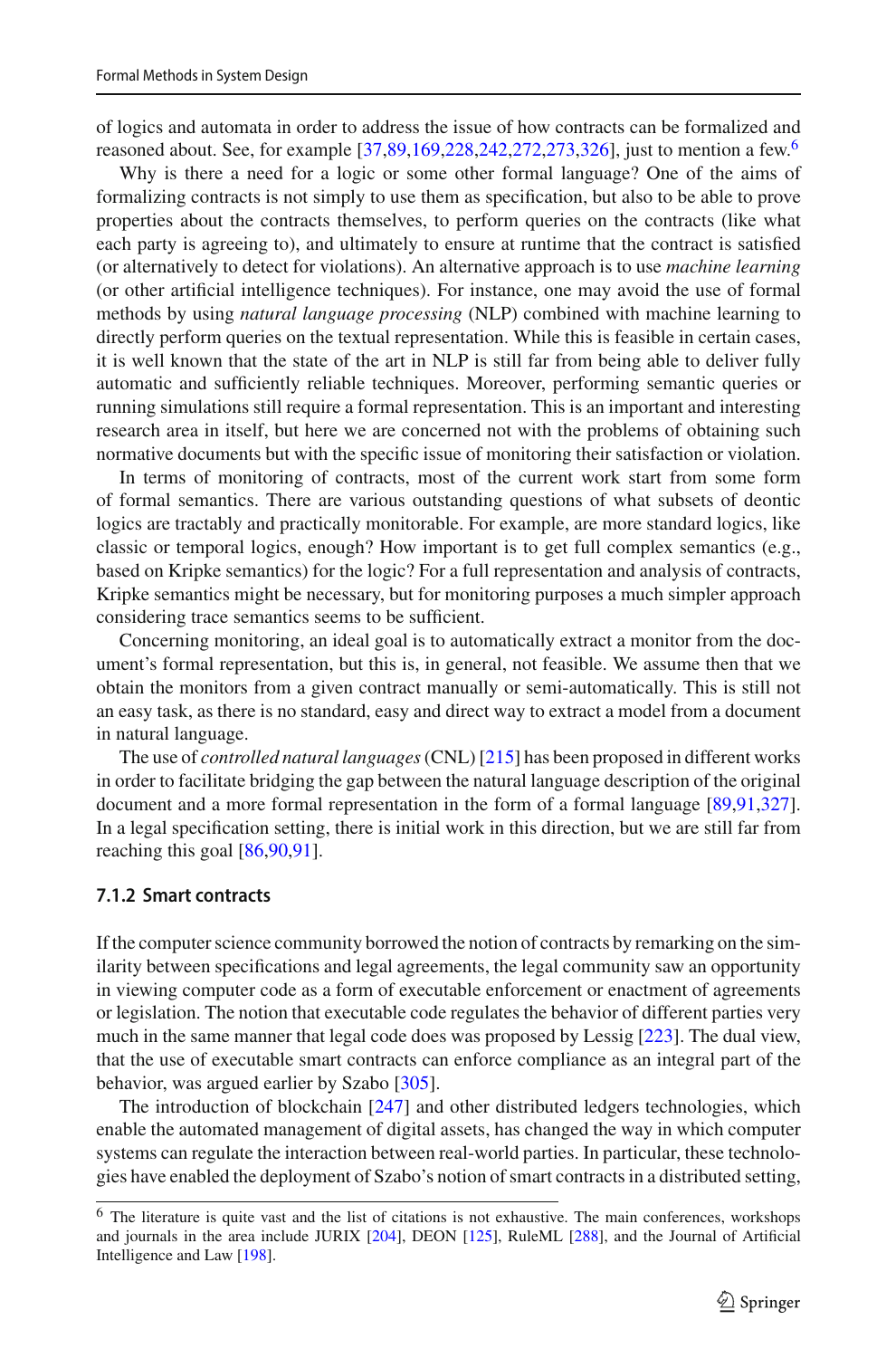without the participation of trusted central authorities or resource managers. For instance, the Ethereum [\[322](#page-55-19)] blockchain supports smart contracts which can be expressed using a Turingcomplete programming model, to be executed on the Ethereum Virtual Machine (EVM) and typically programmed using one of a number of languages supporting a higher level of abstraction.

Smart contracts are executable specifications of the way the contract will update the state of the underlying system. Although specifications can be executable or not (see [\[167](#page-49-19)] and [\[186\]](#page-50-23)), it is generally accepted that executable specifications must elucidate *how*to achieve the desired state of affairs, while non-executable specifications simply characterize properties that the desired state should satisfy. The former is substantially more complex, which is why the fields of validation and verification arose to explore ways in which executable specifications (code) can be verified against non-executable ones (properties).

This gives rise to a challenge: that of verifying that smart contracts indeed perform as they should. Although one can argue that the challenge behind verification of such executable code is no different from that of verifying standard programs, there are a number of issues which are particular to smart contracts. There has been little work yet addressing the special idiosyncrasies of smart contracts. Static analysis techniques for the verification of smart contracts has been proposed in [\[76\]](#page-45-17), via a translation from smart contracts into another language (F\* in this case) for verification. See [\[10\]](#page-42-12) for a discussion on some challenges concerning the verification of smart contracts using deductive verification techniques. From a runtime perspective, there has been some work on using blockchain technology to regulate distributed systems (see [\[171](#page-49-20)[,179](#page-49-21)[,274](#page-53-19)[,317\]](#page-55-20)), but the focus of this work is not on the verification of the smart contracts themselves. Initial attempts to address runtime verification of smart contracts and building tools to automate this have started to appear [\[104](#page-46-21)[,139\]](#page-48-18), but many challenges remain to be addressed [\[36](#page-43-18)].

One particular aspect that presents specific challenges is that these smart contracts are typically mainly concerned with the movement of digital assets, with built-in notions of failing transactions and computation roll-back to handle failure. Although this has been investigated in the domain of financial system verification [\[109](#page-46-15)[,263](#page-53-20)], there is a major difference. Before the rise of cryptocurrencies, all such systems were deployed on a central trusted system, typically residing within the infrastructure of the payment institution. In contrast, in the context of distributed ledgers, the storage and computation are, by their very nature, distributed, and particularly runtime verification require the instrumentation and deployment to take this into consideration.

There is a major difference with regular financial transaction software deployed on, or interacting with, payment institutions. That is that given the critical nature of such systems (payment applications have been built using a strict validation process) ensuring compliance to legislation and adherence to specifications. However, with what has been hailed as the democratization of currency systems, came the popularization of payment application development, with many smart contracts being developed without the necessary care and responsibility. This approach has suffered a number of huge financial losses due to bugs [\[33\]](#page-43-19). The need for lightweight runtime validation of such systems, whether inbuilt in the execution of the smart contracts or inherent in the blockchain or alternative distributed ledger technology is essential to ensure user safety.

Turing-complete environments for smart contracts suffer from the possibility of nontermination or excessively long computation. Rather than limit the power of the programming language, the solution adopted in systems such as Ethereum was that of introducing the notion of *gas*—a resource required to enable computation and that has to be paid for using other digital assets, typically the underlying cryptocurrency. Although efficiency of computation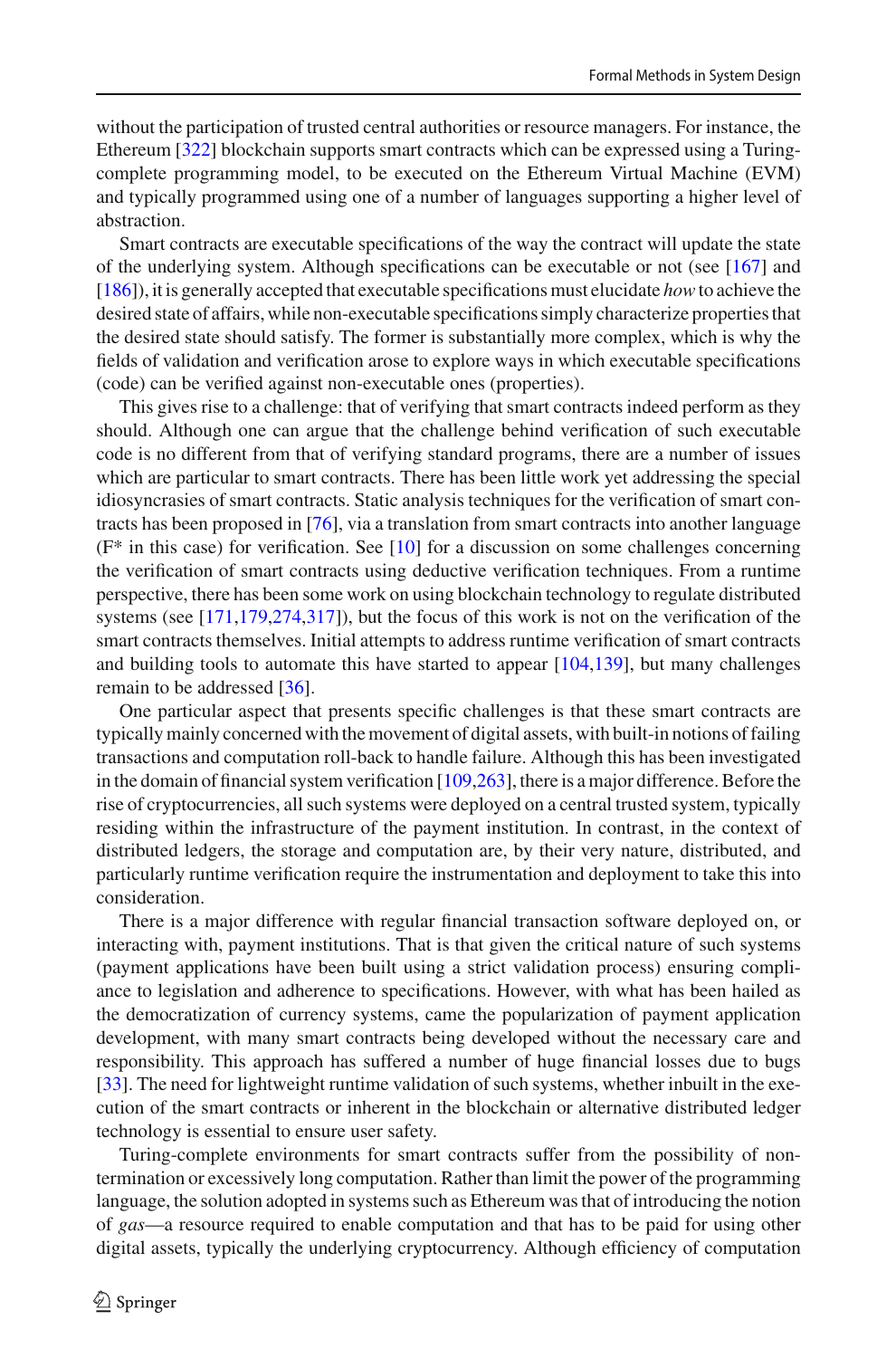has always been an important issue in computing, it has typically been detached from functional correctness issues addressed by formal methods. With the notion of gas, the direct correlation between execution steps and financial cost is a new challenge for runtime verification. As a direct corollary, additional computation to check for correctness will directly induce additional cost. However, there is also the issue that gas affects computation, in that once gas runs out, computation is reverted, which has been exploited in a number of smart contract attacks. Finally, the use of gas throughout the computation may justify qualitative dynamic analysis to measure the extent of satisfaction or violation using a distance metric to detect failure due to lack of gas.

Finally, the multitude of contracts and interaction platforms provided by the underlying distributed technology is likely to give increased importance to contract comparison and negotiation. We envision a scenario, in which one may negotiate for increased dependability (e.g. by monitoring additional logic) against a stake paid by the developer or provider of the contract. At a more complex level, one can have a system where different or additional functionalities are negotiated upon setting up a smart contract. In both cases, the process is a form of meta-contract which regulates how the parties may interact to negotiate and agree upon a contract which will be set up.

See [\[10](#page-42-12)] and references therein for a discussion on the verification of smart contracts, as well as papers in [\[283](#page-54-19)] for recent advances and a discussion on open issues in the area.

#### **7.1.3 Privacy policies for OSNs**

Policies may be understood, at a certain level of abstraction, as contracts: they prescribe what actions are allowed or not. The term policy is generic and may be applied to many different cases or applications. We focus here on privacy policies, and in particular on privacy policies for Online Social Networks (OSNs). OSNs provide an opportunity for interaction between people in different ways depending on the kind of relationship that links them. One of the aims of OSNs is to be flexible in the way one shares information, being as permissive as possible in how people communicate and disseminate information. While preserving the spirit of OSNs, users would like to be sure that their privacy is not compromised. One way to do so is by providing users with means to define privacy policies and provide them with guarantees that their requested policy will be respected.

For defining policies one might use simple checkbox privacy settings (as it is the case in most OSNs today), or allow user to define more richer policies using expressive formal languages or logics. Given means to specify privacy policies is not enough, as these policies must be enforced at runtime. Enforcement of checkbox privacy settings is rather well-understood, at least for most of the kind of policies currently implemented in existing OSNs. However, if one wants to allow the definition of richer policy languages, the challenge goes beyond identifying an appropriately expressible language to the problem of automatically extracting a runtime monitor to act as an enforcement mechanism. This is currently beyond the state of the art and no concrete solutions exist.

Furthermore, the state of the art today is focused on static policies. For instance, in Facebook users can state polices like *"Only my friends can see a post on my timeline"* or *"Whenever I am tagged, the picture should not be shown on my timeline unless I approve it".* However, no current OSN provides the possibility of defining and enforcing *evolving* (dynamic) privacy policies. Policies may evolve due to explicit changes done by the users (e.g., a user may change the audience of an intended post to make it more restrictive), or because the privacy policy is dynamic per se. Consider for instance: *"Co-workers cannot see my posts while I am not at work, and only family can see my location while I am at home",*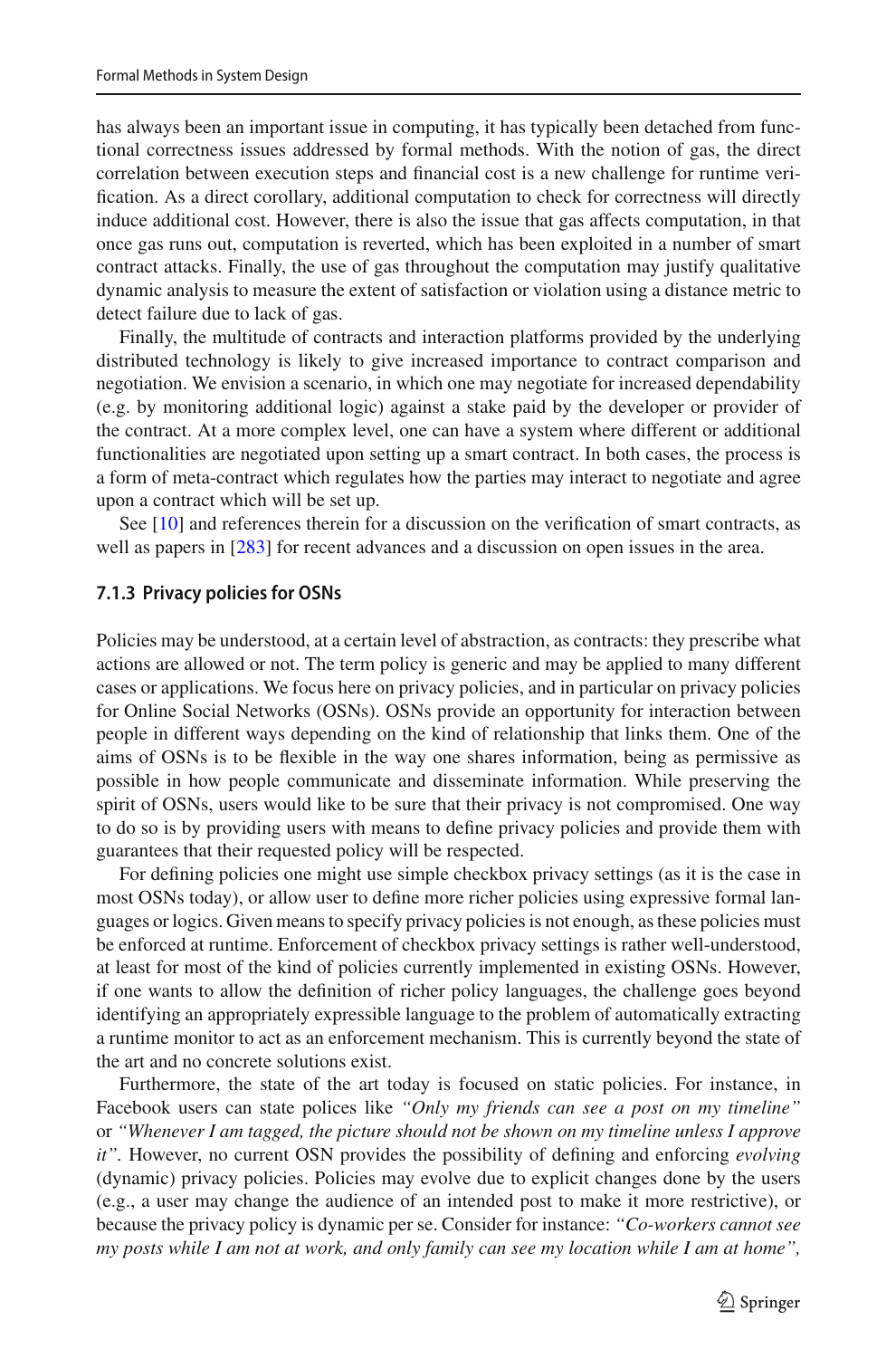*"Only up to 3 posts disclosing my location are allowed per day on my timeline", "My boss cannot know my location between 20:00-23:59 every day",* and *"Only my friends can know my location from Friday at 20:00 till Monday at 08:00".* No current OSN addresses the specification and enforcement of such policies. Formal languages are needed to express such time and event-dependent recurrent policies, and suitable enforcement mechanisms need to be defined. This could be done by defining real-time extensions of epistemic logic, or combining existing static privacy policy languages with automata, as done for instance in [\[259](#page-52-15)[–261](#page-53-21)].

## **7.2 Challenges**

**C 7.1 Formalizing natural language contracts**. A major challenge is the identification of techniques to extract a formal model from a normative document in an automatic manner. In particular, the challenge is to adapt NLP techniques and use machine learning techniques to (semi-)automatically translate natural language text into a suitable CNL.

**C 7.2 Formal reasoning about legal documents**. A challenge in the formalization of legal documents is the choice of the right formal language adequate for the type of analysis required, as there is a trade-off between expressiveness and tractability. In particular, the notion of *permission* (and *rights*) poses challenges in monitoring, since one party's permission to perform an action typically entails an obligation on the other party to allow the action, and this obligation may not be observable unless the right is exercised.

**C 7.3 Operationalization of legal documents**. Most legal texts are written in a declarative style, and typically require to be operationalized for automated analysis. Furthermore, parts of these texts may refer to events or attributes which are not observable and thus not monitorable. Most runtime monitoring and verification approaches for legal texts interpret the term *runtime* to refer to the time during which the legal text regulates. Another possible interpretation is that of monitoring the process of drafting of a contract or legislation, or the negotiation of a contract. A monitoring regime could be useful in this setting.

**C 7.4 Smart contract monitoring and verification**. How to adapt dynamic verification to smart contract monitoring is unclear, particularly because once a problem arises, it is not always possible to take reparatory action to recover. An open question is how enforcement, verification and reparation can be combined in a single formalism and framework.

**C 7.5 Monitoring gas in smart contracts**. Another challenge is the use of the notion of 'gas' to justify computation on ledger systems such as Ethereum, although it is unclear how dynamic analysis can be used effectively to track such a non-functional property. Furthermore, the introduction of runtime verification overheads in terms of gas poses new challenges for monitoring.

**C 7.6 Compliance between legal and smart contracts**. The relation between the underlying legal document and smart contracts is still to be addressed. The challenge here is how to monitor compliance between both versions of the contract, and relate violations in the execution of the smart contract with the corresponding clause in the real legal contract.

**C 7.7 Policy monitoring and verification**. The challenges we identified for contracts also apply to policies. In particular, there might be a need to combine the enforcement mechanism with machine learning techniques and with natural language processing. For instance, a post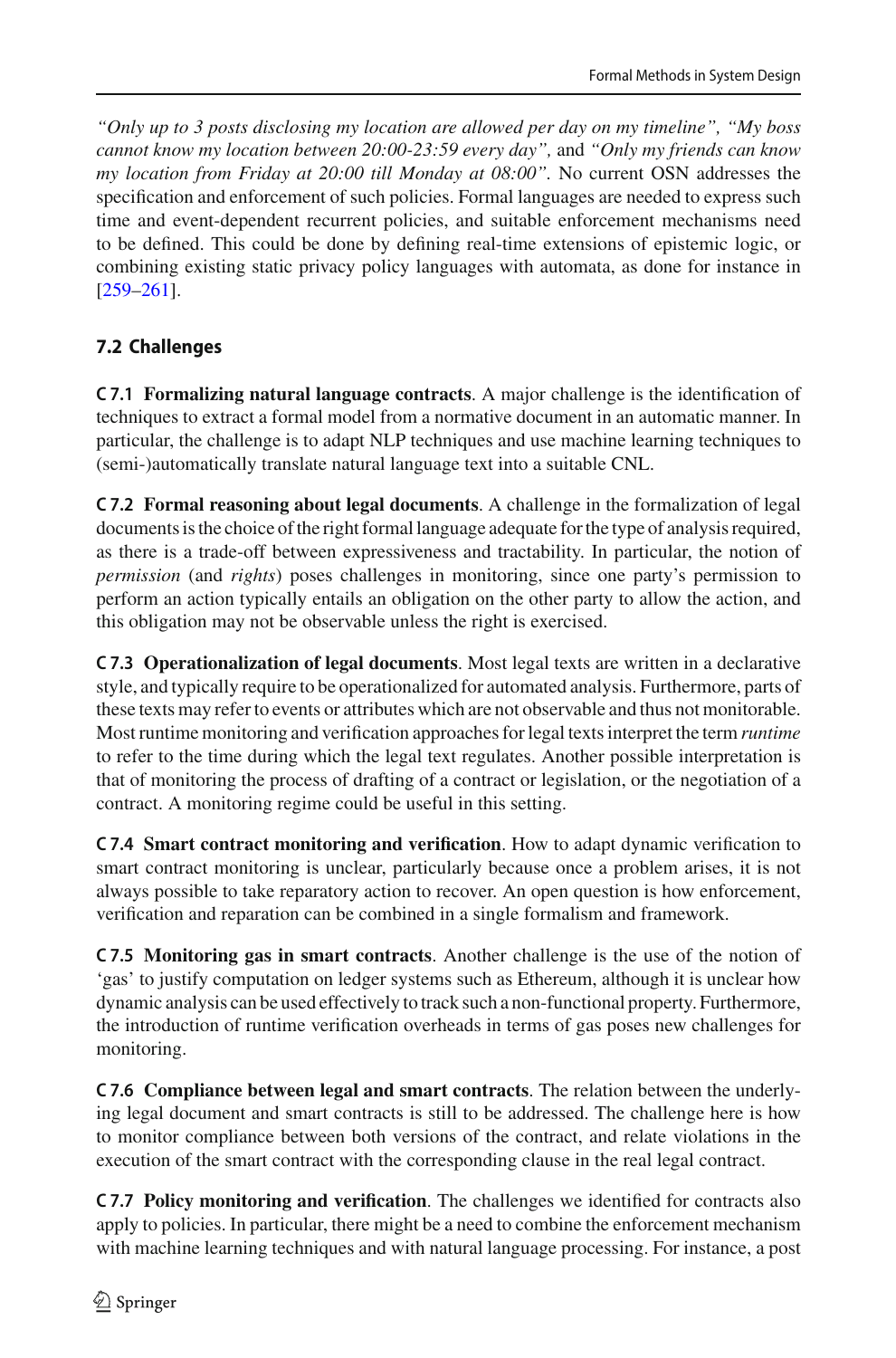might contain a sentence like *"I am here with John drinking a glass of wine",* where *"here"* clearly refers to a place which might be inferred from the location associated with the post. This kind of inference is difficult to do automatically by machine.

**C 7.8 Policy monitoring in OSNs**. For Online Social Networks (OSNs), the use of epistemic logic to reason about whether and how explicit (and derived) knowledge of users adhere to policies has been explored. However, the operationalization of such policies and the extraction of monitors from policies have proved to be particularly difficult.

**C 7.9 Policy monitoring and verification**. The evolution of policies due to specific events or timeouts also poses a number of challenges. Some initial work has been recently done on the specification side with a proof of concept implementation. The work in [\[260](#page-53-15)[,261](#page-53-21)] presents an approach based on extending a privacy language with real-time, while [\[259\]](#page-52-15) proposes a combination of static privacy policy language with automata. However, a general working solution to this challenge is still missing.

#### <span id="page-34-0"></span>**8 Huge data and approximate monitoring**

This section describes runtime verification challenges related to the analysis of very large logs or streams of events from the system under observation. The general goal when dealing with huge data streams is to develop algorithms that offer scalability, specification language expressiveness, accuracy, and utility. Below we discuss the advances made along each of these dimensions and some of the remaining challenges.

#### **8.1 Context and areas of interest**

Before we present the challenges for RV in the area of huge data and approximate monitoring, we first provide some context and state-of-the-art related to the following areas: scalability, expressiveness, accuracy and utility.

#### **8.1.1 Scalability**

In runtime verification, the focus to date has mainly been on efficiency, expressiveness, and correctness, and less so on scalability to *Big Data* in realistic scenarios. A few exceptions exist and are summarized below, which mostly address offline monitoring.

Barre et al. [\[42\]](#page-44-11) and Hallé and Soucy-Boivin [\[184\]](#page-50-24) use Hadoop's MapReduce framework to scale up the monitoring of propositional LTL properties using parallelization. In their experiments, they used event logs with more than nine million entries. In these approaches, formulas are processed bottom up using multiple MapReduce iterations. While the evaluation in the map phase is completely parallelized for different time points from the event log, the results of the map phase for a subformula for the whole log are collected and processed by a single reducer. In a single iteration there are as many reducers as there are independent subformulas with the same height. The reducers, therefore, become bottlenecks that limit the scalability.

Bianculli et al. [\[77\]](#page-45-18) extend this approach to the offline monitoring of large traces, for properties expressed in MTL with aggregation operators. Similarly to the aforementioned approaches, the memory consumption of the reducers limits the scalability of this approach.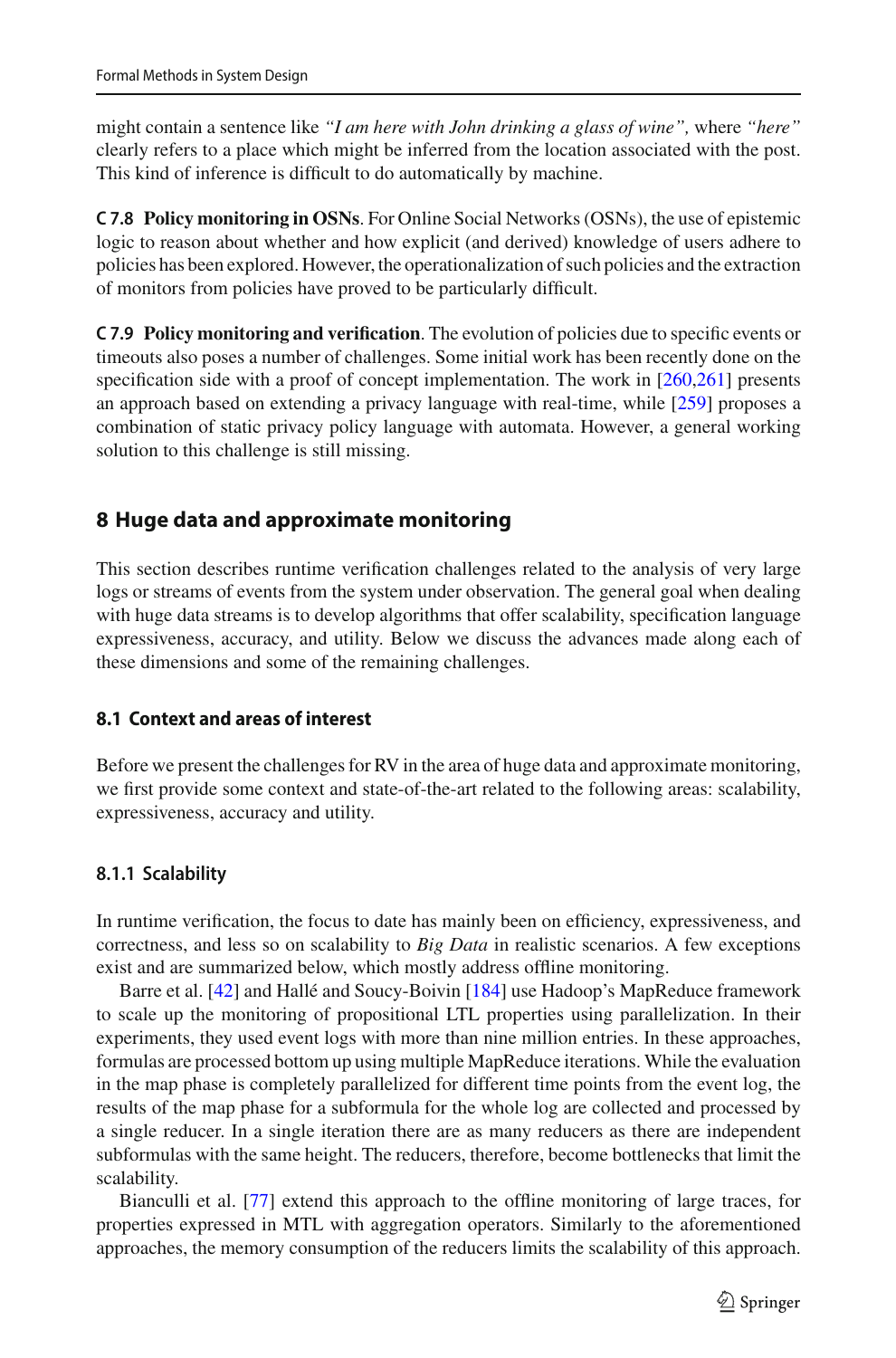More specifically, reducers (that implement the semantics of temporal and aggregate operators) need to keep track of the positions relevant to the time window specified in the formula: the more time points there are the denser the time window becomes, with a consequent increase in memory usage. Bersani et al. [\[72](#page-45-19)] worked around this problem by considering an alternative semantics for MTL, called the *lazy semantics*. This semantics evaluates temporal formulas and Boolean combinations of temporal-only formulas at any arbitrary time instant. It is more expressive than the point-based semantics and supports the sound rewriting of any MTL formula into an equivalent one with smaller, bounded time intervals. The lazy semantics has the drawback that basic logical properties do not hold anymore. This disallows formula simplifications and complicates the formalization of properties given in natural language, since familiar concepts have a different meaning. Unlike the previous approaches, Bersani et al. implemented the monitor on top of the Apache Spark framework [\[337](#page-56-3)] that is optimized for iterative distributed computations.

Parametric trace slicing [\[101](#page-46-22)[,279\]](#page-53-22) is a technique for monitoring a parametric LTL property by grounding it to several plain LTL properties. In this approach logged events are grouped into slices based on the values of the parameters. A slice is created for each parameter value or for each combination of values depending on the number of parameters. The individual slices are then processed by a propositional LTL monitor unaware of the parameters. The initial main goal of this approach was not scalability, but rather monitoring the more expressive parametric LTL specification language. However, the approach is also relevant for scalability since it easily lends itself to parallelization.

Another line of work [\[53](#page-44-12)[,58\]](#page-44-13) similarly splits the logged events into slices, but it avoids grounding first-order properties altogether. This is enabled by using a more powerful monitor, MonPoly [\[55](#page-44-14)[,59](#page-44-15)[,61](#page-44-16)[,62](#page-44-17)], to process the slices. Overall, the approach allows for scalable offline monitoring of properties expressed in *Metric First-Order Temporal Logic* (MFOTL). The core idea in this work is to split the log into multiple slices and check the same formula on each slice independently. This allows the solution to scale, by handling one slice on a single computer. The key component is a log-splitting framework used to distribute the log to different parallel monitors based on data and time. The framework takes as input the formula and a splitting strategy and splits the log ensuring soundness and completeness. The approach was implemented in Google's MapReduce framework where the log-splitting framework is executed in the map phase. The approach is, however, limited to offline monitoring since it uses MapReduce. Parallelization is not limited as in the previous approaches, but it is potentially wasted, since to ensure correctness, the log splitting framework may completely duplicate the original log into some of the individual slices. Another limitation is that the slicing framework relies on a domain expert to supply a splitting strategy manually. For example, if a monitored property involves events parametrized with "servers" and "clients", one could split the log along the different "servers", along the different "clients", or along both.

Loreti et al. [\[229\]](#page-51-22) discuss two MapReduce architectures to tame scalability in the context of compliance monitoring of business processes, using the SCIFF framework [\[13\]](#page-42-13). Such a framework provides a logic-based proof procedure for checking declarative constraints on sequences of events, in terms of expectations and happened events. The two MapReduce architectures proposed in this work were adapted from similar ideas in process mining [\[312\]](#page-55-21) and distinguish between *vertical* and *horizontal* distribution. In the vertical distribution all nodes receive the complete specification and a subset of the complete log. During the map phase, the log is split across the various nodes such that all the events of a trace are sent to the same node. In the reduce phase, each node checks the conformance of each log fragment to the specification. In horizontal distribution both the specification and the logs are partitioned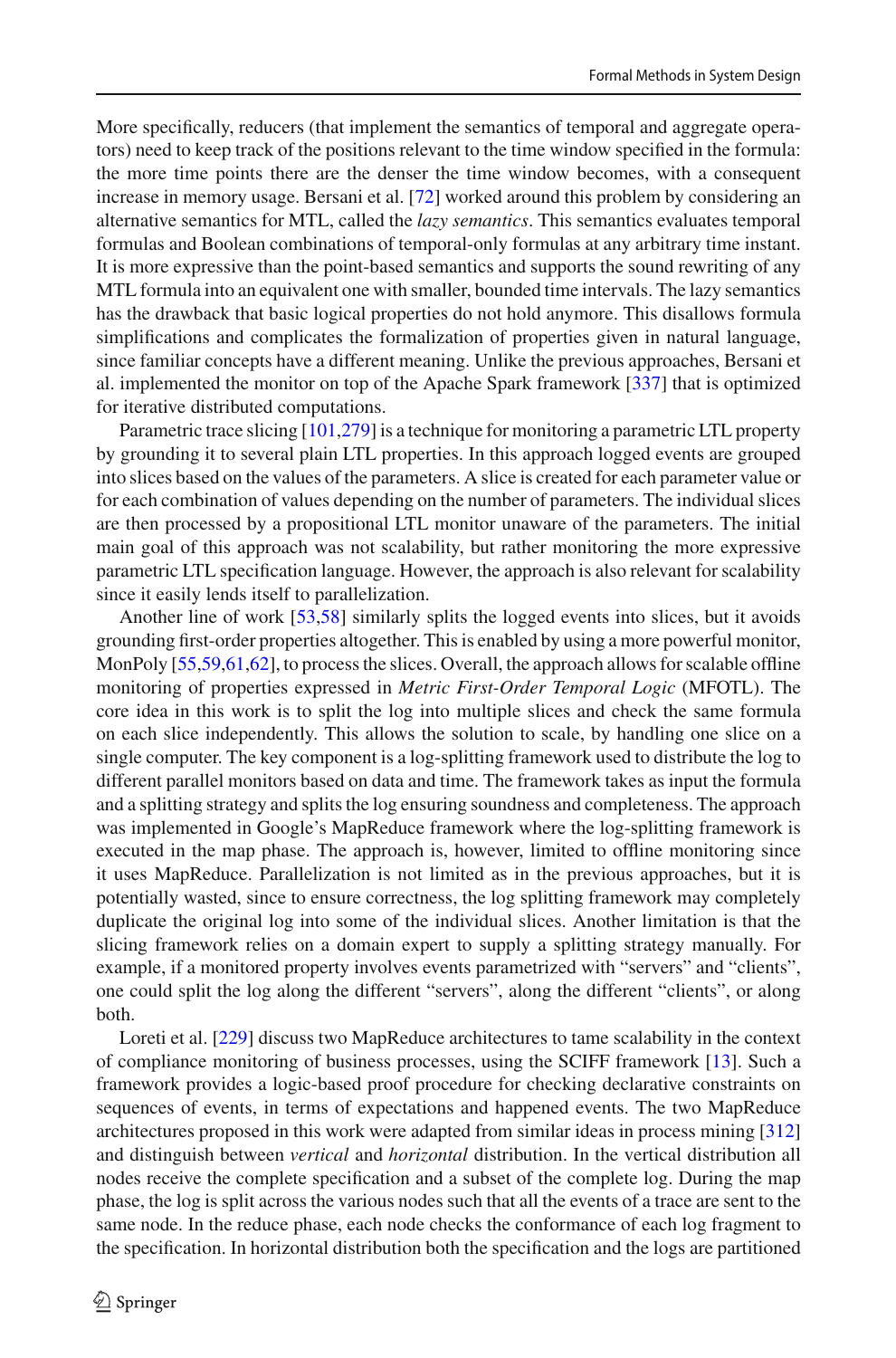across the nodes. Each node checks a partial specification on a fragment of the log that contains only the events used in the partial specification. The results of all the nodes are then merged together with a logical AND. The limitation of the approach is the expressiveness of the SCIFF logic programming framework that cannot handle parametric specification.

Yu et al. [\[336\]](#page-56-4) propose an approach for parallel runtime verification of programs written in the *Modeling, Simulation and Verification Language* (MSVL), with properties expressed in *Propositional Projection Temporal Logic* (PPTL). The approach divides each program trace into several segments, which are verified in parallel by threads running on under-utilized CPU cores. The verification results of all segments are then merged and further analyzed to produce a verdict.

#### **8.1.2 Expressiveness**

Most of the works on runtime verification borrow logics from static verification approaches and focus on designing algorithms that either (1) generate a monitor that can analyze a trace online, or (2) can process dumps of traces offline. Optionally, one could use a general programming language or a domain-specific language to write the queries that process the input traces online or offline. In both cases, we would like to monitor Big Data with a highly expressive specification language.More expressive logics naturally require more computation resources for monitoring. Thus, a worthwhile research question is: *What are the limits of the specification language expressiveness to achieve scalable monitoring of Big Data?* Below we discuss some directions of how expressive specification languages could look like.

*Complex Event Processing* (CEP) and *Data Stream Management Systems*(DSMS), for example, can serve as specialized languages for building stream processors (see [\[237](#page-52-16)] for a recent survey). The query languages of DSMS are mostly extensions of SQL (e.g., with window operators  $[21]$  $[21]$ ), and thus typically much weaker than logics such as MFOTL due to the absence of proper negation and more limited capabilities for expressing temporal relationships. Moreover, DSMS tend to focus on efficient query execution at the expense of sacrificing a clean semantics of the property specifications. The reference model of DSMS has been defined in the seminal work on the *Continuous Query Language* (CQL) [\[21\]](#page-43-20). In CQL, the processing of streams is split in three steps. (i) Stream-to-relation operators—that is, windows—select a portion of each stream thus implicitly creating static database table. (ii) The actual computation takes place on these tables, using relation-to-relation (mostly SQL) operators. (iii) Finally, relation-to-stream operators generate new streams from tables, after data manipulation. Several variants and extensions have been proposed, but they all rely on the same general processing abstractions defined above.

CEP [\[231](#page-51-23)[,237](#page-52-16)] systems are closely related to DSMS. CEP systems analyze timestamped data streams by recognizing composite events consisting of multiple atomic events from the original stream that adhere to certain patterns. The user of a CEP system controls the analysis by specifying such patterns of interest. The predominant specification languages for patterns are descendants of SQL [\[182](#page-49-22)]. An alternative is given by rule-based languages, such as Etalis [\[16](#page-43-21)], which resembles Prolog. Although CEP systems improve the ease of specification of temporal relationships between events over DSMS, they are still significantly less expressive than MFOTL due to their restricted support for parametrization of events and lack of quantification over parameters. Interestingly, some CEP systems use interval timestamps. In this model, each data element is associated with two points in time that define the first and the last moment in time in which the data element is valid [\[296](#page-54-20)[,319](#page-55-22)].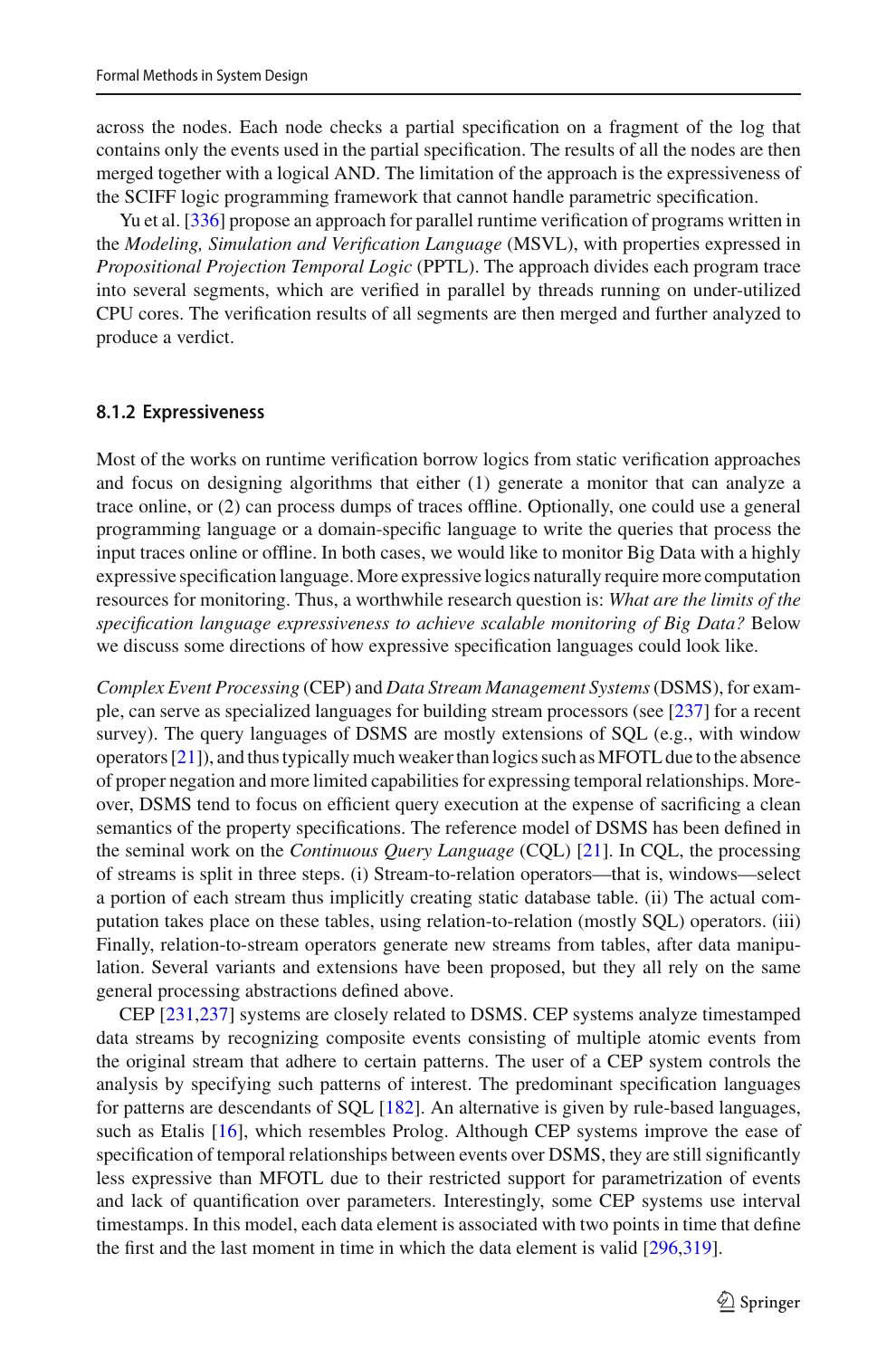For logical specification languages such as LTL a recent trend has been to incorporate regular-expression-like constructs in the logic. This gave rise to the industrially standardized *Property Specification Language* (PSL) [\[136\]](#page-48-19), the development of *Regular Linear Temporal Logic* (RLTL) [\[224](#page-51-24)[,293\]](#page-54-21) and its more recent incarnation in the form of *(Parametric) Linear Dynamic Logic* ((P)LDL) [\[149](#page-48-20)[,174](#page-49-23)] and its metric counterpart (MDL) [\[56\]](#page-44-18). Due to the extension with regular expressions, those languages are more expressive than LTL in that they capture all  $\omega$ -regular languages. Vardi [\[313\]](#page-55-23) observed that these extensions were essential for the practical usage of PSL in many industrial application settings. First-order extensions of languages like PSL, RLTL, (P)LDL, and MDL, which should be more expressive than MFOTL, have not yet been considered for monitoring.

However, to keep things manageable for Big Data, it may be necessary to restrict or even remove features from our property specification languages. The usage of negation is a candidate for restriction while the first-order aspect of MFOTL is a candidate for removal (or for replacement with freeze quantifiers). Many works [\[53](#page-44-12)[,60](#page-44-2)[–62](#page-44-17)[,64](#page-45-20)] had to define (efficiently) monitorable fragments using similar restrictions. A syntactic restriction (e.g., of the allowed occurrences of negation) is preferable over a modification of the semantics as seen on the example of negation in many data stream management systems (DSMS). The user of a specification language with a syntactic restriction can at least rely on the familiar semantics. Moreover, properties outside of the monitorable fragment can be often automatically rewritten into equivalent formulas within the fragment.

#### **8.1.3 Accuracy**

Compromising on soundness is not a common approach in runtime verification. However, when faced with very large logs (or streams) of data and hard real-time constraints on providing verdicts, it can become a very useful compromise. In some cases, sound algorithms cannot be used in practice. For example, a sound algorithm that determines the number of distinct elements in a data stream must use space linear in the cardinality it estimates, which is often impractical. Determining cardinality is a large component of many practical monitoring tasks such as detecting worm propagations, denial of service (DoS) attacks, or link-based spam. Ideally, tradeoffs between monitoring efficiency and accuracy of the provided verdicts should be formulated as an additional input to the monitor. We call such an extension *approximate monitoring*.

Approximate monitoring deals with the issue of providing approximate (or inaccurate) results to the standard monitoring problem, with bounds on the "distance" between the actual (correct) results and the provided ones. The definition of such a distance depends on the particular output that a monitor provides. For instance, in the case of a simple stream of violations, distance can be defined as the percentage of unreported violations, or the percentage of spuriously reported violations. For other monitoring outputs that contain richer verdicts, distance can be defined to further include the accuracy of the additional information in the verdicts.

One should make a clear distinction between approximate monitoring and monitoring probabilistic properties. The latter deals with monitoring specification languages that can express probabilistic and statistical properties of data streams. However, it still provides correct verdicts given the semantics of the specification language. A related facet is the monitoring of uncertain data, which deals with the problems of data collection and data reliability, and it often carries over to monitoring by invalidating certain assumptions on the data stream. There are many sources of uncertainties in the monitored data: timestamps can be imprecise due to clock skew, logs may be incomplete due to outages, or even disagree when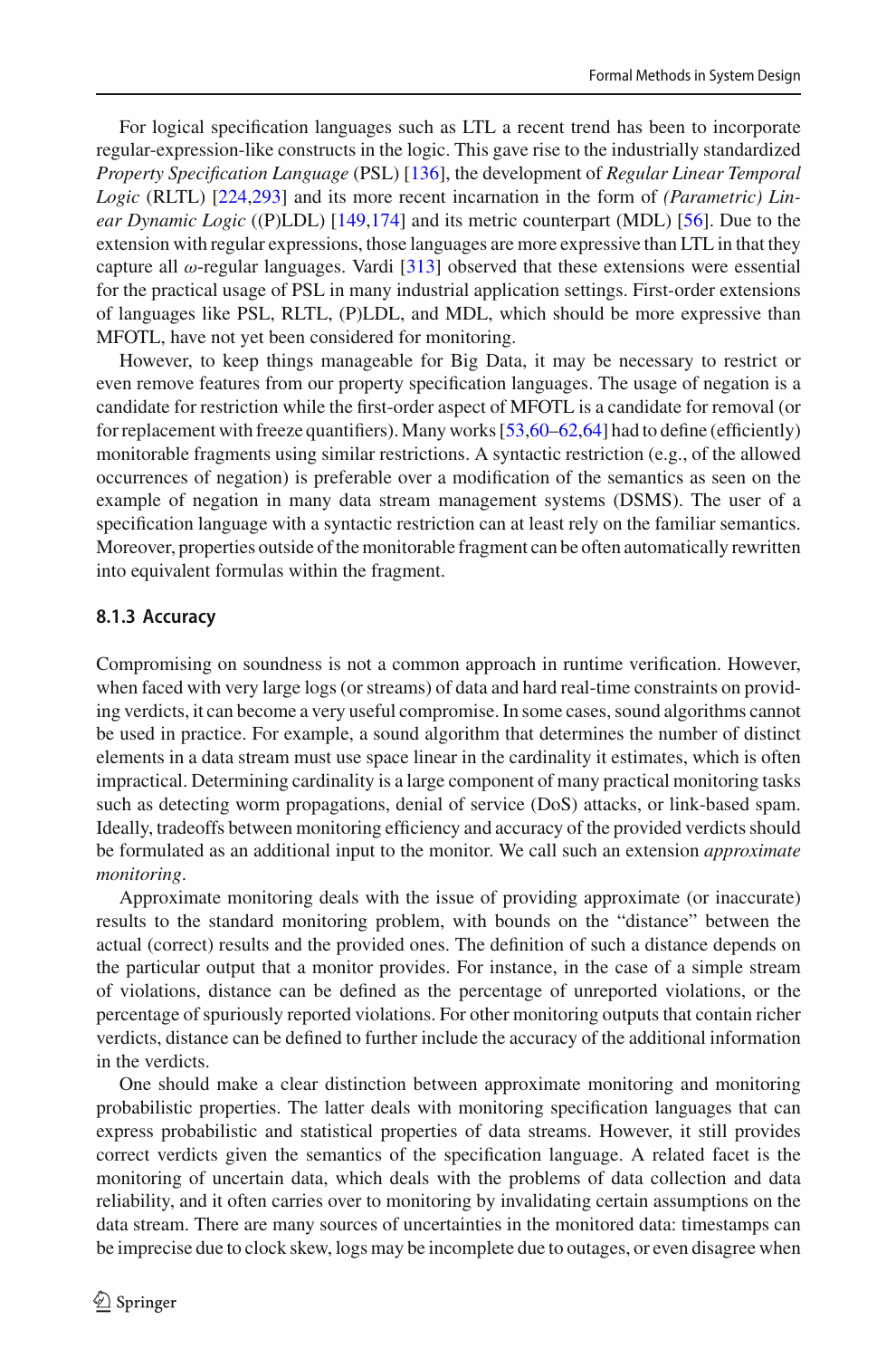coming from various sources. Uncertainty can come from the monitored systems themselves which can exhibit stochastic and faulty behavior. Another related field is state inference of the monitored system using probabilistic approaches where a belief state is maintained and updated during monitoring. Although these approaches provide probabilistic guarantees as part of the resulting belief state, they perform a specific monitoring task.

Existing work on approximate monitoring stems from the fields of databases [\[38](#page-43-22)], streaming algorithms [\[250](#page-52-17)], and property testing [\[177](#page-49-24)]. All approaches can be classified based on two criteria: the specific queries they approximate and the resources they optimize. Commonly approximated queries in the literature are cardinality estimation [\[153\]](#page-48-21), top-k items [\[39\]](#page-43-23), frequent items (heavy hitters) [\[210](#page-51-25)[,236](#page-52-18)[,335](#page-56-5)], quantiles [\[114](#page-47-18),335], frequency moments [\[112](#page-47-19)[,115](#page-47-20)], entropy [\[20](#page-43-24)], other non-linear functions over (possibly distributed) streams, and distance queries [\[9](#page-42-14)]. Orthogonally, the approaches either optimize memory consumption, communication cost, execution time, or the monitor's overhead.

*Optimizing memory consumption* has led Morris to develop his well-known approximate algorithm for counting [\[243\]](#page-52-19). The HyperLogLog algorithm [\[153](#page-48-21)] tackles the cardinality estimation problem mentioned in the example above. Counting the most frequent items in a stream is a very common query. In fact there has been an ample amount of work in devising good approximation algorithms. One of the oldest streaming algorithms for detecting frequent items is the MJRTY algorithm [\[83](#page-45-21)] and its generalizations [\[122](#page-47-21)[,208](#page-50-25)[,240](#page-52-20)].

*Optimizing communication cost* is a common problem in the field of streaming databases. Consider *k* data streams and a monitor that consisting of  $k + 1$  distributed components—one for every stream and an additional central coordinator. Components are only allowed to send messages to the central coordinator. The goal is to track a (reasonably accurate) value of a function defined over the data in all *k* streams at the central coordinator, while minimizing the number of messages sent. This problem is a good abstraction of many network monitoring tasks where the goal is to detect global properties of routed data. The communication cost is the primary measure of complexity of a tracking algorithm. Initial work dealt with optimizing the top- $k$  items query [\[39](#page-43-23)]; it was then extended to non-temporal functions [\[115](#page-47-20)[,323\]](#page-55-24). Temporal queries are facilitated by introducing various types of windows, and the approximation is achieved by maintaining a uniform sample of events per window at the coordinator [\[111](#page-47-22)[,116](#page-47-23)].

*Optimizing execution time* using approximation methods involves ignoring parts of the input, predicated on strong statistical guarantees on the accuracy of the output. This is enabled by sampling techniques [\[113](#page-47-24)] that are shown to work for specific queries. These techniques are often referred to as Approximate Query Processing (AQP) and they are implemented by many existing systems [\[9](#page-42-14)[,244](#page-52-21)[,245](#page-52-22)[,302\]](#page-54-22). When sampling, a random sample is a "representative" subset of the data, obtained via some stochastic mechanism. Samples are quicker to obtain, smaller than the data itself and are hence used to answer queries more efficiently. A histogram summarizes the data by grouping its values into subsets (or "buckets") and then computing a small set of summary statistics for each bucket. These statistics allow to approximately reconstruct the data in each bucket. Wavelets are techniques by which a dataset is viewed as a set of M elements in a vector, i.e., a function defined on the set {0, 1, 2,..., *M* −1}. Such a function can be seen as a weighted sum of some carefully chosen wavelet "basis functions". Coefficients that are close to zero in magnitude can then be ignored, with the remaining small set of coefficients serving as the data summary. Sketches are particularly well-suited to streaming data. Linear sketches view a numerical dataset as a matrix, and multiply the data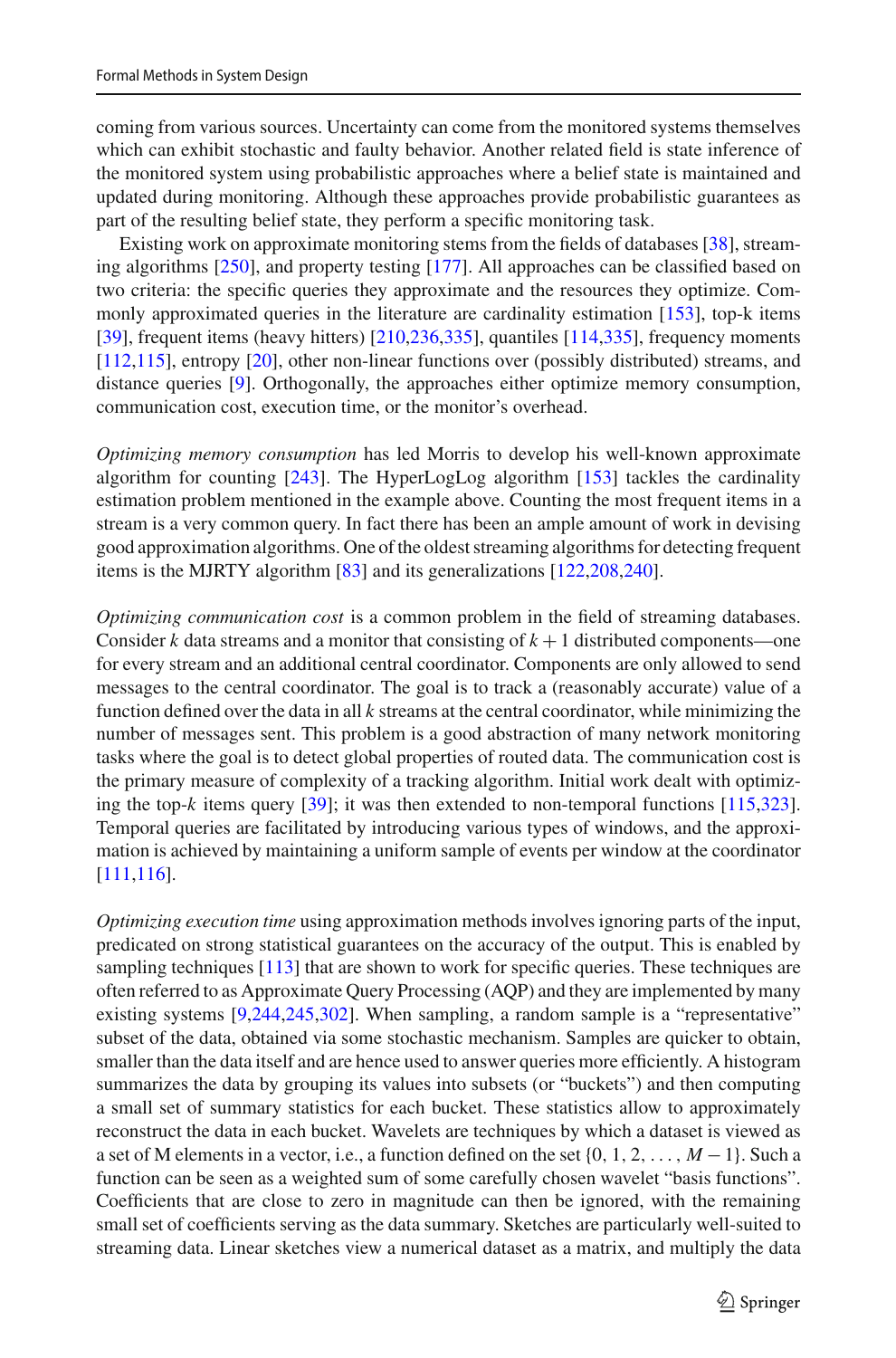by some fixed matrix. Such sketches are massively parallelizable and used to successfully estimate answers to set cardinality, union and sum queries, as well as top-*k* or min-*k* queries.

*Optimizing monitoring overhead* is a problem often encountered in runtime verification. When optimizing overhead, one must consider the monitored system in addition to the event stream. In this setting, computing resources (time, memory, and network) are shared by the monitored system and the monitor. Overhead can be seen as the percentage of the resources used by the monitor. Bartocci at al. [\[50](#page-44-19)[,205](#page-50-26)[,303](#page-54-23)] use dynamic knowledge about the monitored system to control the amount of resources that are allocated for monitoring. More precisely they enable and disable monitoring of certain events as needed. This can be seen as sampling, however the stochastic mechanism is informed by the probabilistic model of the monitored system. Given how likely it is that an event will participate in a violation of a given temporal property, the system decides to include it in the monitored stream. The aforementioned approaches all differ in the probabilistic formalism used to model the monitored system [\[49\]](#page-44-20).

#### **8.1.4 Utility**

Another important dimension is the usefulness (or utility) of the monitoring output. The expected output of the monitoring problem is often underspecified and usually different approaches employ different assumptions derived from the implementation details of the monitoring algorithms. Yet, the underlying time and space complexity of the monitoring problem highly depends on its precise output specification.

For instance, some monitoring algorithms output a single Boolean verdict stating that, overall, the trace satisfies or violates the monitored property. Other monitoring algorithms solve a strictly harder problem—they output a stream of Boolean verdicts attesting to the satisfaction of the monitored property for every prefix of the trace (or stream). While the complexity of the former variants have been studied for various specification languages [\[85](#page-45-0)[,150](#page-48-1)[,216\]](#page-51-1), the latter have mostly been ignored.

An interesting distinction to make is between outputting a stream composed only of violations, *versus* giving a (more general) stream of verdicts that includes satisfactions of the monitored property as well.

Traditional monitoring algorithms for temporal logics with future operators, scale poorly when subjected to high-velocity event streams. One reason is that the monitor is constrained to produce outputs strictly in the order defined by the incoming events. It can be shown that this ordering constraint, although providing more usable output, makes for a more complex monitoring problem. An interesting special case of monitors producing out-of-order output are monitors that output violations as soon as possible, i.e., as soon as they have enough information from the input to pinpoint some violation. Monitors that produce ordered output violate this seemingly natural monitoring requirement.

Orthogonally, in contrast to reporting all violations of a property, there are many valid use cases where monitors report only some (most relevant) violations. Examples include reporting only the first, or the last (most recent) violation. However, the impact of these choices on the monitoring complexity is unclear.

It is also possible to design algorithms that produce non-Boolean verdicts, for example using *Stream Runtime Verification* [\[121\]](#page-47-2), which allows to compute streams from arbitrary domains. Other system use verdicts that target specific (potentially relaxed) output requirements and may or may not contain enough information to reconstruct the standard Boolean verdict output. For example, Basin et al. [\[57](#page-44-21)] proposed the so-called equivalence verdicts that state that the monitor does not know the Boolean verdict at a particular point in the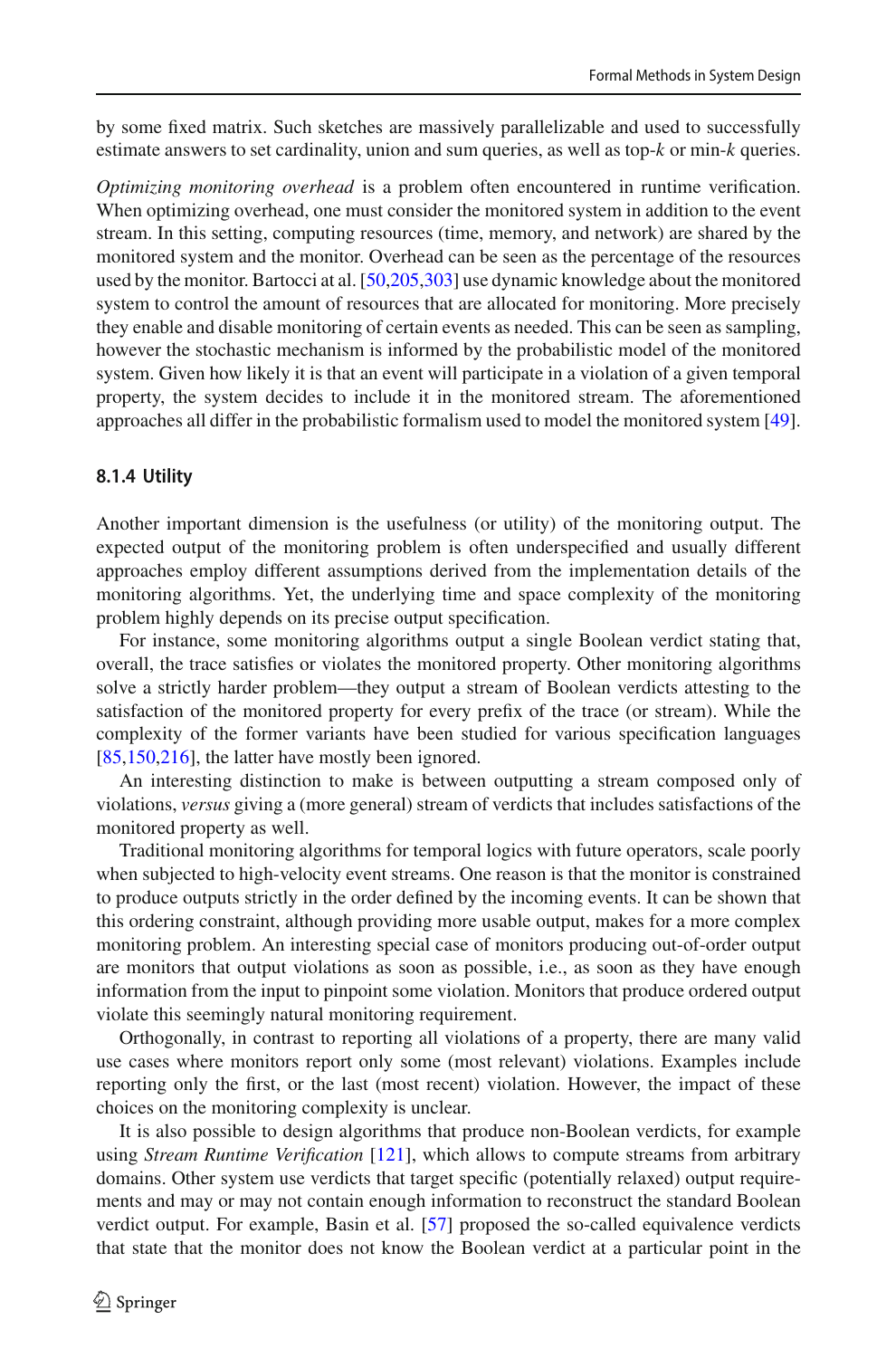event stream, but it knows that the verdict will be equal to another, also presently unknown, verdict at a different point. The equivalence verdicts carry enough information to reconstruct a stream of Boolean verdicts. To do so, one must reorder the verdicts reported in the output stream and propagate Boolean verdicts to the equivalent ones.

All output variations mentioned so far compromise utility for the sake of scalability. However, sometimes starting from a stream of verdicts, it is quite nontrivial to understand why a complex property is satisfied (or violated) at some point in the trace. One can increase the utility of the monitors by replacing the stream of Boolean verdicts with a stream of proof objects that encode the explanations as to why property has been satisfied or violated. The proof objects can take the forms of minimal-size proof trees [\[52\]](#page-44-22), or a compressed summary trace capturing the essentials of the original trace that contribute to a violation.

#### **8.2 Challenges**

**C 8.1 Combining Horizontal and Vertical Parallelization**. The different approaches to parallelize monitoring algorithms have different advantages and limitations. Horizontal parallelization as in Barre et al. [\[42](#page-44-11)] and Hallé and Soucy-Boivin [\[184](#page-50-24)] does not dependent on the actual events but is limited by the formula's structure. Vertical parallelization as in Basin et al. [\[53\]](#page-44-12) or parametric trace slicing [\[101](#page-46-22)[,279\]](#page-53-22) offers an *a priori* unbounded amount of parallelization but may lead to data duplication for certain formulas. A combination of the approaches may achieve the best of both worlds and is worth investigating.

**C 8.2 Scalable Monitoring in Online Setting**. Most of the described approaches rely on MapReduce as a technical solution for distributed fault tolerant computation. However, its batch-processing nature restricts monitoring to the offline setting, in which the complete log of events is given as input to the monitor at once. More recently, systems research has moved towards a proper streaming paradigm, as witnessed by widely adopted streaming frameworks such as Apache Flink [\[92](#page-46-23)] or Timely Dataflow [\[246\]](#page-52-23). These frameworks can be used to achieve scalability in the online setting, in which individual events steadily arrive at the monitor. The challenge thereby is to adapt the offline approaches (both horizontal and vertical) to the online setting.

**C 8.3 Adaptive Scalability** A related challenge that arises only in the online setting is adaptivity. To retain scalability, a parallel monitor, and in particular its log slicing component, may need to adapt to changes in behavior of the monitored system. For example, an eventrate increase or change in the occurrence distribution of some system events. Detecting such changes and adequately reacting to them are both challenging. In particular, the latter will most likely require a reshuffling of the parallel monitors' states in a way that maintains a consistent global state, that is, it does not compromise the soundness of monitoring.

**C 8.4 Automatically Synthesizing Splitting Strategies**. Log slicing techniques, like Basin et al. [\[53](#page-44-12)] rely on a domain expert to supply a splitting strategy. An open challenge is how to synthesize such a splitting strategy automatically, based on the monitored property and some formalized domain knowledge, for example, statistics on types of events in the log. The holy grail would be an algorithm that picks the *optimal* splitting strategy, i.e., one that minimizes the amount of duplicated data between the slices and creates balanced slices that require equal computational effort to monitor.

**C 8.5 Expressive Specification Languages**. Richer specification languages allow to capture more sophisticated properties. For example, hyperproperties allow to express relational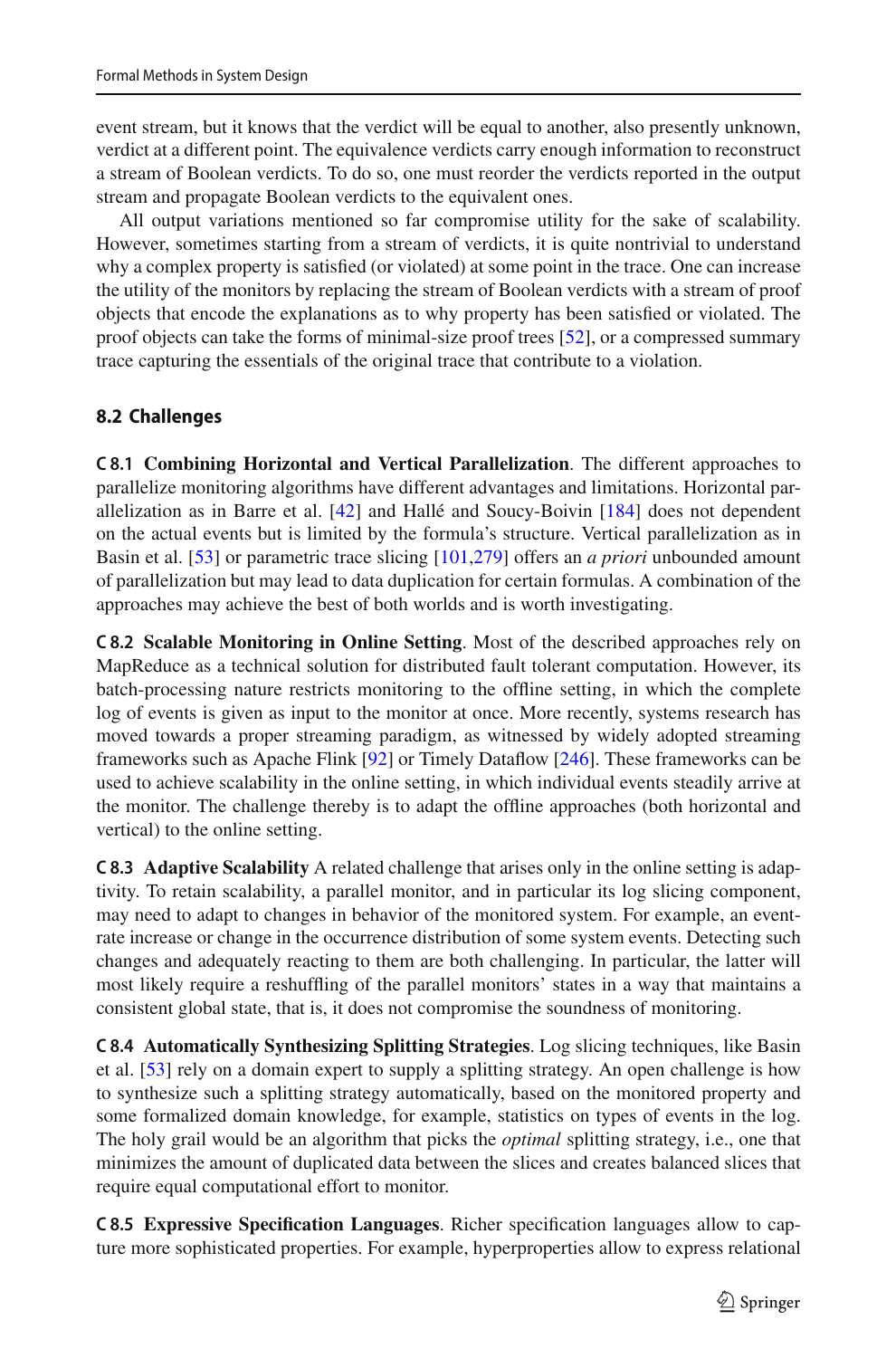properties (essentially properties that relate different traces). These traces can come from a single large trace that is processed offline. For example, a specification can relate two traces, which are extracted from the large trace as requests coming from different users or different requests performed at different points in time. This richer language would allow to express properties like differential SLA that are beyond the expressiveness of the specification formalisms currently used. Another family of specification languages that allow to express rich properties is stream runtime verification languages. Currently, these languages only have online and offline evaluation algorithms for small traces, in the sense of traces that can be stored in a single computer. A challenge is then to come up with parallel algorithms for large traces.

**C 8.6 Richer Verdicts and Concise Model Witnesses**. Classical specification formalisms from runtime verification, borrowed from behavioral languages used in static verification, generate Boolean outcomes from a given trace, which indicate whether the trace observed is a model of the specification. One challenge is to compute richer outcomes of the monitoring process. Examples include computing quantitative verdicts, like for example how robustly was the specification satisfied or computing statistics from the input trace, like the average number of retransmissions or the worst-case response time. A related challenge is the computation of witnesses of the satisfaction or violation of the property for offline traces. The main goal is that the monitoring algorithm computes the verdict and, as by-product, a compressed summary trace, where irrelevant information has been omitted and consolidated. Algorithms will have to be created to (1) check that the summary trace is indeed a summary of the input trace, and (2) that the summary trace has the claimed verdict against the specification. This process, if successful, will allow to check fast and independently that the runtime verification process was correctly performed.

**C 8.7 Approximate monitoring**. The monitoring setting should provide a systematic and explicit way to specify tradeoffs between the resources the monitoring algorithms may utilize (e.g., maximum memory consumption or running time) and the accuracy of the verdicts they provide. Existing work provides such tradeoffs for a few fixed monitored properties (usually involving aggregations), however, support for complete language fragments is an open problem.

**C 8.8 Impact of utility on monitoring complexity**. The existing work on the complexity of monitoring [\[85](#page-45-0)[,150](#page-48-1)[,216\]](#page-51-1) (called path checking in this context) only considers the problem of providing a single Boolean verdict in an offline manner. Tight complexity bounds for the online monitoring problem or other variants of the problem with different output utility (e.g., a verdict stream) have not yet been established. The impact of the different kinds of verdicts on the complexity of the resulting monitoring problem needs to be better understood.

# **9 Conclusion**

Runtime verification techniques have been traditionally applied to software in order to monitor programs. One of the missions of the EU COST Action IC1402 (*Runtime Verification beyond Monitoring*) was to identify application domains where runtime verification and monitoring could be applied, and describe the challenges that these domains would entail. This paper has explored seven selected areas of application, namely, distributed systems, hybrid systems, hardware based monitoring, security and privacy, transactional systems, contracts and policies and monitoring large and unreliable traces. For each of these seven domains,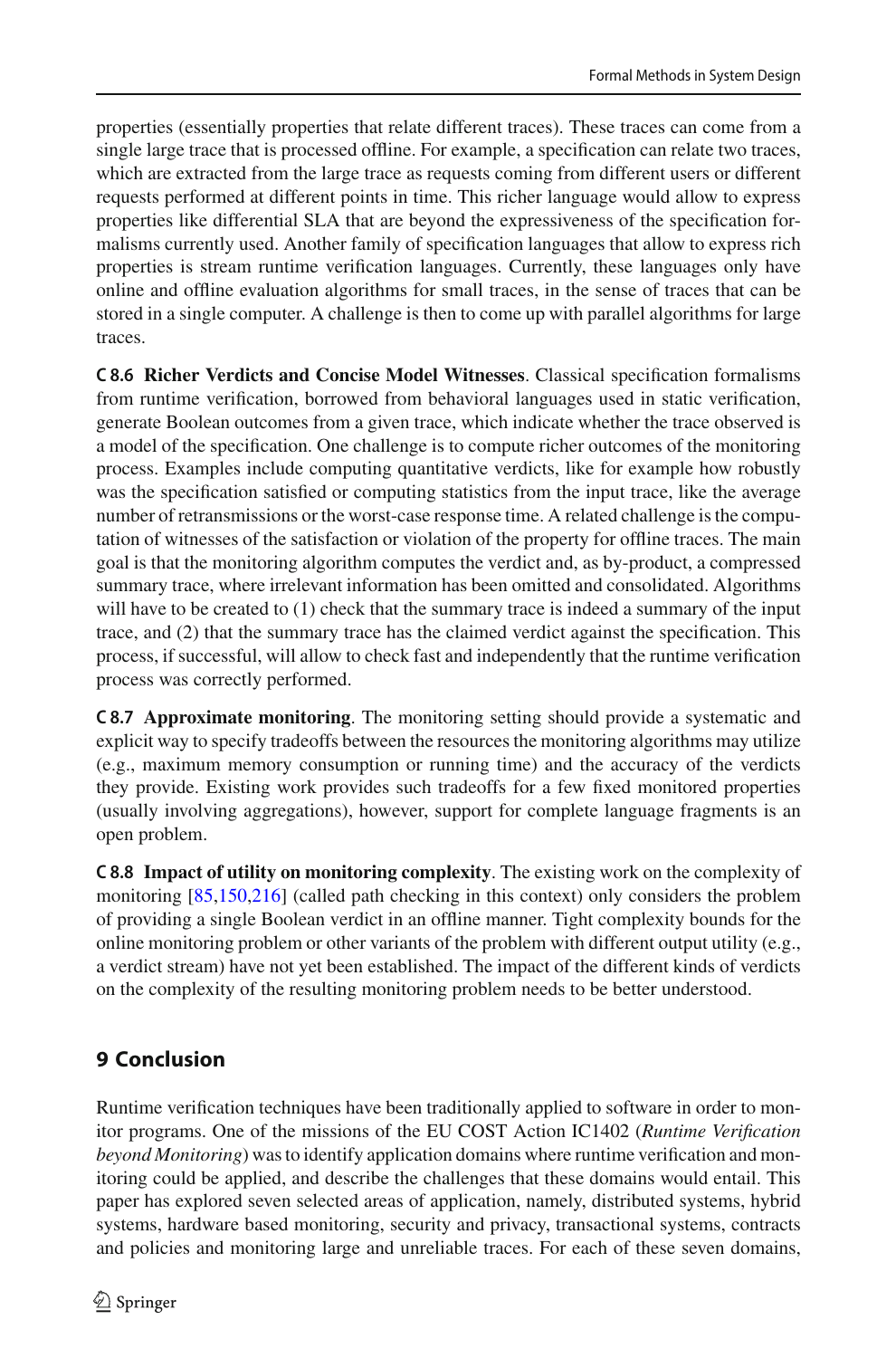we survey the state-of-the-art focusing on monitoring techniques in these areas, and finally presented some of the most important challenges (collecting a total of 47 challenges) to be addressed by the runtime verification research community in the next years.

**Acknowledgements** Open access funding provided by University of Gothenburg. This research has been supported by the European ICT COST Action IC1402 *Runtime Verification beyond Monitoring (ARVI)*. The authors would like to thank Fonenantsoa Maurica and Pablo Picazo-Sanchez for their feedback on parts of a preliminary version of this document, and the anonymous reviewers for the constructive corrections, comments and criticism.

**Open Access** This article is distributed under the terms of the Creative Commons Attribution 4.0 International License [\(http://creativecommons.org/licenses/by/4.0/\)](http://creativecommons.org/licenses/by/4.0/), which permits unrestricted use, distribution, and reproduction in any medium, provided you give appropriate credit to the original author(s) and the source, provide a link to the Creative Commons license, and indicate if changes were made.

## **References**

- <span id="page-42-11"></span>1. Abadi M, Andersen DG (2016) Learning to protect communications with adversarial neural cryptography. Technical Report CoRR. [arXiv:1610.06918](http://arxiv.org/abs/1610.06918)
- <span id="page-42-8"></span>2. Abbas H, Fainekos GE, Sankaranarayanan S, Ivancic F, Gupta A (2013) Probabilistic temporal logic falsification of cyber-physical systems. ACM Trans Embed Comput Syst 12(s2):95:1–95:30
- <span id="page-42-9"></span>3. Abbas H, Winn A, Fainekos GE, Julius AA (2014) Functional gradient descent method for metric temporal logic specifications. In: Proceedings of the American control conference (ACC'14). IEEE, pp 2312–2317
- <span id="page-42-4"></span>4. Aceto L, Achilleos A, Francalanza A, Ingólfsdóttir A (2017) Monitoring for silent actions. In: Proceedings of the 37th IARCS annual conference on foundations of software technology and theoretical computer science, (FSTTCS'17), volume 93 of LIPIcs. Schloss Dagstuhl-Leibniz-Zentrum fuer Informatik, pp 7:1–7:14
- <span id="page-42-3"></span>5. Aceto L, Achilleos A, Francalanza A, Ingólfsdóttir A (2018) A framework for parameterized monitorability. In: Proceedings of the 21st Int'l conference on foundations of software science and computation structures (FOSSACS'18), volume 10803 of LNCS. Springer, pp 203–220
- <span id="page-42-5"></span>6. Aceto L, Achilleos A, Francalanza A, Ingólfsdóttir A, Kjartansson SÖ (2017) On the complexity of determinizing monitors. In: Proceedings of the 22nd Int'l conference on implementation and application of automata (CIAA'17), volume 10329 of LNCS. Springer, pp 1–13
- <span id="page-42-1"></span>7. Aceto L, Achilleos A, Francalanza A, Ingólfsdóttir A, Lehtinen K (2019) Adventures in monitorability: from branching to linear time and back again. PACMPL 3(POPL):52:1–11:29
- <span id="page-42-2"></span>8. Aceto L, Cassar I, Francalanza A, Ingólfsdóttir A (2018) On runtime enforcement via suppressions. In: Schewe S, Zhang L (eds) 29th International conference on concurrency theory, CONCUR 2018, September 4–7, 2018, Beijing, China, volume 118 of LIPIcs. Schloss Dagstuhl—Leibniz-Zentrum fuer Informatik, pp 34:1–34:17
- <span id="page-42-14"></span>9. Agarwal S, Mozafari B, Panda A, Milner H, Madden S, Stoica I (2013) BlinkDB: Queries with bounded errors and bounded response times on very large data. In: Proceedings of the 8th ACM European conference on computer systems (EuroSys '13). ACM, pp 29–42
- <span id="page-42-12"></span>10. Ahrendt W, Pace GJ, Schneider G (2018) Smart contracts: a killer application for deductive source code verification. In: Principled software development—essays dedicated to Arnd Poetzsch-Heffter on the occasion of his 60th birthday. Springer, pp 1–18
- <span id="page-42-10"></span>11. Akazaki T, Hasuo I (2015) Time robustness in MTL and expressivity in hybrid system falsification. In: Proceedings of the 27th Int'l conference on computer aided verification (CAV'15), volume 9207 of LNCS. Springer, pp 356–374
- <span id="page-42-0"></span>12. Alagar S, Venkatesan S (2001) Techniques to tackle state explosion in global predicate detection. IEEE Trans Softw Eng (TSE) 27(8):704–714
- <span id="page-42-13"></span>13. Alberti M, Chesani F, Gavanelli M, Lamma E, Mello P, Torroni P (2008) Verifiable agent interaction in abductive logic programming: the SCIFF framework. ACM Trans Comput Log 9(4):29:1–29:43
- <span id="page-42-6"></span>14. Althoff M (2013) Reachability analysis of nonlinear systems using conservative polynomialization and non-convex sets. In: Proceedings the 16th Int'l conference on hybrid systems computation and control (HSCC'13). ACM, pp 173–182
- <span id="page-42-7"></span>15. Alur R, Feder T, Henzinger TA (1996) The benefits of relaxing punctuality. J ACM 43(1):116–146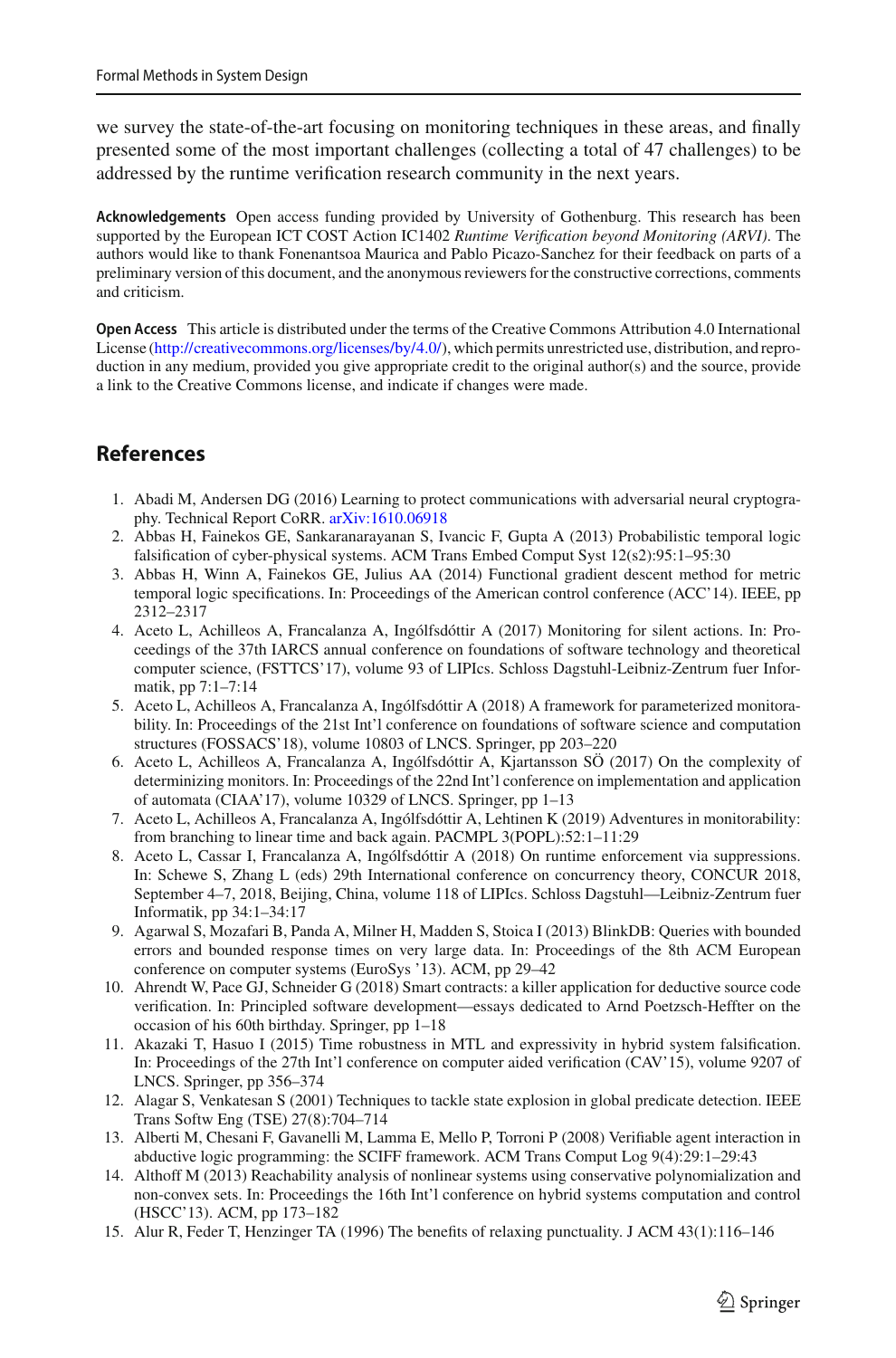- <span id="page-43-21"></span>16. Anicic D, Fodor P, Rudolph S, Stühmer R, Stojanovic N, Studer R (2010) A rule-based language for complex event processing and reasoning. In: Proceedings of the 4th Int'l conference on web reasoning and rule systems (RR'10), volume 6333 of LNCS. Springer, pp. 42–57
- <span id="page-43-8"></span>17. Annapureddy Y, Liu C, Fainekos G, Sankaranarayanan S (2011) S-taliro: A tool for temporal logic falsification for hybrid systems. In: Proceedings of the 17th Int'l conference on tools and algorithms for the construction and analysis of systems (TACAS'11), volume 6605 of LNCS. Springer, pp 254–257
- <span id="page-43-9"></span>18. Annapureddy YSR, Fainekos (GE) (2010) Ant colonies for temporal logic falsification of hybrid systems. In: Proceedings of the 36th annual conference on IEEE industrial electronics society (IECON'10)
- <span id="page-43-11"></span>19. Antignac T, Sands D, Schneider G (2017) Data minimisation: a language-based approach. In: Proceedings of the 32nd IFIP TC Int'l conference on ICT system security and privacy protection (IFIP SEC'17), volume 502 of IFIP advances in information and communication technology (AICT). Springer, pp 442– 456
- <span id="page-43-24"></span>20. Arackaparambil C, Brody J, Chakrabarti A (2009) Functional monitoring without monotonicity. In: Proceedings of the 36th Int'l colloquium on automata, languages and programming: Part I (ICALP'09), volume 5555 of LNCS. Springer, pp 95–106
- <span id="page-43-20"></span>21. Arasu A, Babu S, Widom J (2006) The CQL continuous query language: semantic foundations and query execution. VLDB J 15(2):121–142
- <span id="page-43-10"></span>22. ARM, Cambridge, England. ARM CoreSight Architecture Specification, 2.0 edition, Sept. 2013
- <span id="page-43-15"></span>23. Armbrust M, Fox A, Griffith R, Joseph AD, Katz RH, Konwinski A, Lee G, Patterson DA, Rabkin A, Stoica I, Zaharia M (2010) A view of cloud computing. Commun ACM 53(4):50–58
- <span id="page-43-14"></span>24. Arshad S, Kharraz A, Robertson W (2016) Identifying extension-based ad injection via fine-grained web content provenance. In: Proceedings of the 19th Int'l symposium on research in attacks, intrusions, and defenses (RAID'16), volume 9854 of LNCS. Springer, pp 415–436
- <span id="page-43-7"></span>25. Asarin E, Caspi P, Maler O (2002) Timed regular expressions. J ACM 49(2):172–206
- <span id="page-43-5"></span>26. Asarin E, Maler O, Pnueli A (1995) Reachability analysis of dynamical systems having piecewiseconstant derivatives. Theor Comput Sci 138(1):35–65
- <span id="page-43-3"></span>27. Asarin E, Mysore V, Pnueli A, Schneider G (2012) Low dimensional hybrid systems–decidable, undecidable, don't know. Inf Comput 211:138–159
- <span id="page-43-6"></span>28. Asarin E, Schneider G, Yovine S (2001) On the decidability of the reachability problem for planar differential inclusions. In: 4th International workshop on hybrid systems: computation and control (HSCC'01), number 2034 in LNCS. Springer, pp 89–104
- <span id="page-43-4"></span>29. Asarin E, Schneider G, Yovine S (2007) Algorithmic analysis of polygonal hybrid systems. Part I: reachability. Theor Comput Sci 379(1–2):231–265
- <span id="page-43-2"></span>30. Attard DP, Francalanza A (2016) A monitoring tool for a branching-time logic. In: Proceedings of the 16th Int'l conference on runtime verification (RV'16), volume 10012 of LNCS. Springer, pp 473–481
- <span id="page-43-1"></span>31. Attard DP, Francalanza A (2017) Trace partitioning and local monitoring for asynchronous components. In: Proceedings of the 15th Int'l conference on software engineering and formal methods (SEFM'17), volume 10469 of LNCS. Springer, pp 219–235
- <span id="page-43-0"></span>32. Attiya H, Welch JL (2004) Distributed computing: fundamentals, simulations and advanced topics. Wiley, Amsterdam
- <span id="page-43-19"></span>33. Atzei N, Bartoletti M, Cimoli T (2017) A survey of attacks on Ethereum smart contracts (SoK). In: Proceedings of the 6th Int'l conference on principles of security and trust (POST'17), volume 10204 of LNCS. Springer, pp 164–186
- <span id="page-43-12"></span>34. Austin TH, Flanagan C (2010) Permissive dynamic information flow analysis. In: Proceedings of the workshop on programming languages and analysis for security (PLAS'10). ACM, pp 1–12
- <span id="page-43-13"></span>35. Austin TH, Flanagan C (2012) Multiple facets for dynamic information flow. In: Proceedings of the 39th ACM SIGPLAN-SIGACT Symp, on principles of programming languages (POPL'12). ACM, pp 165–178
- <span id="page-43-18"></span>36. Azzopardi S, Ellul J, Pace GJ (2018) Monitoring smart contracts: ContractLarva and open challenges beyond. In: Proceedings of the 18th Int'l conference on runtime verification (RV'18), LNCS. Springer. To appear
- <span id="page-43-17"></span>37. Azzopardi S, Pace GJ, Schapachnik F, Schneider G (2016) Contract automata: an operational view of contracts between interactive parties. Artif Intell Law 24(3):203–243
- <span id="page-43-22"></span>38. Babcock B, Babu S, Datar M, Motwani R, Widom J (2002) Models and issues in data stream systems. In: Proceedings of the 21st ACM SIGMOD-SIGACT-SIGART symposium on principles of database systems (PODS'02). ACM, pp 1–16
- <span id="page-43-23"></span>39. Babcock B, Olston C (2003) Distributed top-k monitoring. In: Proceedings of the 2003 ACM SIGMOD Int'l conference on management of data (SIGMOD'03). ACM, pp 28–39
- <span id="page-43-16"></span>40. Baker HC Jr, Hewitt C (1977) The incremental garbage collection of processes. SIGPLAN Not 12(8):55– 59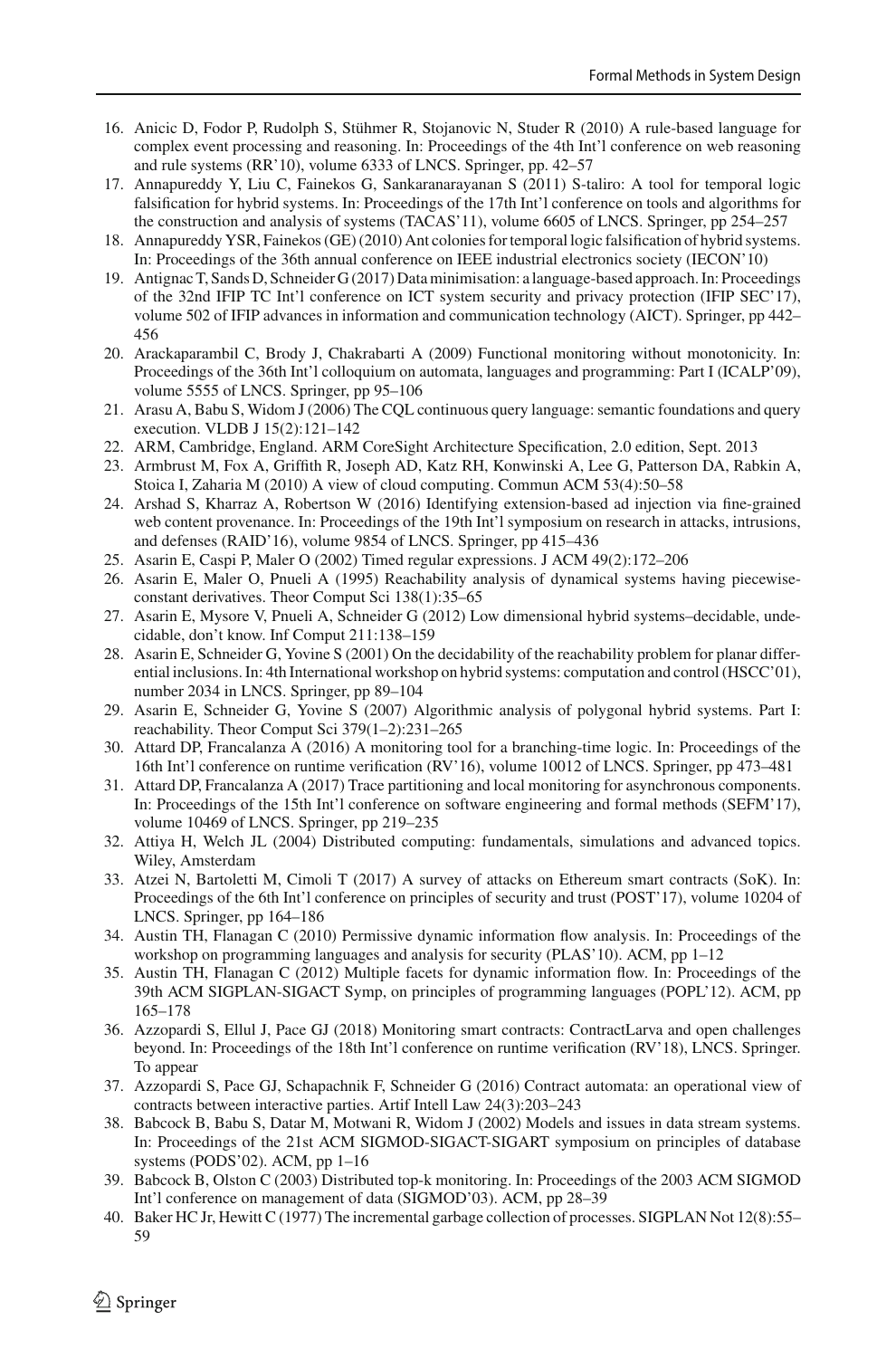- <span id="page-44-10"></span>41. Barany G, Signoles J (2017) Hybrid information flow analysis for real-world C code. In: Proceedings of the 11th Int'l conference on tests and proofs (TAP'17), LNCS. Springer, pp 23–40
- <span id="page-44-11"></span>42. Barre B, Klein M, Boivin S-M, Ollivier P-A, Hallé S (2012) MapReduce for parallel trace validation of LTL properties. In: Proceedings of the 17th Int'l conference on runtime verification (RV'12), volume 7687 of LNCS. Springer, pp 184–198
- <span id="page-44-6"></span>43. Bartocci E, Aydin-Gol E, Haghighi I, Belta C (2018) A formal methods approach to pattern recognition and synthesis in reaction diffusion networks. IEEE Trans Control Netw Syst 5(1):308–320
- <span id="page-44-7"></span>44. Bartocci E, Bortolussi L, Loreti M, Nenzi L (2017) Monitoring mobile and spatially distributed cyberphysical systems. In: Proceedings of the 15th ACM-IEEE international conference on formal methods and models for system design (MEMOCODE'17). ACM, pp 146–155
- <span id="page-44-8"></span>45. Bartocci E, Bortolussi L, Nenzi L, Sanguinetti G (2015) System design of stochastic models using robustness of temporal properties. Theor Comput Sci 587:3–25
- <span id="page-44-5"></span>46. Bartocci E, Deshmukh JV, Donzé A, Fainekos GE, Maler O, Nickovic D, Sankaranarayanan S (2018) Specification-based monitoring of cyber-physical systems: a survey on theory, tools and applications. In: Lectures on runtime verification—introductory and advanced topics, volume 10457 of LNCS. Springer, pp 135–175
- <span id="page-44-0"></span>47. Bartocci E, Falcone Y (eds) (2018) Lectures on runtime verification—introductory and advanced topics, volume 10457 of lecture notes in computer science. Springer
- <span id="page-44-9"></span>48. Bartocci E, Ferrére T, Manjunath N, Nickovic D (2018) Localizing faults in Simulink/Stateflow models with STL. In: Proceedings of the 21st ACM Int'l conference on hybrid systems computation and control (HSCC'18). ACM, pp 197–206
- <span id="page-44-20"></span>49. Bartocci E, Grosu R (2013) Monitoring with uncertainty. In: Proceedings 3rd Int'l workshop on hybrid autonomous systems, volume 124 of theoretical computer science. Open Publishing Association, pp 1–4
- <span id="page-44-19"></span>50. Bartocci E, Grosu R, Karmarkar A, Smolka SA, Stoller SD, Zadok E, Seyster J (2012) Adaptive runtime verification. In: RV 2012, pp 168–182
- <span id="page-44-4"></span>51. Bartocci E, Liò P (2016) Computational modeling, formal analysis, and tools for systems biology. PLoS Comput Biol 12(1):e1004591
- <span id="page-44-22"></span>52. Basin D, Bhatt B, Traytel D (2018) Optimal proofs for linear temporal logic on lasso words. In: Proceedings of the 16th Int'l symposium on automated technology for verification and analysis (ATVA'18), volume 11138 of LNCS. Springer
- <span id="page-44-12"></span>53. Basin D, Caronni G, Ereth S, Harvan M, Klaedtke F, Mantel H (2016) Scalable offline monitoring of temporal specifications. Formal Methods Syst Des 49(1–2):75–108
- <span id="page-44-3"></span>54. Basin D, Klaedtke F, Marinovic S, Zălinescu E (2013) Monitoring compliance policies over incomplete and disagreeing logs. In: Proceedings of the 4th Int'l conference on runtime verification (RV'13), volume 8174 of LNCS. Springer, pp 151–167
- <span id="page-44-14"></span>55. Basin D, Klaedtke F, Zalinescu E (2017) The MonPoly monitoring tool. In: An international workshop on competitions, usability, benchmarks, evaluation, and standardisation for runtime verification tools (RV-CuBES 2017), volume 3 of Kalpa Publications in Computing. EasyChair, pp 19–28
- <span id="page-44-18"></span>56. Basin D, Krstić S, Traytel D (2017) Almost event-rate indepedent monitoring of metric dynamic logic. In: Proceedings of the 17th Int'l conference on runtime verification (RV'17), volume 10548 of LNCS. Springer, pp 85–102
- <span id="page-44-21"></span>57. Basin DA, Bhatt BN, Traytel D (2017) Almost event-rate independent monitoring of metric temporal logic. In: Proceedings of the 23rd Int'l conference on tools and algorithms for the construction and analysis of systems (TACAS'17): Part II, volume 10206 of LNCS. Springer, pp 94–112
- <span id="page-44-13"></span>58. Basin DA, Caronni G, Ereth S, Harvan M, Klaedtke F, Mantel H (2014) Scalable offline monitoring. In: Proceedings of 14th Int'l. conference on runtime verification (RV'14), volume 8734 of LNCS. Springer, pp 31–47
- <span id="page-44-15"></span>59. Basin DA, Harvan M, Klaedtke F, Zalinescu E (2011) MONPOLY: Monitoring usage-control policies. In: Proceedings of the second Int'l conference on runtime verification (RV'11), volume 7186 of LNCS. Springer, pp 360–364
- <span id="page-44-2"></span>60. Basin DA, Klaedtke F, Marinovic S, Zalinescu E (2012) Monitoring compliance policies over incomplete and disagreeing logs. In: Proceedings of the third Int'l conference on runtime verification (RV'12), volume 7687 of LNCS. Springer, pp 151–167
- <span id="page-44-16"></span>61. Basin DA, Klaedtke F, Marinovic S, Zalinescu E (2015) Monitoring of temporal first-order properties with aggregations. Formal Methods Syst Des 46(3):262–285
- <span id="page-44-17"></span>62. Basin D, Klaedtke F, Müller S, Zălinescu E (2015) Monitoring metric first-order temporal properties. J ACM 62(2):15
- <span id="page-44-1"></span>63. Basin DA, Klaedtke F, Zalinescu E (2015) Failure-aware runtime verification of distributed systems. In: Proceedings of the 35th IARCS annual conference on foundations of software technology and theoretical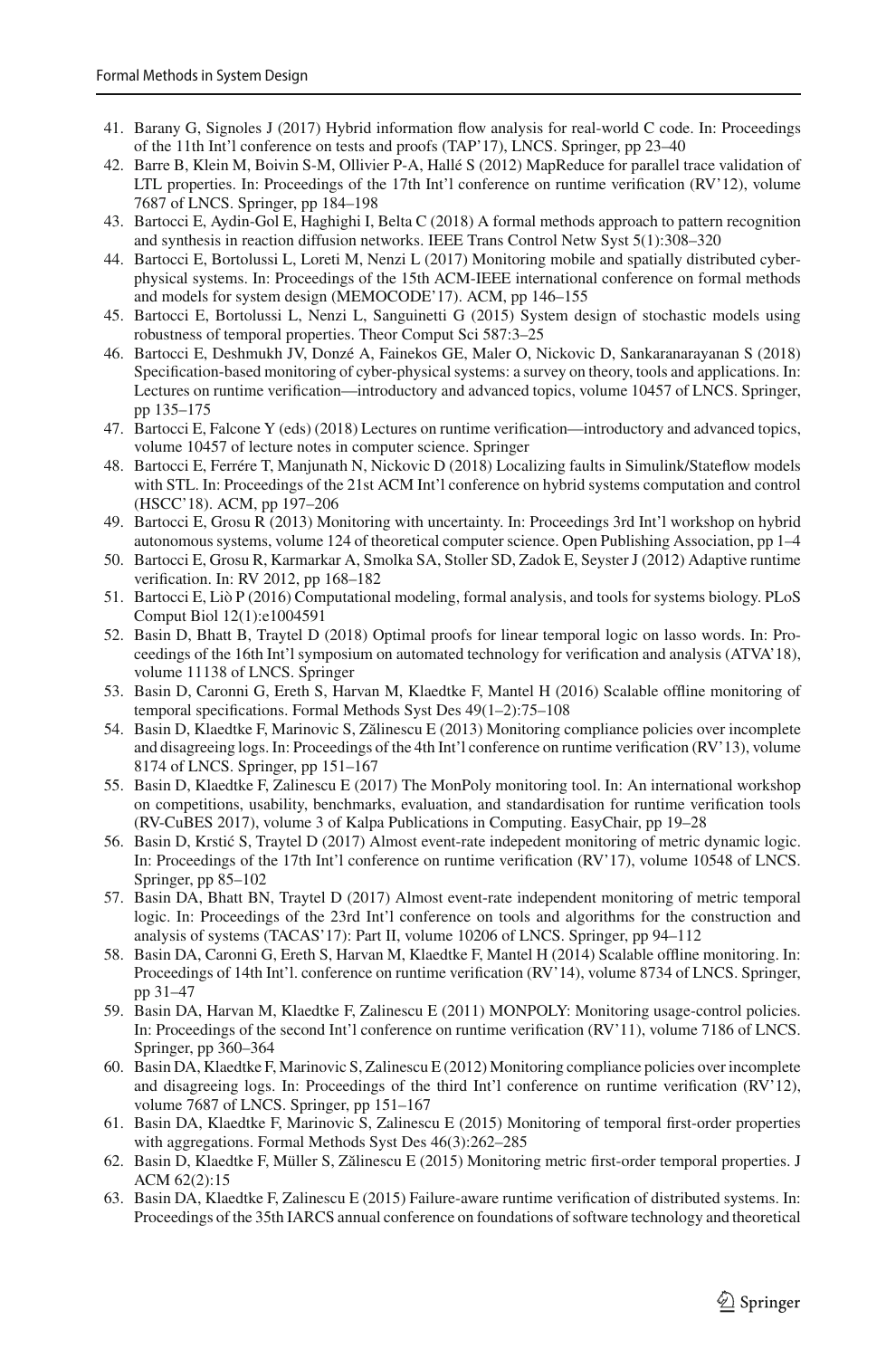computer science (FSTTCS'15), volume 45 of Leibniz international proceedings in informatics (LIPIcs), Dagstuhl, Germany, 2015. Schloss Dagstuhl–Leibniz-Zentrum fuer Informatik, pp 590–603

- <span id="page-45-20"></span>64. Basin DA, Klaedtke F, Zalinescu E (2017) Runtime verification of temporal properties over out-of-order data streams. In: Proceedings of the 29th Int'l conference on computer aided verification (CAV'17), volume 10426 of LNCS. Springer, pp 356–376
- <span id="page-45-2"></span>65. Bauer AK, Falcone Y (2012) Decentralised LTL monitoring. In: Proceedings of the 18th Int'l symposium on formal methods (FM'12), volume 7436 of LNCS. Springer, pp 85–100
- <span id="page-45-3"></span>66. Bauer AK, Falcone Y (2016) Decentralised LTL monitoring. Formal Methods Syst Des 48(1–2):49–93
- <span id="page-45-4"></span>67. Bauer AK, Leucker M, Schallhart C (2011) Runtime verification for LTL and TLTL. ACM Trans Softw Eng Methodol 20:14:1–14:64
- <span id="page-45-11"></span>68. Bauer L, Cai S, Jia L, Passaro T, Stroucken M, Tian Y (2015) Run-time monitoring and formal analysis of information flows in chromium. In: Proceedings of the 22nd annual network and distributed system security symposium (NDSS'15). The Internet Society
- <span id="page-45-8"></span>69. BBC Technology. Ransomware cyber-attack threat escalating—Europol (2017). [https://www.bbc.com/](https://www.bbc.com/news/technology-39913630) [news/technology-39913630](https://www.bbc.com/news/technology-39913630)
- <span id="page-45-6"></span>70. Belta C, Yordanov B, Gol EA (2017) Formal methods for discrete-time dynamical systems. Springer, Berlin
- <span id="page-45-7"></span>71. Bemporad A, Morari M (1999) Control of systems integrating logic, dynamics, and constraints. Automatica 35(3):407–427
- <span id="page-45-19"></span>72. Bersani MM, Bianculli D, Ghezzi C, Krstic S, Pietro PS (2016) Efficient large-scale trace checking using MapReduce. In: Proceedings of the 38th Int'l conference on software engineering (ICSE'16). ACM, pp 888–898
- <span id="page-45-14"></span>73. Bessani A, Santos M, ao Felix J, Neves N, Correia M (2013) On the efficiency of durable state machine replication. In: Proceedings of the 2013 USENIX conference on annual technical conference (ATC'13). USENIX Association, pp 169–180
- <span id="page-45-13"></span>74. Besson F, Bielova N, Jensen TP (2016) Hybrid monitoring of attacker knowledge. In: Proceedings of the IEEE 29th computer security foundations symposium (CSF'16). IEEE, pp 225–238
- <span id="page-45-16"></span>75. Beyer B, Ewaschuk R (2016) Monitoring distributed systems. O'Reilly Media Inc, Cambridge
- <span id="page-45-17"></span>76. Bhargavan K, Swamy N, Zanella-Béguelin S, Delignat-Lavaud A, Fournet C, Gollamudi A, Gonthier G, Kobeissi N, Kulatova N, Rastogi A, Sibut-Pinote T (2016) Formal verification of smart contracts. In: Proceedings of the 2016 ACM workshop on programming languages and analysis for security (PLAS'16). ACM Press, pp 91–96
- <span id="page-45-18"></span>77. Bianculli D, Ghezzi C, Krstic S (2014) Trace checking of metric temporal logic with aggregating modalities using MapReduce. In: Proceedings of the 12th Int'l conference on software engineering and formal methods (SEFM'14), volume 8702 of LNCS. Springer, pp 144–158
- <span id="page-45-10"></span>78. Bielova N, Rezk T (Apr. 2016) A taxonomy of information flow monitors. In: Proceedings of the 7th Int'l conference on principles of security and trust (POST'16), volume 9635 of LNCS. Springer, pp 46–67
- <span id="page-45-1"></span>79. Bonakdarpour B, Fraigniaud P, Rajsbaum S, Travers C (2016) Challenges in fault-tolerant distributed runtime verification. In: Proceedings of the 7th Int'l symposium on leveraging applications of formal methods, verification and validation: foundational techniques (ISoLA'16): Part II, volume 9952 of LNCS. Springer, pp 363–370
- <span id="page-45-12"></span>80. Bonakdarpour B, Sánchez C, Schneider G (2018) Monitoring hyperproperties by combining static analysis and runtime verification. In: 8th International symposium on leveraging applications of formal methods, verification and validation—track: a broader view on verification: from static to runtime and back (ISoLA'18, part II), volume 11245 of LNCS. Springer, pp 8–27
- <span id="page-45-15"></span>81. Bolosky WJ, Bradshaw D, Haagens RB, Kusters NP, Li P (2011) Paxos replicated state machines as the basis of a high-performance data store. In: Proceedings of the 8th USENIX conference on networked systems design and implementation (NSDI'11). USENIX Association, pp 141–154
- <span id="page-45-5"></span>82. Bortolussi L, Milios D, Guido S (2015) U-Check: Model checking and parameter synthesis under uncertainty. In: Proceedings of the 12th Int'l. conference on quantitative evaluation of systems (QEST'15), volume 9259 of LNCS. Springer, pp 89–104
- <span id="page-45-21"></span>83. Boyer RS, Moore JS (1991) Automated reasoning: essays in Honor of Woody Bledsoe, chapter MJRTYa fast majority vote algorithm. Springer, pp 105–117
- <span id="page-45-9"></span>84. Buiras P, Vytiniotis D, Russo A (2015) Hlio: Mixing static and dynamic typing for information-flow control in haskell. In: Proceedings of the 20th ACM SIGPLAN Int'l conference on functional programming (ICFP'15). ACM, pp 289–301
- <span id="page-45-0"></span>85. Bundala D, Ouaknine J (2014) On the complexity of temporal-logic path checking. In: Proceedings of 41st Int'l colloquium on automata, languages, and programming (ICALP'14). Part II, volume 8573 of LNCS. Springer, pp 86–97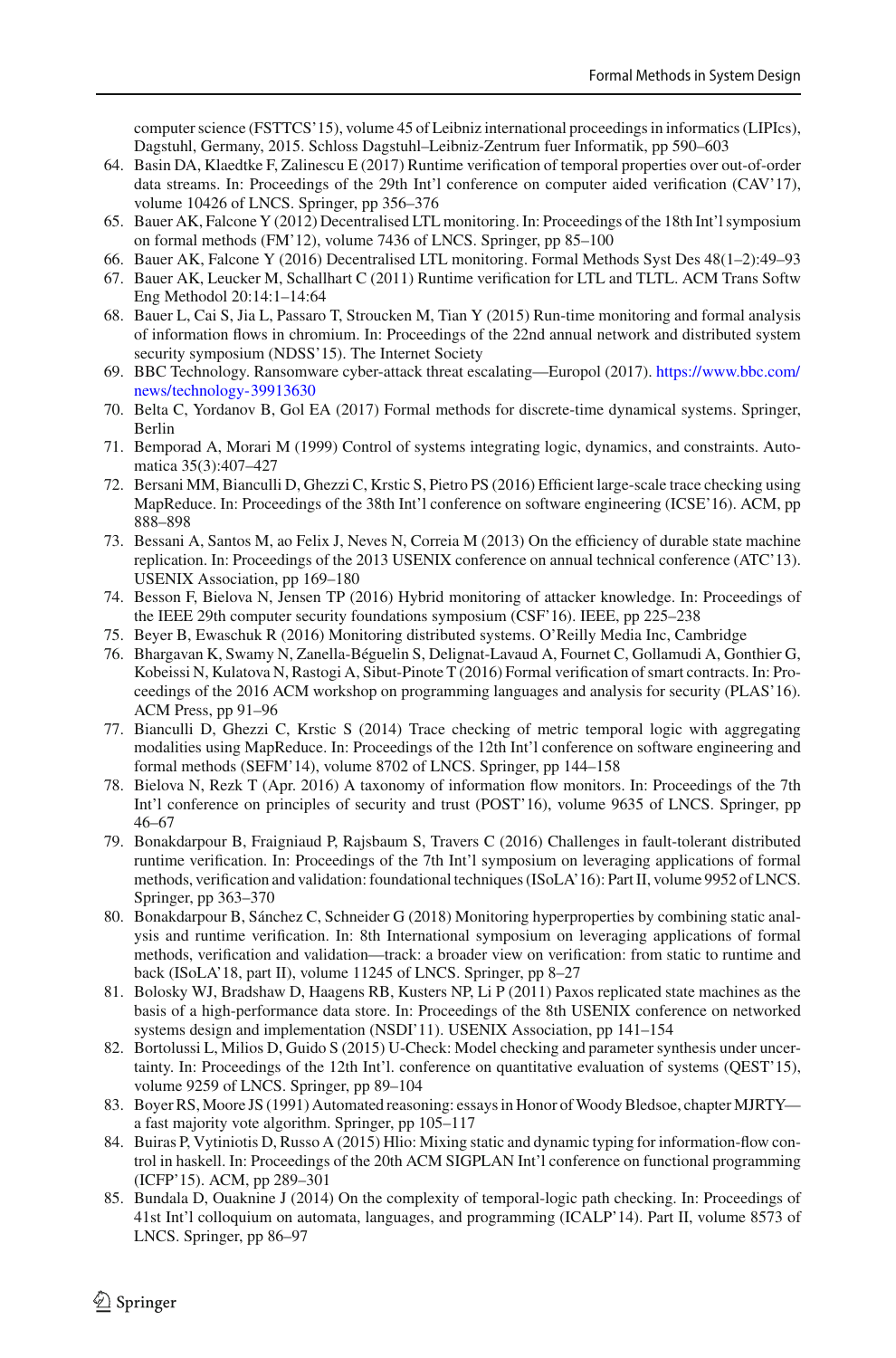- <span id="page-46-19"></span>86. Bünzli A, Höfler S (2010) Controlling ambiguities in legislative language. In: Proceedings of the Int'l workshop on controlled natural language (CNL'10), volume 7175 of LNCS. Springer, pp 21–42
- <span id="page-46-13"></span>87. Burrows M (2006) The chubby lock service for loosely-coupled distributed systems. In: Proceedings of the 7th symposium on operating systems design and implementation (OSDI'06). USENIX Association, pp 335–350
- <span id="page-46-16"></span>88. Buterin V (2017) A next generation smart contract and decentralized application platform. Ethereum White Paper. Available online from <https://github.com/ethereum/wiki/wiki/White-Paper>
- <span id="page-46-17"></span>89. Camilleri JJ, Haghshenas MR, Schneider G (2018) A web-based tool for analysing normative documents in English. In: Proceedings of the the 33rd ACM/SIGAPP symposium on applied computing—software verification and testing track (SAC-SVT'18). ACM
- <span id="page-46-20"></span>90. Camilleri JJ, Pace GJ, Rosner M (2010) Controlled natural language in a game for legal assistance. In: Proceedings of the 2nd Int'l workshop on controlled natural language (CNL'10), volume 7175 of LNCS. Springer, pp 137–153
- <span id="page-46-18"></span>91. Camilleri JJ, Paganelli G, Schneider G (2014) A CNL for contract-oriented diagrams. In: Proceedings of the 4th Int'l workshop on controlled natural language (CNL'14), volume 8625 of LNCS. Springer, pp 135–146
- <span id="page-46-23"></span>92. Carbone P, Katsifodimos A, Ewen S, Markl V, Haridi S, Tzoumas K (2015) Apache flink<sup>TM</sup>: stream and batch processing in a single engine. IEEE Data Eng Bull 38(4):28–38
- <span id="page-46-3"></span>93. Cassar I, Francalanza A (2015) Runtime adaptation for actor systems. In: Proceedings of the 6th Int'l conference on runtime verification (RV'15), volume 9333 of LNCS. Springer, pp 38–54
- <span id="page-46-0"></span>94. Cassar I, Francalanza A (2016) On implementing a monitor-oriented programming framework for actor systems. In: Proceedings of the 12th Int'l conference on integrated formal methods iFM'16, volume 9681 of LNCS. Springer, Berlin, pp 176–192
- <span id="page-46-4"></span>95. Cassar I, Francalanza A, Said S (2015) Improving runtime overheads for detecter. In: Proceedings of the 12th Int'l workshop on formal engineering approaches to software components and architectures (FESCA'15), volume 178 of EPTCS. pp 1–8
- <span id="page-46-12"></span>96. Castro M, Liskov B (2002) Practical byzantine fault tolerance and proactive recovery. ACM Trans Comput Syst 20(4):398–461
- <span id="page-46-9"></span>97. Cavoukian A (2009) Privacy by design: the 7 foundational principles. In: Information and privacy commissioner of Ontario, Canada
- <span id="page-46-8"></span>98. Chakarov A, Sankaranarayanan S, Fainekos GE (2011) Combining time and frequency domain specifications for periodic signals. In: Proceedings of the 2nd Int'l conference on runtime verification (RV'11), volume 7186 of LNCS. Springer, pp 294–309
- <span id="page-46-6"></span>99. Chang E, Manna Z, Pnueli A (1992) Characterization of temporal property classes. In: Proceedings of the 19th Int'l colloquium on automata, languages and programming (ICALP'92), volume 623 of LNCS. Springer, pp 474–486
- <span id="page-46-2"></span>100. Chauhan H, Garg VK, Natarajan A, Mittal N (2013) A distributed abstraction algorithm for online predicate detection. In: Proceedings of the 32nd IEEE symposium on reliable distributed systems, (SRDS'13). IEEE, pp 101–110
- <span id="page-46-22"></span>101. Chen F, Roşu G (2009) Parametric trace slicing and monitoring. In: Proceedings of the 15th Int'l conference on tools and algorithms for the construction and analysis of systems (TACAS'09), volume 5505 of LNCS. Springer, pp 246–261
- <span id="page-46-7"></span>102. Chen X, Ábrahám E, Sankaranarayanan S (2013) Flow\*: an analyzer for non-linear hybrid systems. In: Proceedings of the 25th Int'l conference on computer aided verification (CAV'13), volume 8044 of LNCS. Springer, pp 258–263
- <span id="page-46-10"></span>103. Clarkson MR, Schneider FB (2010) Hyperproperties. J Comput Secur 18(6):1157–1210
- <span id="page-46-21"></span>104. Colombo C, Ellul J, Pace GJ (2018) Contracts over smart contracts: recovering from violations dynamically. In: Proceedings of the 8th Int'l symposium on leveraging applications of formal methods, verification and validation (ISoLA'18), LNCS. Springer
- <span id="page-46-5"></span>105. Colombo C, Falcone Y (2016) Organising LTL monitors over distributed systems with a global clock. Formal Methods Syst Des 49(1–2):109–158
- <span id="page-46-1"></span>106. Colombo C, Francalanza A, Mizzi R, Pace GJ (2012) polyLarva: Runtime verification with configurable resource-aware monitoring boundaries. In: Proceedings of the 10th Int'l conference on software engineering and formal methods (SEFM'12), volume 7504 of LNCS. Springer, pp 218–232
- <span id="page-46-14"></span>107. Colombo C, Pace GJ (2013) Monitor-oriented compensation programming through compensating automata. ECEASST 58:1–12
- <span id="page-46-11"></span>108. Colombo C, Pace GJ (2013) Recovery within long running transactions. ACM Comput Surv 45(3):28
- <span id="page-46-15"></span>109. Colombo C, Pace GJ, Abela P (2012) Safer asynchronous runtime monitoring using compensations. Formal Methods Syst Des 41(3):269–294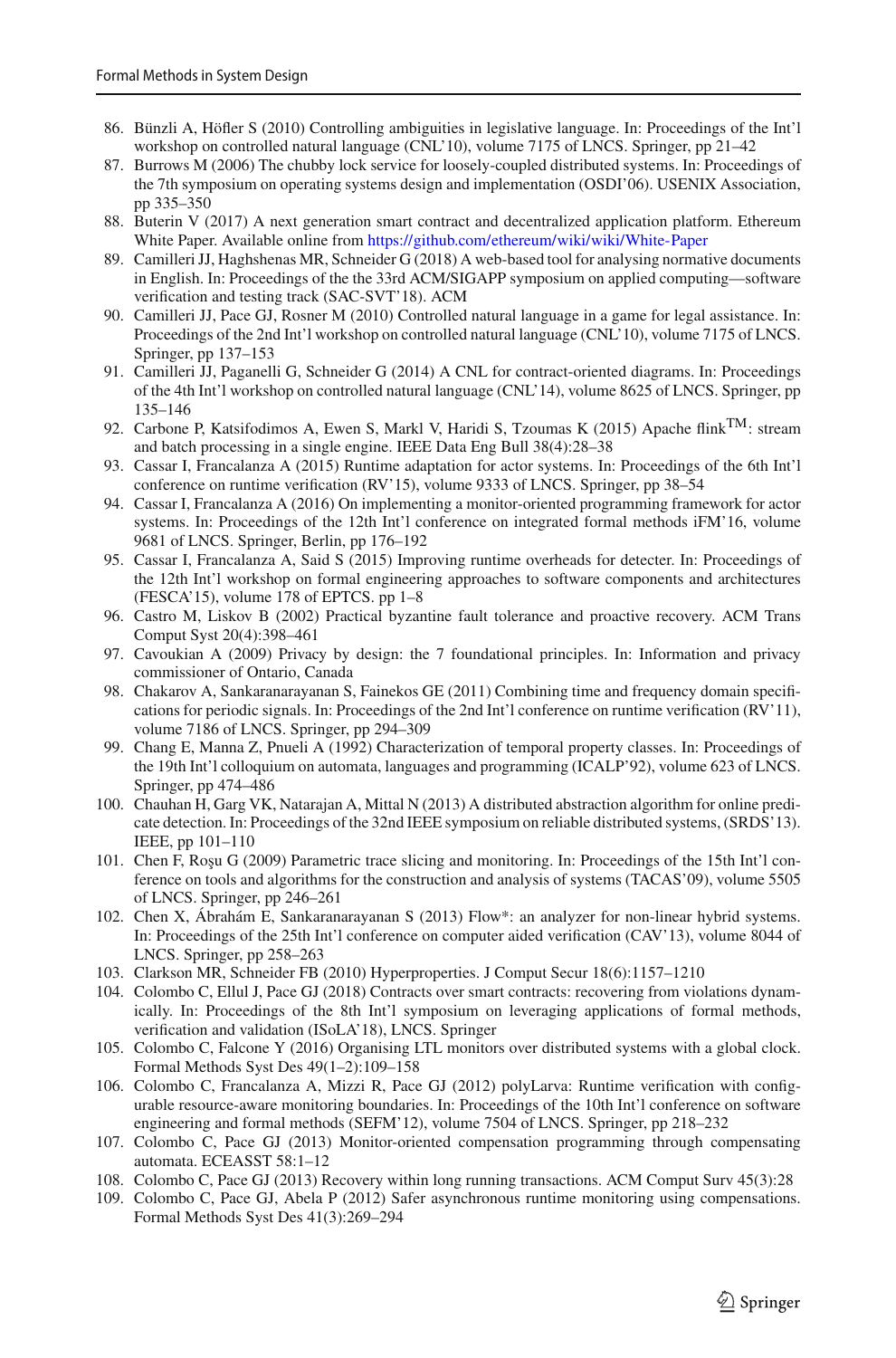- <span id="page-47-1"></span>110. Cooper R, Marzullo K (1991) Consistent detection of global predicates. In: Proceedings of the ACM/ONR Workshop on parallel and distributed debugging (PADD '91). ACM, pp 163–173
- <span id="page-47-22"></span>111. Cormode G (2011) Continuous distributed monitoring: a short survey. In: Proceedings of the First Int'l workshop on algorithms and models for distributed event processing (AlMoDEP'11), volume 585 of ACM international conference proceeding series. ACM, New York, NY, USA, pp 1–10
- <span id="page-47-19"></span>112. Cormode G, Garofalakis M (2005) Sketching streams through the net: distributed approximate query tracking. In: Proceedings of the 31st Int'l conference on very large data bases (VLDB'05). VLDB Endowment, pp 13–24
- <span id="page-47-24"></span>113. Cormode G, Garofalakis M, Haas PJ, Jermaine C (2012) Synopses for massive data: samples, histograms, wavelets, sketches. Found Trends Databases 4(1–3):1–294
- <span id="page-47-18"></span>114. Cormode G, Garofalakis M, Muthukrishnan S, Rastogi R (2005) Holistic aggregates in a networked world: Distributed tracking of approximate quantiles. In: Proceedings of the 2005 ACM SIGMOD Int'l conference on management of data (SIGMOD'05). ACM, New York, NY, USA, pp 25–36
- <span id="page-47-20"></span>115. Cormode G, Muthukrishnan S, Yi K (2011) Algorithms for distributed functional monitoring. ACM Trans Algorithms 7(2):21:1–21:20
- <span id="page-47-23"></span>116. Cormode G, Muthukrishnan S, Yi K, Zhang Q (2012) Continuous sampling from distributed streams. J ACM 59(2):10:1–10:25
- <span id="page-47-0"></span>117. Coulouris G (2011) Distributed systems: concepts and design. Addison-Wesley, Boston
- <span id="page-47-11"></span>118. Council of European Union. Regulation (EU) 2016/679 of the European Parliament and of the Council. <http://eur-lex.europa.eu/legal-content/en/ALL/?uri=CELEX:32016R0679>
- <span id="page-47-3"></span>119. Dang T, Donzé A, Maler O (2004) Verification of analog and mixed-signal circuits using hybrid system techniques. In: Proceedings of the 5th Int'l conference on formal methods in computer-aided design (FMCAD'04), volume 3312 of LNCS. Springer, pp 21–36
- <span id="page-47-4"></span>120. Dang T, Le Guernic C, Maler O (2009) Computing reachable states for nonlinear biological models. In: Proceedings of the 7th Int'l conference on computational methods in systems biology (CMSB'09), volume 5688 of LNCS. Springer, pp 126–141
- <span id="page-47-2"></span>121. D'Angelo B, Sankaranarayanan S, Sánchez C, Robinson W, Finkbeiner B, Sipma HB, Mehrotra S, Manna Z (2005) LOLA: Runtime monitoring of synchronous systems. In: Proceedings of the 12th Int'l symposium of temporal representation and reasoning (TIME'05). IEEE CS Press, pp 166–174
- <span id="page-47-21"></span>122. Demaine ED, López-Ortiz A, Munro JI (2002) Frequency estimation of Internet packet streams with limited space. In: Proceedings of the 10th annual European symposium on algorithms (ESA'02), volume 2461 of LNCS. Springer, pp 348–360
- <span id="page-47-12"></span>123. Denning DER (1976) A lattice model of secure information flow. Commun ACM 19(5):236–243
- <span id="page-47-13"></span>124. Denning DER, Denning PJ (1977) Certification of programs for secure information flow. Commun ACM 20(7):504–513
- <span id="page-47-17"></span>125. DEON conferences. <https://deon2018.sites.uu.nl/>
- <span id="page-47-8"></span>126. Deshmukh JV, Donzé A, Ghosh S, Jin X, Garvit J, Seshia SA (2017) Robust online monitoring of signal temporal logic. Formal Methods System Des 51(1):5–30
- <span id="page-47-14"></span>127. Devriese D, Piessens F (2010) Noninterference through secure multi-execution. In: Proceedings of the 31st IEEE symposium on security and privacy (SP'10). IEEE, pp 109–124
- <span id="page-47-15"></span>128. Dias RJ, Pessanha V, Lourenço JM (2013) Precise detection of atomicity violations. In: Hardware and software: verification and testing, volume 7857 of LNCS. Springer, pp 8–23 (HVC 2012 Best Paper Award)
- <span id="page-47-16"></span>129. Distefano RJDD, Seco JC, Lourenço JM (2012) Verification of snapshot isolation in transactional memory Java programs. In: Noble J (ed) Proceedings of the 26th European conference on object-oriented programming (ECOOP'12), volume 7313 of LNCS. Springer, pp 640–664
- <span id="page-47-6"></span>130. Dokhanchi A, Hoxha B, Fainekos GE (2014) On-line monitoring for temporal logic robustness. In Proceedings of the 5th Int'l conference on runtime verification (RV'14), LNCS. Springer, pp 231–246
- <span id="page-47-9"></span>131. Donzé A (2010) Breach, a toolbox for verification and parameter synthesis of hybrid systems. In: Proceedings of the 22nd Int'l conference on computer aided verification (CAV'10), volume 6174 of LNCS. Springer, pp 167–170
- <span id="page-47-7"></span>132. Donzé A, Ferrère T, Maler O (2013) Efficient robust monitoring for STL. In: Proceedings of the 25th Int'l conference on computer aided verification (CAV'13), volume 8044 of LNCS. Springer, pp 264–279
- <span id="page-47-10"></span>133. Donzé A, Krogh B, Rajhans A (2009) Parameter synthesis for hybrid systems with an application to Simulink models. In: Proceedings of the 12th Int'l conference on hybrid systems: computation and control (HSCC'09), volume 5469 of LNCS. Springer, pp 165–179
- <span id="page-47-5"></span>134. Donzé A, Maler O (2010) Robust satisfaction of temporal logic over real-valued signals. In: Proceedings of the 8th Int'l conference on formal modeling and analysis of timed systems (FORMATS'10), volume 6246 of LNCS. Springer, pp 92–106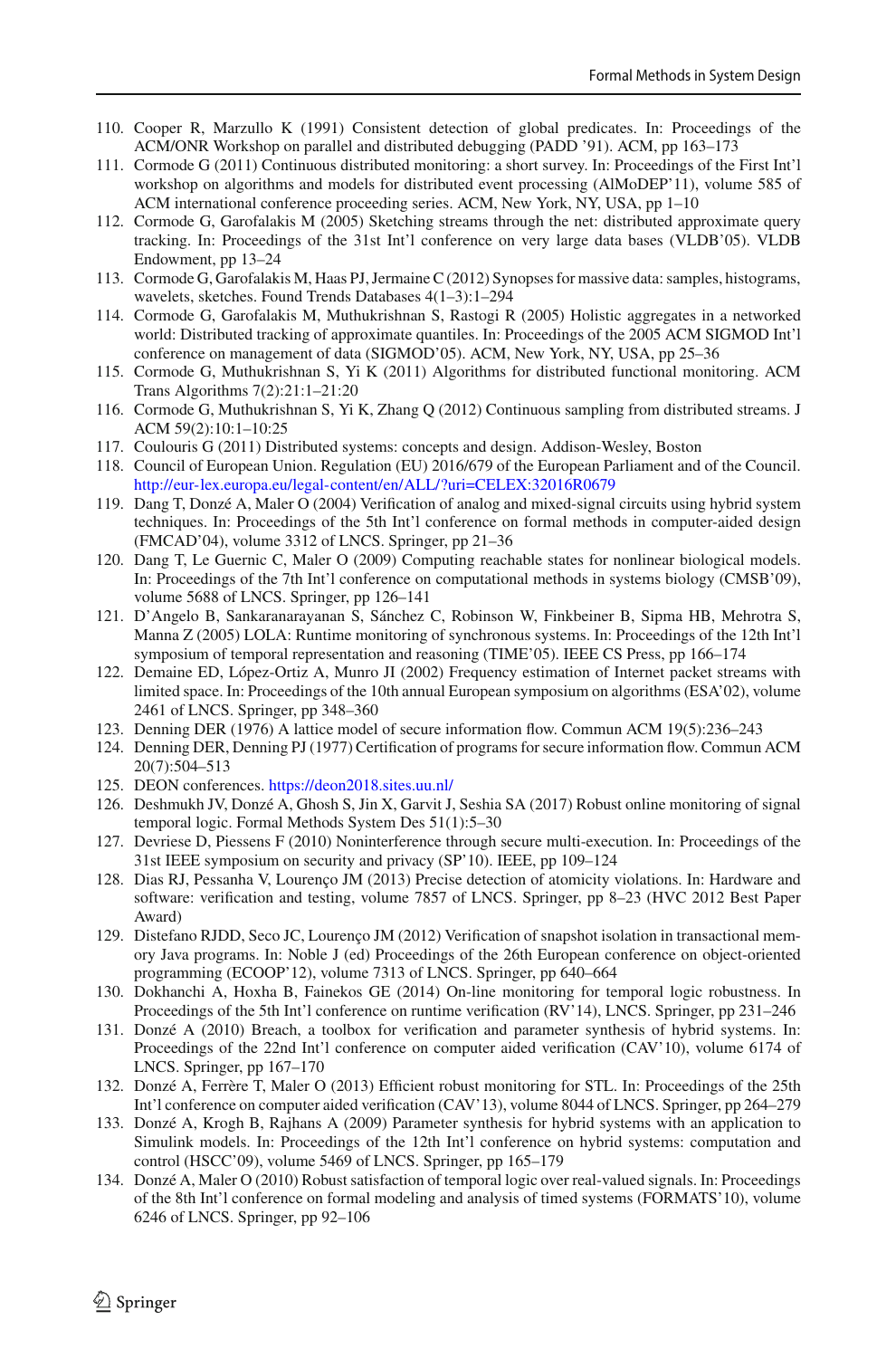- <span id="page-48-15"></span>135. Donzé A, Maler O, Bartocci E, Ničković D, Grosu R, Smolka SA (2012) On temporal logic and signal processing. In: Proceedings of the 10th Int'l symposium on automated technology for verification and analysis (ATVA'12), volume 7561 of LNCS. Springer, pp 92–106
- <span id="page-48-19"></span>136. Eisner C, Fisman D (2006) A practical introduction to PSL. Series on integrated circuits and systems. Springer, Berlin
- <span id="page-48-7"></span>137. El-Hokayem A, Falcone Y (2017) Monitoring decentralized specifications. In: Proceedings of the 26th ACM SIGSOFT Int'l symposium on software testing and analysis (ISSTA'17). ACM, pp 125–135
- <span id="page-48-9"></span>138. El-Hokayem A, Falcone Y (2018) On the monitoring of decentralized specifications semantics, properties, analysis, and simulation. CoRR. [arXiv:1808.02692](http://arxiv.org/abs/1808.02692)
- <span id="page-48-18"></span>139. Ellul J, Pace GJ (2018) Runtime verification of Ethereum smart contracts. In: Proceedings of the 1st Int'l workshop on blockchain dependability, in conjunction with EDCC'18. IEEE
- <span id="page-48-16"></span>140. Elnikety S, Zwaenepoel W, Pedone F (2005) Database replication using generalized snapshot isolation. In: Proceedings of the 24th IEEE symposium on reliable distributed systems (SRDS'05). IEEE Computer Society, pp 73–84
- <span id="page-48-17"></span>141. Fagin R, Halpern JY, Moses Y, Vardi MY (2003) Reasoning about knowledge, vol 4. MIT press, Cambridge
- <span id="page-48-14"></span>142. Fainekos GE, Giannakoglou KC (2003) Inverse design of airfoils based on a novel formulation of the ant colony optimization method. Inverse Probl Eng 11(1):21–38
- <span id="page-48-13"></span>143. Fainekos GE, Girard A, Pappas GJ (2006) Temporal logic verification using simulation. In: Proceedings of the 4th Int'l conference on formal modelling and analysis of timed systems (FORMATS'06), volume 4202 of LNCS. Springer, pp 171–186
- <span id="page-48-10"></span>144. Fainekos GE, Pappas GJ (2009) Robustness of temporal logic specifications for continuous-time signals. Theor Comput Sci 410(42):4279–4291
- <span id="page-48-4"></span>145. Falcone Y, Cornebize T, Fernandez J (2014) Efficient and generalized decentralized monitoring of regular languages. In: Proceedings of 34th IFIP Int'l conference on formal techniques for distributed objects, components, and systems (FORTE'14), volume 8461 of LNCS. Springer, pp 66–83
- <span id="page-48-8"></span>146. Falcone Y, Fernandez J, Mounier L (2009) Runtime verification of safety-progress properties. In: Bensalem S, Peled DA (eds) Runtime verification, 9th international workshop, RV 2009, Grenoble, France, June 26–28, 2009. Selected Papers, volume 5779 of Lecture Notes in Computer Science. Springer, pp 40–59
- <span id="page-48-6"></span>147. Falcone Y, Fernandez J, Mounier L (2012) What can you verify and enforce at runtime? Int J Softw Tools Technol Transf (STTT) 14(3):349–382
- <span id="page-48-0"></span>148. Falcone Y, Jaber M, Nguyen T-H, Bozga M, Bensalem S (2015) Runtime verification of componentbased systems in the BIP framework with formally-proved sound and complete instrumentation. Softw Syst Model 14(1):173–199
- <span id="page-48-20"></span>149. Faymonville P, Zimmermann M (2014) Parametric linear dynamic logic. In: Proceedings of the 5th Int'l symposium on games, automata, logics and formal verification (GandALF'14), volume 161 of EPTCS, pp 60–73
- <span id="page-48-1"></span>150. Feng S, Lohrey M, Quaas K (2015) Path checking for MTL and TPTL over data words. In: Potapov I (ed) Proceedings of the 19th Int'l conference on developments in language theory (DLT'15), volume 9168 of LNCS. Springer, pp 326–339
- <span id="page-48-12"></span>151. Ferrère T, Maler O, Nickovic D (2015) Trace diagnostics using temporal implicants. In: Proceedings of the 13th International symposium on automated technology for verification and analysis (ATVA'15), volume 9364 of LNCS. Springer, pp 241–258
- <span id="page-48-11"></span>152. Ferrère T, Maler O, Ničković D, Ulus D (2015) Measuring with timed patterns. In: Proceedings of the 27th Int'l conference on computer aided verification (CAV'15), volume 9207 of LNCS. Springer, pp 322–337
- <span id="page-48-21"></span>153. Flajolet P, Fusy E, Gandouet O, Meunier F (2007) Hyperloglog: the analysis of a near-optimal cardinality estimation algorithm. In: Proceedings of the 2007 Int'l conference on analysis of algorithms (AOFA'07). DMTCS
- <span id="page-48-5"></span>154. Fraigniaud P, Rajsbaum S, Travers C (2014) On the number of opinions needed for fault-tolerant run-time monitoring in distributed systems. In: Proceedings of the 5th Int'l conference on runtime verification (RV'14), volume 8734 of LNCS. Springer, pp 92–107
- <span id="page-48-2"></span>155. Francalanza A (2016) A theory of monitors—(extended abstract). In: Proceedings of the 19th Int'l conference on foundations of software science and computation structures (FOSSACS'16), volume 9634 of LNCS. Springer, pp 145–161
- <span id="page-48-3"></span>156. Francalanza A (2017) Consistently-detecting monitors. In: Meyer R, Nestmann U (eds) Proceedings of the 28th Int'l conference on concurrency theory (CONCUR'17), volume 85 of Leibniz international proceedings in informatics (LIPIcs). Dagstuhl, Germany, pp 8:1–8:19. Schloss Dagstuhl–Leibniz-Zentrum fuer Informatik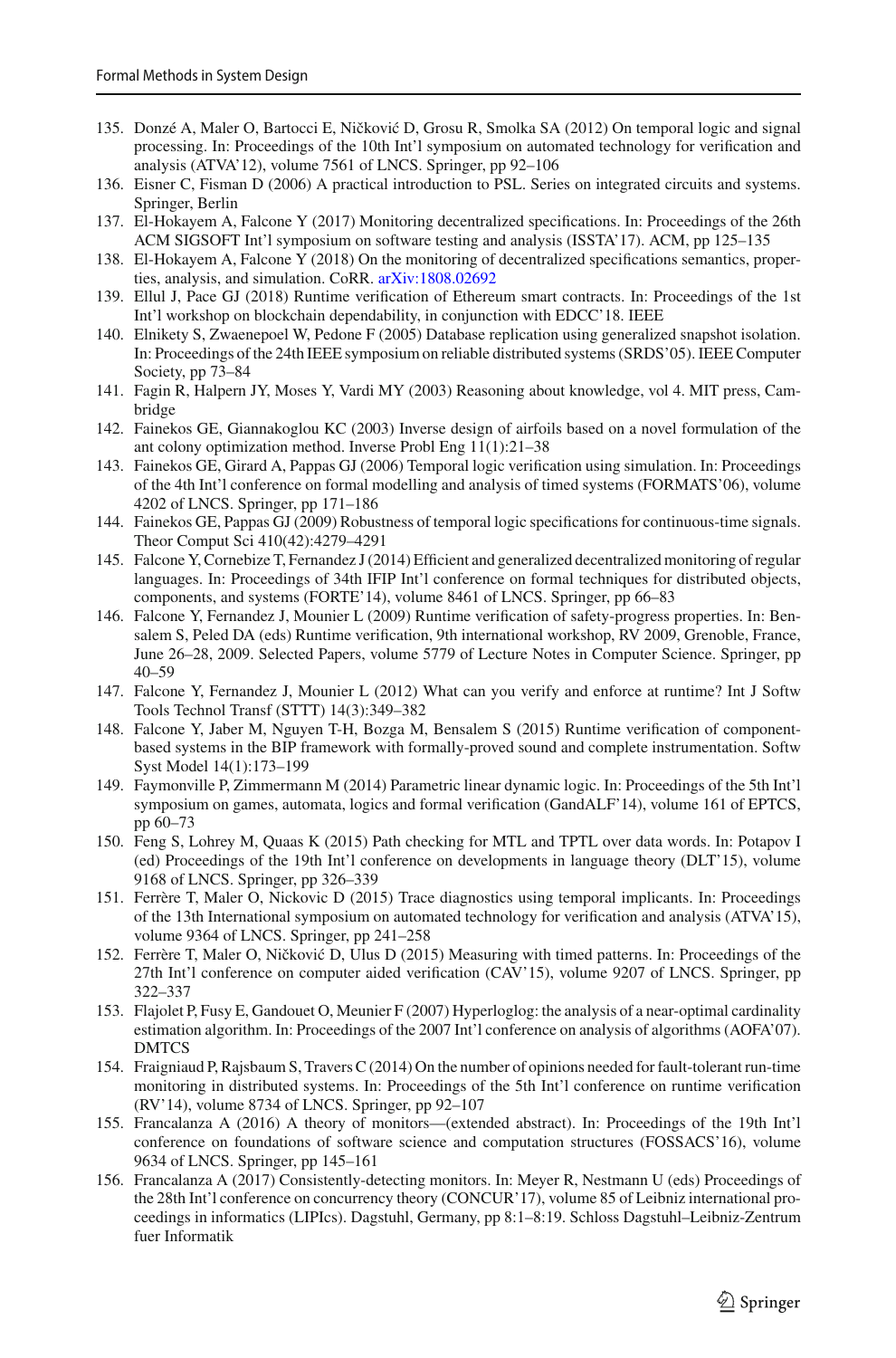- <span id="page-49-8"></span>157. Francalanza A, Aceto L, Ingolfsdottir A (2017) Monitorability for the Hennessy-Milner logic with recursion. Formal Methods Syst Des 51(1):87–116
- <span id="page-49-3"></span>158. Francalanza A, Gauci A, Pace GJ (2013) Distributed system contract monitoring. J Log Algebraic Program 82(5–7):186–215
- <span id="page-49-7"></span>159. Francalanza A, Hennessy M (2007) A theory for observational fault tolerance. J Log Algebraic Programm 73(1–2):22–50
- <span id="page-49-6"></span>160. Francalanza A, Hennessy M (2008) A theory of system behaviour in the presence of node and link failure. Inf Comput 206(6):711–759
- <span id="page-49-4"></span>161. Francalanza A, Mezzina CA, Tuosto E (2018) Reversible choreographies via monitoring in erlang. In: Proceedings of the 18th IFIP WG 6.1 Int'l conference on distributed applications and interoperable systems (DAIS'18), volume 10853 of LNCS. Springer, pp 75–92
- <span id="page-49-2"></span>162. Francalanza A, Pérez JA, Sánchez C (2018) Runtime verification for decentralised and distributed systems. In: Bartocci E, Falcone Y (eds) Lectures on runtime verification—introductory and advanced topics, vol 10457. lecture notes in computer science. Springer, pp 176–210
- <span id="page-49-1"></span>163. Francalanza A, Seychell A (2015) Synthesising correct concurrent runtime monitors. Formal Methods Syst Des 46(3):226–261
- <span id="page-49-10"></span>164. Fränzle M, Herde C, Teige T, Ratschan S, Schubert T (2007) Efficient solving of large non-linear arithmetic constraint systems with complex Boolean structure. J Satisf Boolean Model Comput 1(3– 4):209–236
- 165. Frehse G (2008) PHAVer: algorithmic verification of hybrid systems past HyTech. Int J Softw Tools Technol Transfer 10(3):263–279
- <span id="page-49-11"></span>166. Frehse G, Le Guernic C, Donzé A, Cotton S, Ray R, Lebeltel O, Ripado R, Girard A, Dang T, Maler O (2011) SpaceEx: Scalable verification of hybrid systems. In: Proceedings of the 23rd Int'l conference on computer aided verification (CAV'11), volume 6806 of LNCS. Springer, pp 379–395
- <span id="page-49-19"></span>167. Fuchs NE (1992) Specifications are (preferably) executable. Softw Eng J 7(5):323–334
- <span id="page-49-13"></span>168. Gait J (1986) A probe effect in concurrent programs. Softw Pract Exp 16(3):225–233
- <span id="page-49-18"></span>169. Gandon F, Governatori G, Villata S (2017) Normative requirements as linked data. In: Proceedings of the 30th annual conference on legal knowledge and information systems (JURIX'17), volume 302 of Frontiers in artificial intelligence and applications. IOS Press, pp 1–10
- <span id="page-49-17"></span>170. Garcia R, Rodrigues R, Preguiça N (2011) Efficient middleware for byzantine fault tolerant database replication. In: Proceedings of the 6th conference on computer systems (EuroSys'11). ACM, pp 107–122
- <span id="page-49-20"></span>171. García-Bañuelos L, Ponomarev A, Dumas M, Weber I (2017) Optimized execution of business processes on Blockchain. In: Proceedings of the 15th Int'l conference on business process management (BPM'17), volume 10445 of LNCS. Springer, pp 130–146
- <span id="page-49-5"></span>172. Garg D, Jia L, Datta A (2011) Policy auditing over incomplete logs: theory, implementation and applications. In: Chen Y, Danezis G, Shmatikov V (eds) Proceedings of the 18th ACM conference on computer and communications security, (CCS'11). ACM, pp 151–162
- <span id="page-49-0"></span>173. Garg VK (2002) Elements of distributed computing. Wiley-IEEE Press, Amsterdam
- <span id="page-49-23"></span>174. Giacomo GD, Vardi MY (2013) Linear temporal logic and linear dynamic logic on finite traces. In: Proceedings of the 23rd Int'l joint conference on artificial intelligence (IJCAI'13). IJCAI/AAAI, pp 854–860
- <span id="page-49-16"></span>175. Gilbertson S (2011) <https://www.wired.com/2011/04/lessons-amazon-cloud-failure/>
- <span id="page-49-15"></span>176. Goguen JA, Meseguer J (1982) Security policies and security models. In: IEEE symposium on security and privacy. pp 11–20
- <span id="page-49-24"></span>177. Goldreich O (ed) (2010) Property testing–current research and surveys, volume 6390 of LNCS. Springer, Berlin
- <span id="page-49-14"></span>178. Gouveia I, Rufino J (2016) Enforcing safety and security through non-intrusive runtime verification. In: Proceedings 1st workshop on security and dependability of critical embedded real-time systems. IEEE, Porto, pp 19–24
- <span id="page-49-21"></span>179. Governatori G, Rotolo A (2010) Norm compliance in business process modeling. In: Proceedings of the 4th international web rule symposium: research based and industry focused (RuleML'10). pp 194–209
- <span id="page-49-9"></span>180. Grigore R, Kiefer S (2018) Selective monitoring. In: Proceedings 29th Int'l conference on concurrency theory (CONCUR'18), volume 118 of LIPIcs. Schloss Dagstuhl—Leibniz-Zentrum fuer Informatik, pp 20:1–20:16
- <span id="page-49-12"></span>181. Gupta S, Krogh BH, Rutenbar RA (2004) Towards formal verification of analog designs. In: Proceedings of the Int'l conference on computer-aided design (ICCAD'04). IEEE CS Press, pp 210–217
- <span id="page-49-22"></span>182. Gyllstrom D, Wu E, Chae H-J, Diao Y, Stahlberg P, Anderson G (2006) SASE: Complex event processing over streams. CoRR. [arXiv:cs/0612128](http://arxiv.org/abs/cs/0612128)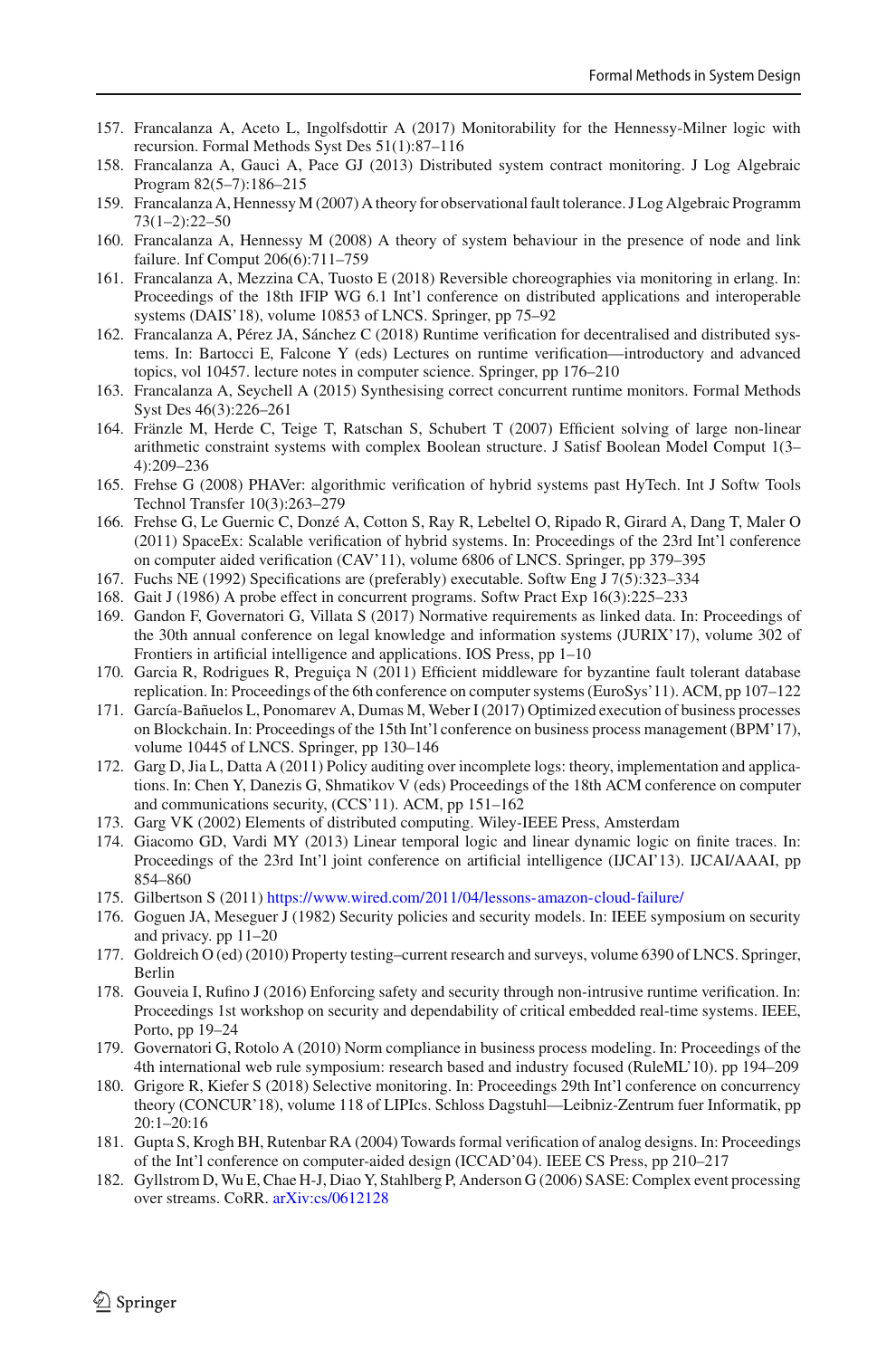- <span id="page-50-3"></span>183. Haghighi I, Jones A, Kong Z, Bartocci E, Grosu R, Belta C (2015) SpaTeL: a novel spatial-temporal logic and its applications to networked systems. In: Proceedings of the 18th Int'l conference on hybrid systems: computation and control (HSCC'15). IEEE, pp 189–198
- <span id="page-50-24"></span>184. Hallé S, Soucy-Boivin M (2015) MapReduce for parallel trace validation of LTL properties. J Cloud Comput 4(1):8
- <span id="page-50-0"></span>185. Havelund K, Goldberg A (2005) Verify your runs. In: Proceedings of the first IFIP TC 2/WG 2.3 Conference on verified software: theories, tools, experiments (VSTTE'05), volume 4171 of LNCS. Springer, pp 374–383
- <span id="page-50-23"></span>186. Hayes I, Jones CB (1989) Specifications are not (necessarily) executable. Softw Eng J 4(6):330–338
- <span id="page-50-14"></span>187. Hedin D, Bello L, Sabelfeld A (2015) Value-sensitive hybrid information flow control for a Javascriptlike language. In: Proceedings of the IEEE 28th computer security foundations symposium (CSF'15). IEEE, pp 351–365
- <span id="page-50-15"></span>188. Hedin D, Sabelfeld A (2012) A perspective on information-flow control. In: Software safety and security, volume 33 of NATO science for peace and security series D: information and communication security. IOS Press, pp 319–347
- <span id="page-50-2"></span>189. Henzinger TA, Kopke PW, Puri A, Varaiya P (1995) What's decidable about hybrid automata?. ACM Press, New York, pp 373–382
- <span id="page-50-20"></span>190. Herlihy M, Luchangco V, Moir M, Scherer III WN (2003) Software transactional memory for dynamicsized data structures. In: Proceedings of the 22nd ACM symposium on principles of distributed computing (PODC'03). ACM, pp 92–101
- <span id="page-50-19"></span>191. Herlihy M, Moss JEB (1993) Transactional memory: architectural support for lock-free data structures. SIGARCH Comput Arch News 21(2):289–300
- <span id="page-50-17"></span>192. Heule S, Rifkin D, Russo A, Stefan D (2015) The most dangerous code in the browser. In: 15th workshop on hot topics in operating systems (HotOS XV), Kartause Ittingen, Switzerland, 2015. USENIX Association
- <span id="page-50-13"></span>193. Hunt S, Sands D (2006) On flow-sensitive security types. In: Proceedings of the 33rd ACM SIGPLAN-SIGACT symposium on principles of programming languages (POPL'06). ACM, pp 79–90
- <span id="page-50-11"></span>194. IEEE (2012) IEEE P1800/D6, IEEE approved draft standard for system verilog—unified hardware design, specification, and verification language
- <span id="page-50-10"></span>195. IEEE Standards Association (2012) IEC 62531, IEEE Std 1850 Standard for property specification language (PSL)
- <span id="page-50-8"></span>196. Intel Corporation (2016) Control-flow enforcement technology preview
- <span id="page-50-16"></span>197. Jacob G, Debar H, Filiol E (2008) Behavioral detection of malware: from a survey towards an established taxonomy. J Comput Virol 4(3):251–266
- <span id="page-50-22"></span>198. Journal of artificial intelligence and law. <https://link.springer.com/journal/10506>
- <span id="page-50-6"></span>199. Jaksic S, Bartocci E, Grosu R, Kloibhofer R, Nguyen T, Ničković D (2015) From signal temporal logic to FPGA monitors. In: Proceedings of the the 13th ACM/IEEE international conference on formal methods and models for codesign (MEMOCODE'15). IEEE, pp 218–227
- <span id="page-50-4"></span>200. Jaksic S, Bartocci E, Grosu R, Nickovic D (2016) Quantitative monitoring of STL with edit distance. In: Proceedings of the 16th Int'l conference on runtime verification (RV'16), volume 10012 of LNCS. Springer, pp 201–218
- <span id="page-50-5"></span>201. Jaksic S, Bartocci E, Grosu R, Nickovic D (2018) An algebraic framework for runtime verification. IEEE Trans CAD Integr Circuits Syst 37(11):2233–2243
- <span id="page-50-18"></span>202. Joyce J, Lomow G, Slind K, Unger B (1987) Monitoring distributed systems. ACM Trans Comput Syst 5(2):121–150
- <span id="page-50-1"></span>203. Joyce J, Lomow G, Slind K, Unger BW (1987) Monitoring distributed systems. ACM Trans Comput Syst 5(2):121–150
- <span id="page-50-21"></span>204. JURIX conferences. <http://jurix.nl>
- <span id="page-50-26"></span>205. Kalajdzic K, Bartocci E, Smolka SA, Stoller SD, Grosu R (2013) Runtime verification with particle filtering. In: Proceedings of the 4th Int'l conference on runtime verification (RV'13), volume 8174 of LNCS. Springer, pp 149–166
- <span id="page-50-12"></span>206. Kane A (2015) Runtime monitoring for safety-critical embedded systems. PhD thesis, Carnegie Mellon University, USA
- <span id="page-50-7"></span>207. Kane A, Chowdhury O, Datta A, Koopman P (2015) A case study on runtime monitoring of an autonomous research vehicle (ARV) system. In: Proceedings of the 15th international conference on runtime verification (RV'15), volume 9333 of LNCS. Springer, pp 102–117
- <span id="page-50-25"></span>208. Karp RM, Shenker S, Papadimitriou CH (2003) A simple algorithm for finding frequent elements in streams and bags. ACM Trans Database Syst 28(1):51–55
- <span id="page-50-9"></span>209. Kenny JR, Mackin B (2007) FPGA coprocessing in multi-core architectures for DSP. Altera Corporation Application Note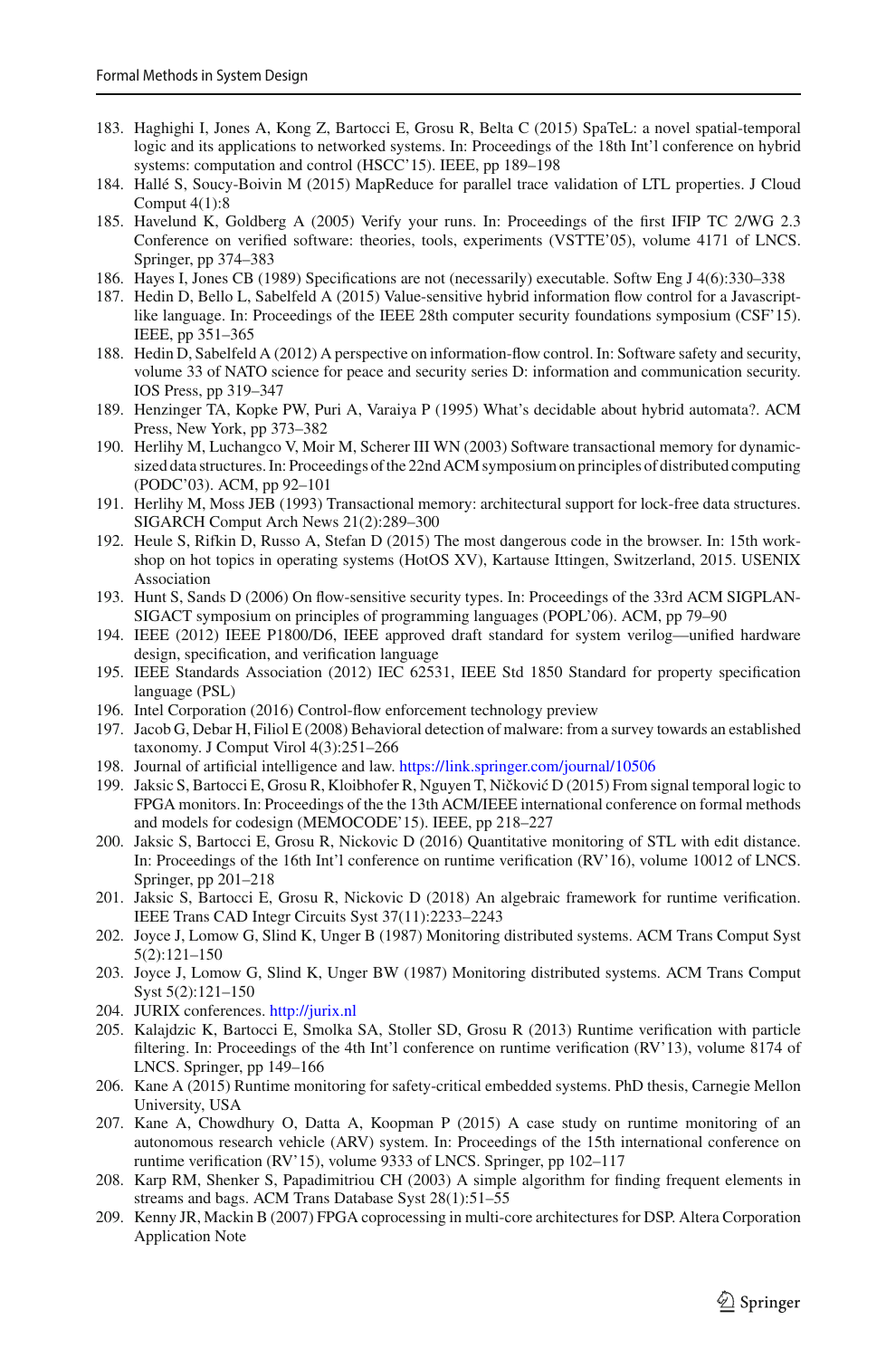- <span id="page-51-25"></span>210. Keralapura R, Cormode G, Ramamirtham J (2006) Communication-efficient distributed monitoring of thresholded counts. In: Proceedings of the 2006 ACM SIGMOD Int'l conference on management of data (SIGMOD'06). ACM, pp 289–300
- <span id="page-51-18"></span>211. KeY (2017) <https://www.key-project.org/applications/program-verification>
- <span id="page-51-8"></span>212. Kim ES, Sadraddini S, Belta C, Arcak M, Seshia SA (2017) Dynamic contracts for distributed temporal logic control of traffic networks. In: Prceedings of the IEEE 56th annual conference on decision and control (CDC'17). IEEE, pp 3640–3645
- <span id="page-51-4"></span>213. Kong S, Gao S, Chen W, Clarke E (2015) dReach: δ-reachability analysis for hybrid systems. In: Proceedings of the 21st Int'l conference on tools and algorithms for the construction and analysis of systems (TACAS'15), volume 9035 of LNCS. Springer, pp 200–205
- <span id="page-51-7"></span>214. Koymans R (1990) Specifying real-time properties with metric temporal logic. Real Time Syst 2(4):255– 299
- <span id="page-51-20"></span>215. Kuhn T (2014) A survey and classification of controlled natural languages. J Comput Linguist 40(1):121– 170
- <span id="page-51-1"></span>216. Kuhtz L, Finkbeiner B (2009) LTL path checking is efficiently parallelizable. In: Proceedings of the 36th Int'l colloquium on automata, languages and programming (ICALP'09): Part II, volume 5556 of LNCS. Springer, pp 235–246
- <span id="page-51-2"></span>217. Kuhtz L, Finkbeiner B (2012) Efficient parallel path checking for linear-time temporal logic with past and bounds. Log Methods Comput Sci 8(4):1–24
- <span id="page-51-13"></span>218. Lamport L (1978) Time, clocks, and the ordering of events in a distributed system. Commun ACM 21(7):558–565
- <span id="page-51-14"></span>219. Lamport L (1998) The part-time parliament. ACM Trans Comput Syst 16(2):133–169
- <span id="page-51-12"></span>220. Le Guernic G, Banerjee A, Jensen TP, Schmidt DA (2006) Automata-based confidentiality monitoring. In: Proceedings of the 11th Asian computing science conference—secure software and related issues (ASIAN'06), volume 4435 of LNCS. Springer
- <span id="page-51-11"></span>221. Lee JC, Gardnerd AS, Lysecky R (2011) Hardware observability framework for minimally intrusive online monitoring of embedded systems. Proceedings 18th international conference on engineering of computer based systems (ECBS'11). IEEE Computer Sociery, Las Vegas, USA, pp 52–60
- <span id="page-51-10"></span>222. Lee JC, Lysecky R (2015) System-level observation framework for non-intrusive runtime monitoring of embedded systems. ACM Trans Des Autom Electron Syst 20(42):42:1–42:27
- <span id="page-51-21"></span>223. Lessig L (1999) Code and other laws of cyberspace. Basic Books, New York
- <span id="page-51-24"></span>224. Leucker M, Sánchez C (2007) Regular linear temporal logic. In: Proceedings of The 4th Int'l colloquium on theoretical aspects of computing (ICTAC'07), volume 4711 of LNCS. Springer, pp 291–305
- <span id="page-51-0"></span>225. Leucker M, Schallhart C (2009) A brief account of runtime verification. J Logi Algebraic Program 78(5):293–303
- <span id="page-51-15"></span>226. Liskov B, Ghemawat S, Gruber R, Johnson P, Shrira L, Williams M (1991) Replication in the harp file system. In: Proceedings of the 13th ACM symposium on operating systems principles (SOSP'91). ACM, pp 226–238
- <span id="page-51-16"></span>227. Lomet DB (1977) Process structuring, synchronization, and recovery using atomic actions. SIGSOFT Softw Eng Notes 2(2):128–137
- <span id="page-51-19"></span>228. Lomuscio A, Sergot MJ (2003) Deontic interpreted systems. Studia Logica 75(1):63–92
- <span id="page-51-22"></span>229. Loreti D, Chesani F, Ciampolini A, Mello P (2017) Distributed compliance monitoring of business processes over MapReduce architectures. In: Proceedings of the 8th ACM/SPEC Int'l conference on performance engineering companion (ICPE'17). ACM, pp 79–84
- <span id="page-51-17"></span>230. Lourenço JM, Dias RJ, Luís J, Rebelo M, Pessanha V (2009) Understanding the behavior of transactional memory applications. In: Proceedings of the 7th workshop on parallel and distributed systems: testing, analysis, and debugging (PADTAD'09). ACM, Chicago, Illinois, pp 31–39
- <span id="page-51-23"></span>231. Luckham DC (2005) The power of events–an introduction to complex event processing in distributed enterprise systems. ACM, New York
- <span id="page-51-9"></span>232. Lundqvist T, Stenstrom P (1999) Timing anomalies in dynamically scheduled microprocessors. In: Proceedings of the 20th IEEE real-time systems symposium (RTSS'99). IEEE Computer Society
- <span id="page-51-3"></span>233. Luo Q, Roşu G (2013) EnforceMOP: A runtime property enforcement system for multithreaded programs. In: Proceedings of the 2013 Int'l symposium on software testing and analysis (ISSTA'13). ACM, pp 156–166
- <span id="page-51-5"></span>234. Maler O, Nickovic D (2004) Monitoring temporal properties of continuous signals. In: Proceedings of the joint Int'l conferences on formal modelling and analysis of timed systems (FORMATS'04) and formal techniques in real-time and fault-tolerant systems (FTRTFT'04), volume 3253 of LNCS. Springer, pp 152–166
- <span id="page-51-6"></span>235. Maler O, Nickovic D (2013) Monitoring properties of analog and mixed-signal circuits. STTT 15(3):247– 268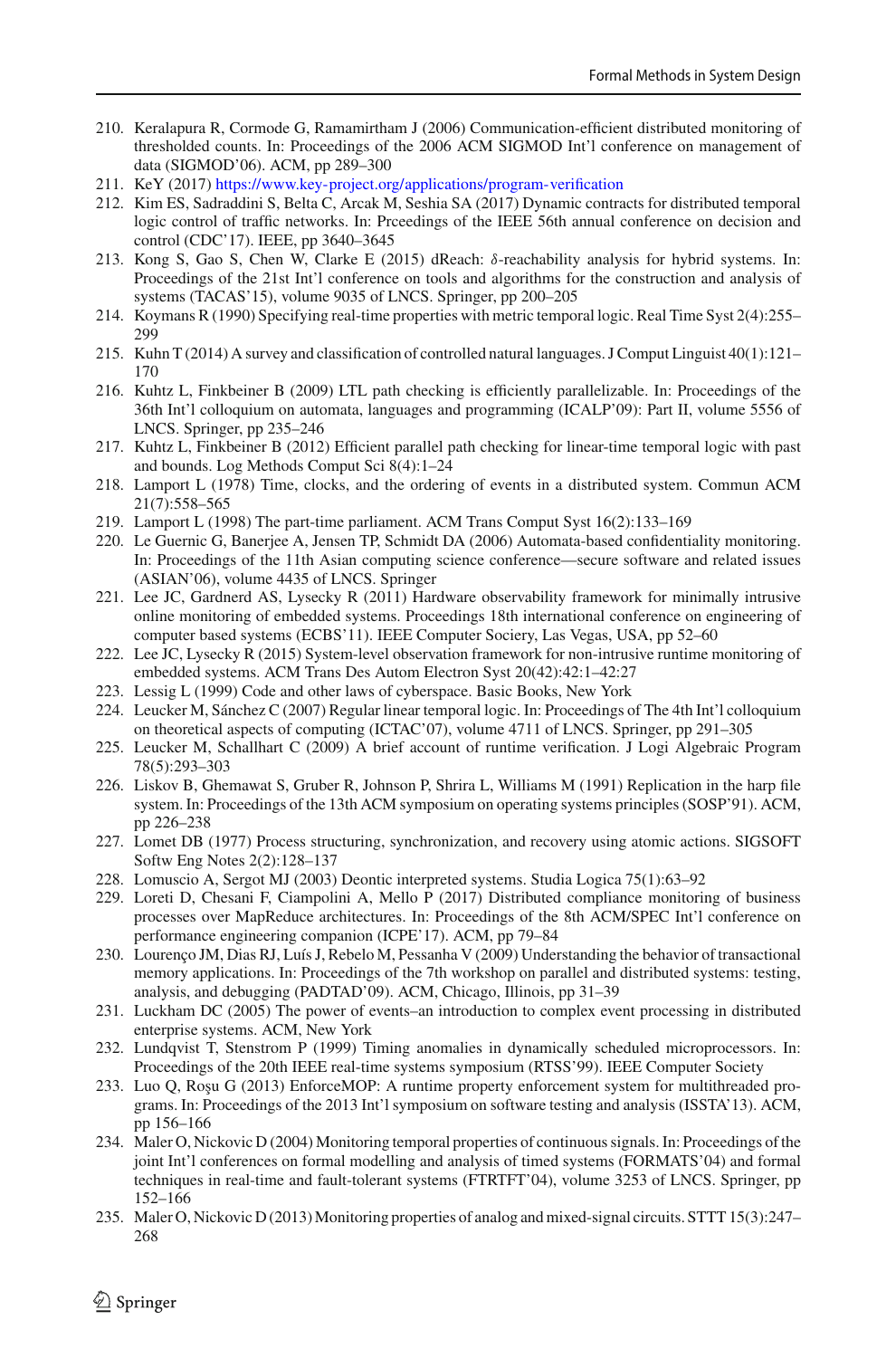- <span id="page-52-18"></span>236. Manjhi A, Shkapenyuk V, Dhamdhere K, Olston C (2005) Finding (recently) frequent items in distributed data streams. In: Proceedings of the 21st Int'l conference on data engineering (ICDE'05). IEEE Computer Society, Washington, DC, USA, pp 767–778
- <span id="page-52-16"></span>237. Margara A, Cugola G (2011) Processing flows of information: from data stream to complex event processing. In: Proceedings of the 5th ACM Int'l conference on distributed event-based systems (DEBS'11). ACM, pp 359–360
- <span id="page-52-12"></span>238. Meyer B (1992) Eiffel: the language. Prentice Hall, Upper Saddle River
- <span id="page-52-10"></span>239. Mims C (2017) All IT jobs are cybersecurity jobs now. Wall Street J. [https://www.wsj.com/articles/all](https://www.wsj.com/articles/all-it-jobs-are-cybersecurity-jobs-now-1495364418)[it-jobs-are-cybersecurity-jobs-now-1495364418](https://www.wsj.com/articles/all-it-jobs-are-cybersecurity-jobs-now-1495364418)
- <span id="page-52-20"></span>240. Misra J, Gries D (1982) Finding repeated elements. Sci Comput Program 2(2):143–152
- <span id="page-52-1"></span>241. Mittal N, Sen A, Garg VK (2007) Solving computation slicing using predicate detection. IEEE Trans Parallel Distrib Syst (TPDS) 18(12):1700–1713
- <span id="page-52-14"></span>242. Molina-Jiménez C, Shrivastava SK (2013) Establishing conformance between contracts and choreographies. In: Proceedings of the IEEE 15th conference on business informatics (CBI'13). IEEE Computer Society, pp 69–78
- <span id="page-52-19"></span>243. Morris R (1978) Counting large numbers of events in small registers. Commun ACM 21(10):840–842
- <span id="page-52-21"></span>244. Mozafari B (2017) Approximate query engines: commercial challenges and research opportunities. In: Proceedings of the 2017 ACM Int'l conference on management of data (SIGMOD'17). ACM, pp 521–524
- <span id="page-52-22"></span>245. Mozafari B, Ramnarayan J, Menon S, Mahajan Y, Chakraborty S, Bhanawat H, Bachhav K (2017) Snappydata: a unified cluster for streaming, transactions and interactice analytics. In: Proceedings of the 8th biennial conference on innovative data systems research (CIDR'17)
- <span id="page-52-23"></span>246. Murray DG, McSherry F, Isaacs R, Isard M, Barham P, Abadi M (2013) Naiad: a timely dataflow system. In: ACM SIGOPS 24th symposium on operating systems principles, SOSP '13, Farmington, PA, USA, November 3–6, 2013. pp 439–455
- <span id="page-52-0"></span>247. Nakamoto S (2008) Bitcoin: A peer-to-peer electronic cash system. Bitcoin.org
- <span id="page-52-8"></span>248. Nam TH (2017) Cache memory aware priority assignment and scheduling simulation of real-time embedded systems. PhD thesis, Université de Bretagne Occidentale, Brest, France
- <span id="page-52-2"></span>249. Nazarpour H, Falcone Y, Bensalem S, Bozga M (2017) Concurrency-preserving and sound monitoring of multi-threaded component-based systems: theory, algorithms, implementation, and evaluation. Formal Asp Comput 29(6):951–986
- <span id="page-52-17"></span>250. Nelson J (2012) Sketching and streaming algorithms for processing massive data. ACM Crossroads 19(1):14–19
- <span id="page-52-3"></span>251. Nenzi L, Bortolussi L, Ciancia V, Loreti M, Massink M (2015) Qualitative and quantitative monitoring of spatio-temporal properties. In: Proceedings of the 6th Int'l conference on runtime verification (RV'15), volume 9333 of LNCS. Springer, pp 21–37
- <span id="page-52-6"></span>252. Nghiem T, Sankaranarayanan S, Fainekos GE, Ivancic F, Gupta A, Pappas GJ (2010) Monte-carlo techniques for falsification of temporal properties of non-linear hybrid systems. In: Proceedings of the 13th ACM Int'l conference on hybrid systems: computation and control (HSCC'10). ACM, pp 211–220
- <span id="page-52-5"></span>253. Nguyen T, Bartocci E, Ničković D, Grosu R, Jaksic S, Selyunin K (2016) The HARMONIA project: hardware monitoring for automotive systems-of-systems. In: Proceedings of 7th Int'l symposium on leveraging applications of formal methods, verification and validation (ISoLA'16), volume 9953 of LNCS. Springer, pp 371–379
- <span id="page-52-4"></span>254. Nickovic D, Lebeltel O, Maler O, Ferrere T (2018) AMT 2.0: Qualitative and quantitative trace analysis with extended signal temporal logic. In: Proceedings of the Int'l conference on tools and algorithms for the construction and analysis of systems (TACAS'18), volume 10806 of LNCS. Springer, pp 303–319
- <span id="page-52-9"></span>255. Orme W (2008) Debug and trace for multicore SoCs: How to build an efficient and effective debug and trace system for complex, multicore SoCs. ARM White paper
- <span id="page-52-11"></span>256. Orosa L, Lourenço JM (2016) A hardware approach for detecting, exposing and tolerating high level atomicity violations. In: Proceedings of the 24th Euromicro Int'l conference on parallel, distributed, and network-based processing (PDP'16). IEEE Computer Society, pp 159–167
- <span id="page-52-13"></span>257. Pace GJ, Schneider G (2009) Challenges in the specification of full contracts. In: Proceedings of the 7th Int'l conference on integrated formal methods (iFM'09), volume 5423 of LNCS. Springer, pp 292–306
- <span id="page-52-7"></span>258. Pant YV, Abbas H, Mangharam R (2017) Smooth operator: control using the smooth robustness of temporal logic. In: Proceedings of the 2017 IEEE conference on control technology and applications (CCTA'17). IEEE, pp 1235–1240
- <span id="page-52-15"></span>259. Pardo R, Colombo C, Pace G, Schneider G (2016) An automata-based approach to evolving privacy policies for social networks. In: Proceedings of the 16th Int'l conference on runtime verification (RV'16), volume 10012 of LNCS. Springer, pp 285–301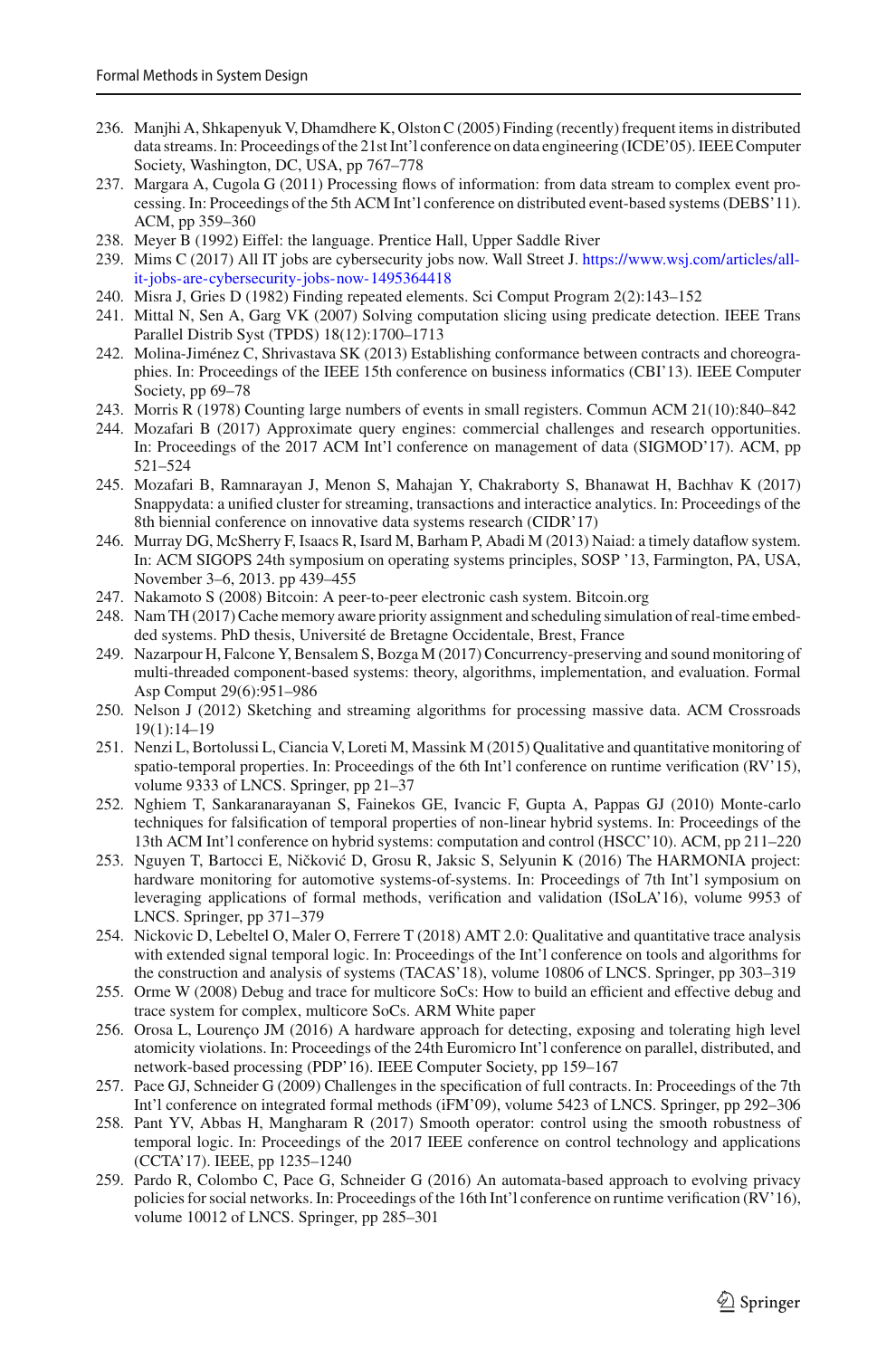- <span id="page-53-15"></span>260. Pardo R, Kellyérová I, Sánchez C, Schneider G (2016) Specification of evolving privacy policies for online social networks. In: Proceedings of the 23rd international symposium on temporal representation and reasoning (TIME'16). IEEE Computer Society, pp 70–79
- <span id="page-53-21"></span>261. Pardo R, Sánchez C, Schneider G (2018) Timed epistemic knowledge bases for social networks. In: Proceedings of the 22nd Int'l symposium on formal methods (FM'18), volume 10951 of LNCS. Springer, pp 185–202
- <span id="page-53-16"></span>262. Pardo R, Schneider G (2014) A formal privacy policy framework for social networks. In: 12th International conference on software engineering and formal methods (SEFM'14), volume 8702 of LNCS. Springer, pp 378–392
- <span id="page-53-20"></span>263. Passmore GO, Ignatovich D (2017) Formal verification of financial algorithms. In: Proceedings of the 26th Int'l conference on automated deduction (CADE'17), volume 10395 of LNCS. Springer, pp 26–41
- <span id="page-53-13"></span>264. Patel P, Bansal D, Yuan L, Murthy A, Greenberg A, Maltz DA, Kern R, Kumar H, Zikos M, Wu H, Kim C, Karri N (2013) Ananta: cloud scale load balancing. In: Proceedings of the ACM SIGCOMM 2013 conference (SIGCOMM '13), SIGCOMM '13. ACM, pp 207–218
- <span id="page-53-4"></span>265. Pellizzoni R, Meredith P, Caccamo M, Rosu G (2008) Hardware runtime monitoring for dependable COTS-based real-time embedded systems. In: Proceedings of the IEEE real-time systems symposium (RTSS'08). IEEE Computer Society, pp 481–491
- <span id="page-53-8"></span>266. Phan LTX, Lee I, Sokolsky O (2011) A semantic framework for mode change protocols. In: Proceedings of the 17th IEEE real-time and embedded technology and applications symposium (RTAS'11). IEEE Computer Society, pp 91–100
- <span id="page-53-11"></span>267. Picazo-Sánchez P, Schneider G, Tapiador J (2019) After you, please: browser extensions order attacks and countermeasures. CoRR - arXiv.org. <https://arxiv.org/abs/1908.02205>
- <span id="page-53-3"></span>268. Pike L, Niller S, Wegmann N (2011) Runtime verification for ultra-critical systems. In: Proceedings of the 2nd Int'l conference on runtime verification (RV'11), volume 7186 of LNCS. Springer, pp 310–324
- <span id="page-53-12"></span>269. Pinisetty S, Sands D, Schneider G (2018) Runtime verification of hyperproperties for deterministic programs. In: Proceedings of the 6th Int'l conference on formal methods in software engineering (FormaliSE'18). ACM
- <span id="page-53-5"></span>270. Pinto RC, Rufino J (July 2014) Towards non-invasive runtime verification of real-time systems. In: Proceedings of the 26th Euromicro conference on real-time systems—WIP session. Euromicro, pp 25– 28
- <span id="page-53-0"></span>271. Pnueli A, Zaks A (2006) PSL model checking and run-time verification via testers. In: Proceedings of the 14th Int'l symposium on formal methods (FM'06), volume 4085 of LNCS. Springer, pp 573–586
- <span id="page-53-17"></span>272. Prakken H, Sartor G (2013) Formalising arguments about norms. In: Proceedings of the 26th annual conference on legal knowledge and information systems (JURIX'13), volume 259 of Frontiers in artificial intelligence and applications. IOS Press, pp 121–130
- <span id="page-53-18"></span>273. Prisacariu C, Schneider G (2012) A dynamic deontic logic for complex contracts. J Log Algebraic Program 81(4):458–490
- <span id="page-53-19"></span>274. Prybila C, Schulte S, Hochreiner C, Weber I (2017) Runtime verification for business processes utilizing the Bitcoin Blockchain. CoRR. [arXiv:1706.04404](http://arxiv.org/abs/1706.04404)
- <span id="page-53-9"></span>275. Rahmatian M, Kooti H, Harris IG, Bozorgzadeh E (2012) Adaptable intrusion detection using partial runtime reconfiguration. In: Proceedings of the IEEE 30th Int'l conference on computer design (ICCD'12). IEEE Computer Society, pp 147–152
- <span id="page-53-2"></span>276. Raman V, Donzé A, Maasoumy M, M RM, Sangiovanni-Vincentelli A, Seshia SA (2014) Model predictive control with signal temporal logic specifications. In: Proceedings of the 53rd annual conference on decision and control (CDC'14). IEEE, pp 81–87
- <span id="page-53-1"></span>277. Raman V, Donzé A, Sadigh D, Murray RM, Seshia SA (2015) Reactive synthesis from signal temporal logic specifications. In: Proceedings HSCC'15: the 18th international conference on hybrid systems: computation and control. ACM, pp 239–248
- <span id="page-53-14"></span>278. Ravichandran K, Gavrilovska A, Pande S (2014) DeSTM: harnessing determinism in STMs for application development. In: Proceedings of the Int'l conference on parallel architectures and compilation (PACT). ACM, pp 213–224
- <span id="page-53-22"></span>279. Reger G, Rydeheard D (2015) From first-order temporal logic to parametric trace slicing. In: Proceedings of the 6th Int'l conference on runtime verification (RV'15), LNCS. Springer, pp 216–232
- <span id="page-53-6"></span>280. Reinbacher T, Fugger M, Brauer J (2014) Runtime verification of embedded real-time systems. Formal Methods Syst Des 24(3):203–239
- <span id="page-53-10"></span>281. Reinbacher T, Rozier KY, Schumann J (2014) Temporal-logic based runtime observer pairs for system health management of real-time systems. In: Proceedings 20th international conference on tools and algorithms for the construction and analysis of systems (TACAS'14), volume 8413 of LNCS. Springer, pp 357–372
- <span id="page-53-7"></span>282. Reinders J (2013) Intel processor tracing. Intel Corporation, Santa Clara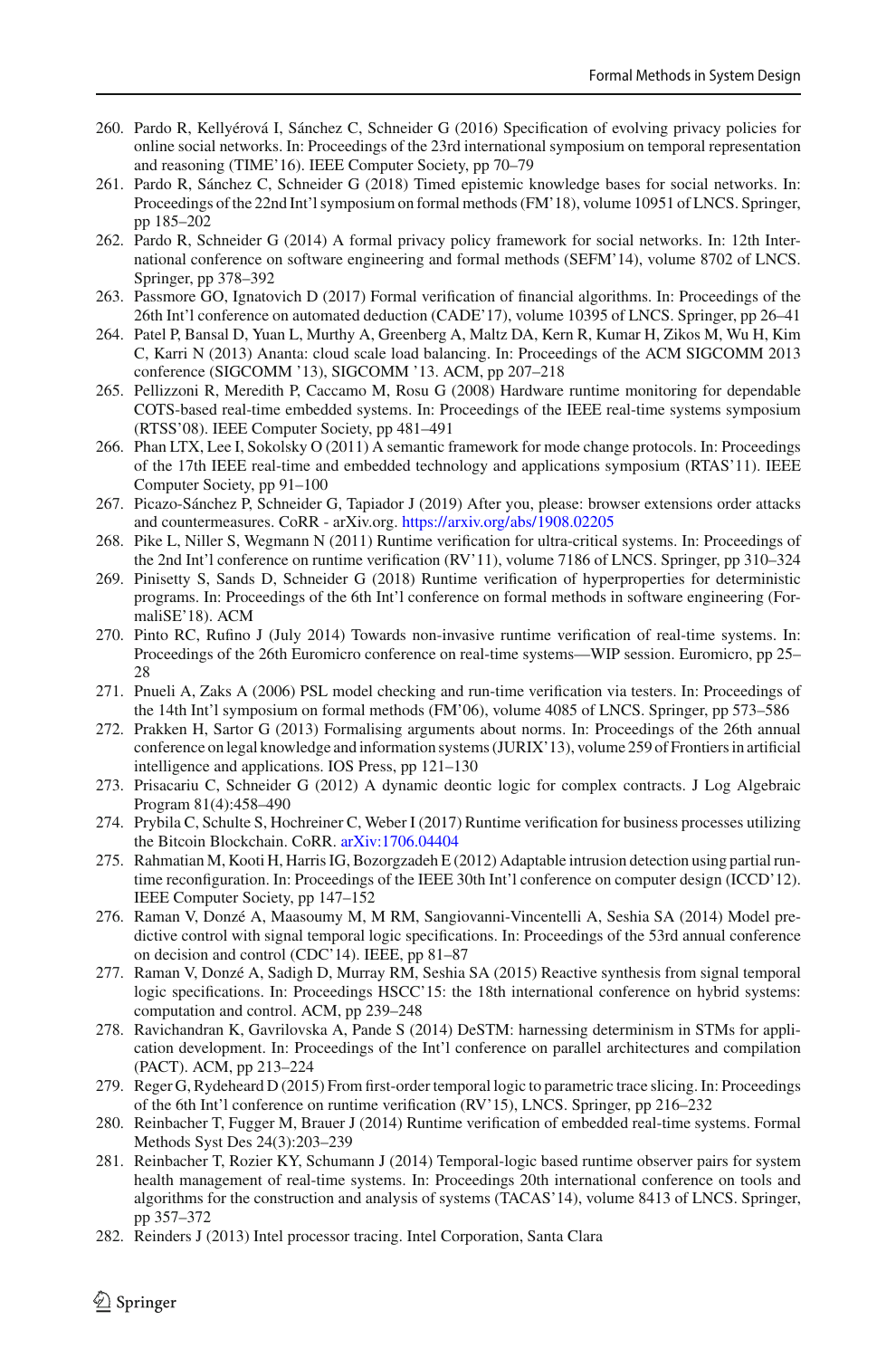- <span id="page-54-19"></span>283. Reliable smart contracts: State-of-the-art, applications, challenges and future directions. [http://](http://www.isp.uni-luebeck.de/Isola2018-SmartContracts) [www.isp.uni-luebeck.de/Isola2018-SmartContracts.](http://www.isp.uni-luebeck.de/Isola2018-SmartContracts) ISoLA'18 track [\(http://www.isola-conference.org/](http://www.isola-conference.org/isola2018/tracks.html) [isola2018/tracks.html\)](http://www.isola-conference.org/isola2018/tracks.html)
- <span id="page-54-3"></span>284. Rizk A, Batt G, Fages F, Soliman S (2008) On a continuous degree of satisfaction of temporal logic formulae with applications to systems biology. In: Proceedings of the 6th Int'l conference on computational methods in systems biology (CMSB'08), volume 5307 of LNCS. Springer, pp 251–268
- <span id="page-54-1"></span>285. Rodionova A, Bartocci E, Ničković D, Grosu R (2016) Temporal logic as filtering. In: Proceedings of HSCC 2016: the 19th International conference on hybrid systems: computation and control. ACM, pp 11–20
- <span id="page-54-6"></span>286. Rufino J (2016) Towards integration of adaptability and non-intrusive runtime verification in avionic systems. ACM SIGBED Rev 13(1):60–65 (Special Issue on 5th Embedded Operating Systems Workshop)
- <span id="page-54-7"></span>287. Rufino J, Gouveia I (July 2016) Timeliness runtime verification and adaptation in avionic systems. In: Proceedings of the 12th workshop on operating systems platforms for embedded real-time applications (OSPERT'16). Euromicro, Toulouse, France, pp 14–20
- <span id="page-54-18"></span>288. RuleML conferences. <http://2018.ruleml-rr.org>
- <span id="page-54-11"></span>289. Russo A, Sabelfeld A (2010) Dynamic vs. static flow-sensitive security analysis. In: Proceedings of the 23rd IEEE computer security foundations symposium (CSF'10). IEEE Computer Society, pp 186–199
- <span id="page-54-10"></span>290. Sabelfeld A, Myers AC (2003) Language-based information-flow security. J Sel Areas Commun 21(1):5– 19
- <span id="page-54-14"></span>291. Saini A, Gaur MS, Laxmi V, Conti M (2016) Colluding browser extension attack on user privacy and its implication for web browsers. Comput Secur 63:14–28
- <span id="page-54-13"></span>292. Salem MB, Hershkop S, Stolfo SJ (2008) A survey of insider attack detection research. In: Insider attack and cyber security—beyond the hacker. Springer, pp 69–90
- <span id="page-54-21"></span>293. Sánchez C, Leucker M (2010) Regular linear temporal logic with past. In: Proceedings of the 11th Int'l conference on verification, model checking, and abstract interpretation, (VMCAI'10), volume 5944 of LNCS. Springer, pp 295–311
- <span id="page-54-12"></span>294. Santos JF, Jensen T, Rezk T, Schmitt A (2015) Hybrid Typing of Secure Information Flow in a JavaScriptlike Language. In: Proceedings of the 10th Int'l symposium on on trustworthy global computing (TGC'15), volume 9533 of LNCS. Springer
- <span id="page-54-15"></span>295. Schneider FB (1990) Implementing fault-tolerant services using the state machine approach: a tutorial. ACM Comput Surv 22(4):299–319
- <span id="page-54-20"></span>296. Schultz-Møller NP, Migliavacca M, Pietzuch P (2009) Distributed complex event processing with query rewriting. In: Proceedings of the 3rd ACM Int'l conference on distributed event-based systems (DEBS'09). ACM, pp 4:1–4:12
- <span id="page-54-2"></span>297. Selyunin K, Jaksic S, Nguyen T, Reidl C, Hafner U, Bartocci E, Nickovic D, Grosu R (2017) Runtime monitoring with recovery of the SENT communication protocol. In: Proceedings of the the 29th Int'l conference on computer aided verification (CAV'17), volume 10426 of LNCS. Springer, pp 336–355
- <span id="page-54-0"></span>298. Sen K, Vardhan A, Agha G, Rosu G (2004) Efficient decentralized monitoring of safety in distributed systems. In: Proceedings of 26th Int'l conference on software engineering (ICSE 2004). IEEE CS Press, pp 418–427
- <span id="page-54-9"></span>299. Shabtai A, Elovici Y, Rokach L (2012) A survey of data leakage detection and prevention solutions. Springer briefs in computer science. Springer, Berlin
- <span id="page-54-16"></span>300. Shekita JREJ, Tata S (2011) Using Paxos to build a scalable, consistent, and highly available datastore. Proc VLDB Endow 4(4):243–254
- <span id="page-54-4"></span>301. Shobaki ME, Lindh L (2001) A hardware and software monitor for high-level system-on-chip verification. In: Proceedings of the 2nd IEEE Int'l symposium on quality electronic design (ISQED 2001). pp 56–61
- <span id="page-54-22"></span>302. Spoth W, Arab BS, Chan ES, Dieter G, Ghoneimy A, Glavic B, Hammerschmidt B, Kennedy O, Lee S, Liu ZH, Niu X, Yang Y (2017) Adaptive schema databases. In: Proceedings of the 8th biennial Int'l on innovative data systems research (CIDR'17). CIDRDB
- <span id="page-54-23"></span>303. Stoller SD, Bartocci E, Seyster J, Grosu R, Havelund K, Smolka SA, Zadok E (2011) Runtime verification with state estimation. In: Proceedings of the 2nd Int'l conference on runtime verification (RV'11), volume 7186 of LNCS. Springer, pp 193–207
- <span id="page-54-8"></span>304. Suiche M (2017) WannaCry—the largest ransom-ware infection in history. [https://blog.comae.io/](https://blog.comae.io/wannacry-the-largest-ransom-ware-infection-in-history-f37da8e30a58) [wannacry-the-largest-ransom-ware-infection-in-history-f37da8e30a58](https://blog.comae.io/wannacry-the-largest-ransom-ware-infection-in-history-f37da8e30a58)
- <span id="page-54-17"></span>305. Szabo N (1996) Smart contracts: building blocks for digital markets. Extropy 16
- <span id="page-54-5"></span>306. Todman T, Stilkerich S, Luk W (2015) In-circuit temporal monitors for runtime verification of reconfigurable designs. In: Proceedings of the 52nd annual design automation conference (DAC'15). ACM, pp 50:1–50:6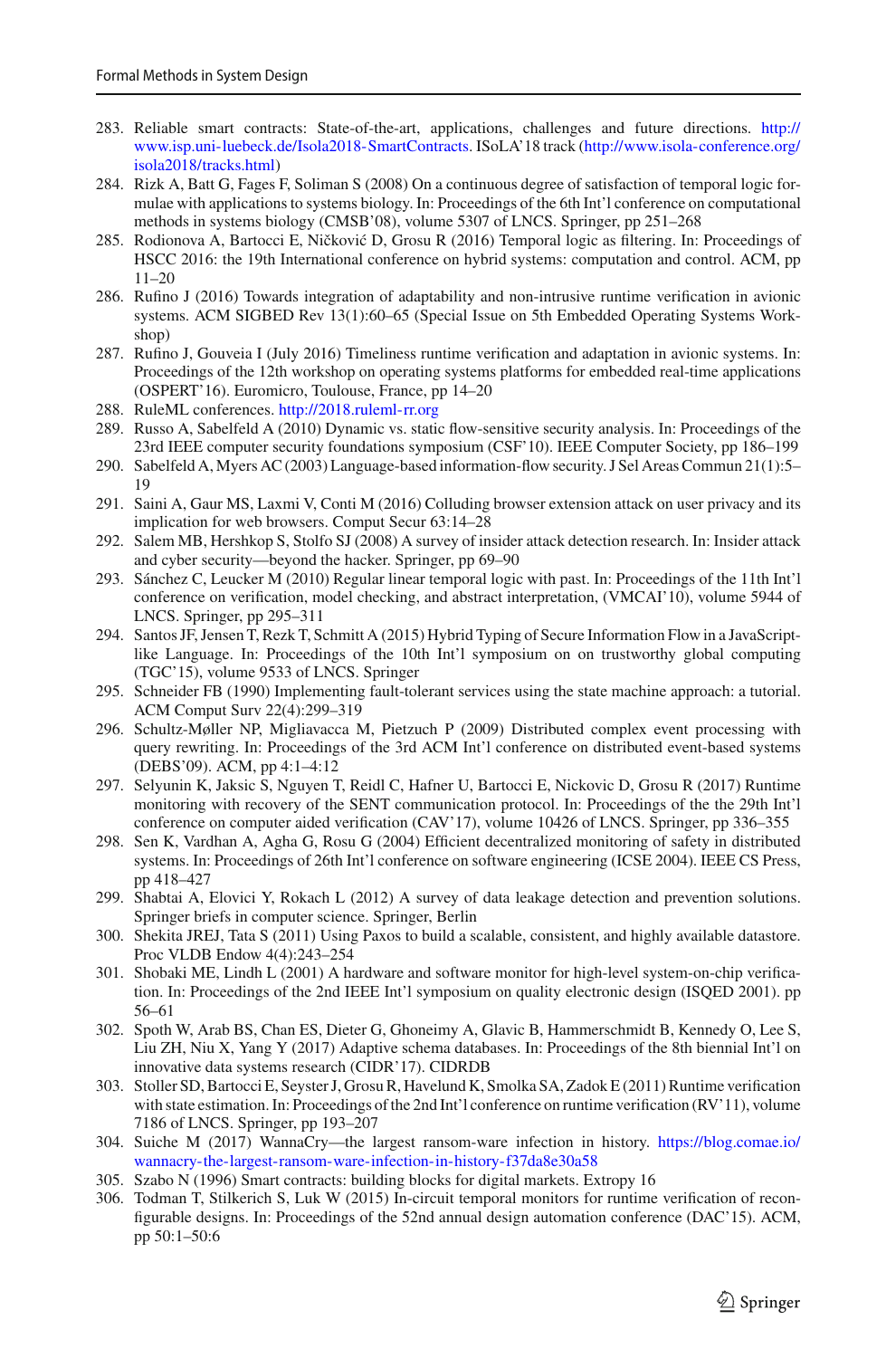- <span id="page-55-0"></span>307. Tsankov P, Marinovic S, Dashti MT, Basin DA (2014) Decentralized composite access control. In: Abadi M, Kremer S (eds) Proceedings of the 3rd Int'l conference principles of security and trust (POST'14), volume 8414 of LNCS. Springer, pp 245–264
- <span id="page-55-2"></span>308. Ulus D, Ferrère T, Asarin E, Maler O (2014) Timed pattern matching. In: Proceedings of the 12th Int'l conference on Formal modeling and analysis of timed systems (FORMATS'14), volume 8711 of LNCS. Springer, pp 222–236
- <span id="page-55-3"></span>309. Ulus D, Ferrère T, Asarin E, Maler O (2016) Online timed pattern matching using derivatives. In: Proceedings of TACAS'16, volume 9636 of LNCS. Springer, Berlin, Germany, pp 736–751
- <span id="page-55-10"></span>310. Vachharajani N, Bridges MJ, Chang J, Rangan R, Ottoni G, Blome JA, Reis GA, Vachharajani M, August DI (2004) Rifle: An architectural framework for user-centric information-flow security. In: Proceedings of the 37th Int'l symposium on microarchitecture (MICRO'04). IEEE Computer Society, pp 243–254
- <span id="page-55-12"></span>311. Vale TM, Silva JA, Dias RJ, Lourenço JM (2016) Pot: Deterministic transactional execution. ACM Trans Arch Code Optim 13(4):52:1–52:24
- <span id="page-55-21"></span>312. van der Aalst WMP (2012) Distributed process discovery and conformance checking. In Proceedings of the 15th Int'l conference on fundamental approaches to software engineering (FASE'12), volume 7212 of LNCS. Springer, Berlin, Heidelberg, pp 1–25
- <span id="page-55-23"></span>313. Vardi MY (2008) From Church and Prior to PSL. In: 25 Years of model checking—history, achievements, perspectives, volume 5000 of LNCS. Springer, pp 150–171
- <span id="page-55-1"></span>314. Viswanathan M (2000) Foundations for the run-time analysis of software systems. PhD thesis, University of Pennsylvania
- <span id="page-55-9"></span>315. Volpano D, Irvine C, Smith G (1996) A sound type system for secure flow analysis. J Comput Secur 4(2–3):167–187
- <span id="page-55-8"></span>316. Watterson C, Heffernan D (2007) Runtime verification and monitoring of embedded systems. IET Softw 1(5):172–179
- <span id="page-55-20"></span>317. Weber I, Xu X, Riveret R, Governatori G, Ponomarev A, Mendling J (2016) Untrusted business process monitoring and execution using Blockchain. In: Proceedings of the 14th Int'l conference on business process management (BPM'16), volume 9850 of LNCS. Springer, pp 329–347
- <span id="page-55-11"></span>318. Weil SA, Brandt SA, Miller EL, Long DDE, Maltzahn C (2006) Ceph: a scalable, high-performance distributed file system. In: Proceedings of the 7th symposium on operating systems design and implementation (OSDI'06), OSDI '06. USENIX Association, pp 307–320
- <span id="page-55-22"></span>319. White W, Riedewald M, Gehrke J, Demers A (2007) What is "next" in event processing?. In: Proceedings of the 26th ACM SIGMOD-SIGACT-SIGART symposium on principles of database systems (PODS'07). ACM, New York, NY, USA, pp 263–272
- <span id="page-55-7"></span>320. Wilhelm R, Engblom J, Ermedahl A, Holsti N, Thesing S, Whalley D, Bernat G, Ferdinand C, Heckmann R, Mitra T, Mueller F, Puaut I, Puschner P, Staschulat J, Stenstrom P (2008) The worst-case execution time problem—overview of methods and survey of tools. ACM Trans Embed Comput Syst 7(3):36
- <span id="page-55-6"></span>321. Wongpiromsarn T, Topcu U, Murray RM (2012) Receding horizon temporal logic planning. IEEE Trans Autom Control 57(11):2817–2830
- <span id="page-55-19"></span>322. Wood G (2014) Ethereum: A secure decentralised generalised transaction ledger. Ethereum Project Yellow Paper 151:1–32
- <span id="page-55-24"></span>323. Woodruff DP, Zhang Q (2012) Tight bounds for distributed functional monitoring. In: Proceedings of the 44th annual acm symposium on theory of computing (STOC'12). ACM, pp 941–960
- <span id="page-55-16"></span>324. Wright GHV (1951) Deontic logic. Mind 60:1–15
- <span id="page-55-15"></span>325. WSLA. <www.research.ibm.com/wsla/>
- <span id="page-55-17"></span>326. Wyner AZ (2015) From the language of legislation to executable logic programs. In: Logic in the theory and practice of lawmaking, volume 2 of legisprudence library. Springer, pp 409–434
- <span id="page-55-18"></span>327. Wyner AZ, Angelov K, Barzdins G, Damljanovic D, Davis B, Fuchs NE, Höfler S, Jones K, Kaljurand K, Kuhn T (2009) On controlled natural languages: properties and prospects. In: CNL'09, volume 5972 of LNCS. Springer, pp 281–289
- <span id="page-55-4"></span>328. Xiaoqing J, Donzé A, Deshmukh JV, Seshia SA (2013) Mining Requirements from closed-loop control models. In: Proceedings of the ACM international conference on hybrid systems: computation and control (HSCC'13). ACM, pp 43–52
- <span id="page-55-14"></span>329. Xie C, Su C, Kapritsos M, Wang Y, Yaghmazadeh N, Alvisi L, Mahajan P (2014) Salt: combining ACID and BASE in a distributed database. In: Proceedings of the 11th USENIX conference on operating systems design and implementation (OSDI'14). USENIX Association, pp 495–509
- <span id="page-55-13"></span>330. Xie C, Su C, Littley C, Alvisi L, Kapritsos M, Wang Y (2015) High-performance ACID via modular concurrency control. In: Proceedings of the 25th symposium on operating systems principles (SOSP'15). ACM, pp 279–294
- <span id="page-55-5"></span>331. Yaghoubi S, Fainekos G (2017) Hybrid approximate gradient and stochastic descent for falsification of nonlinear systems. In: Proceedings the 2017 American control conference (ACC'17). IEEE, pp 529–534